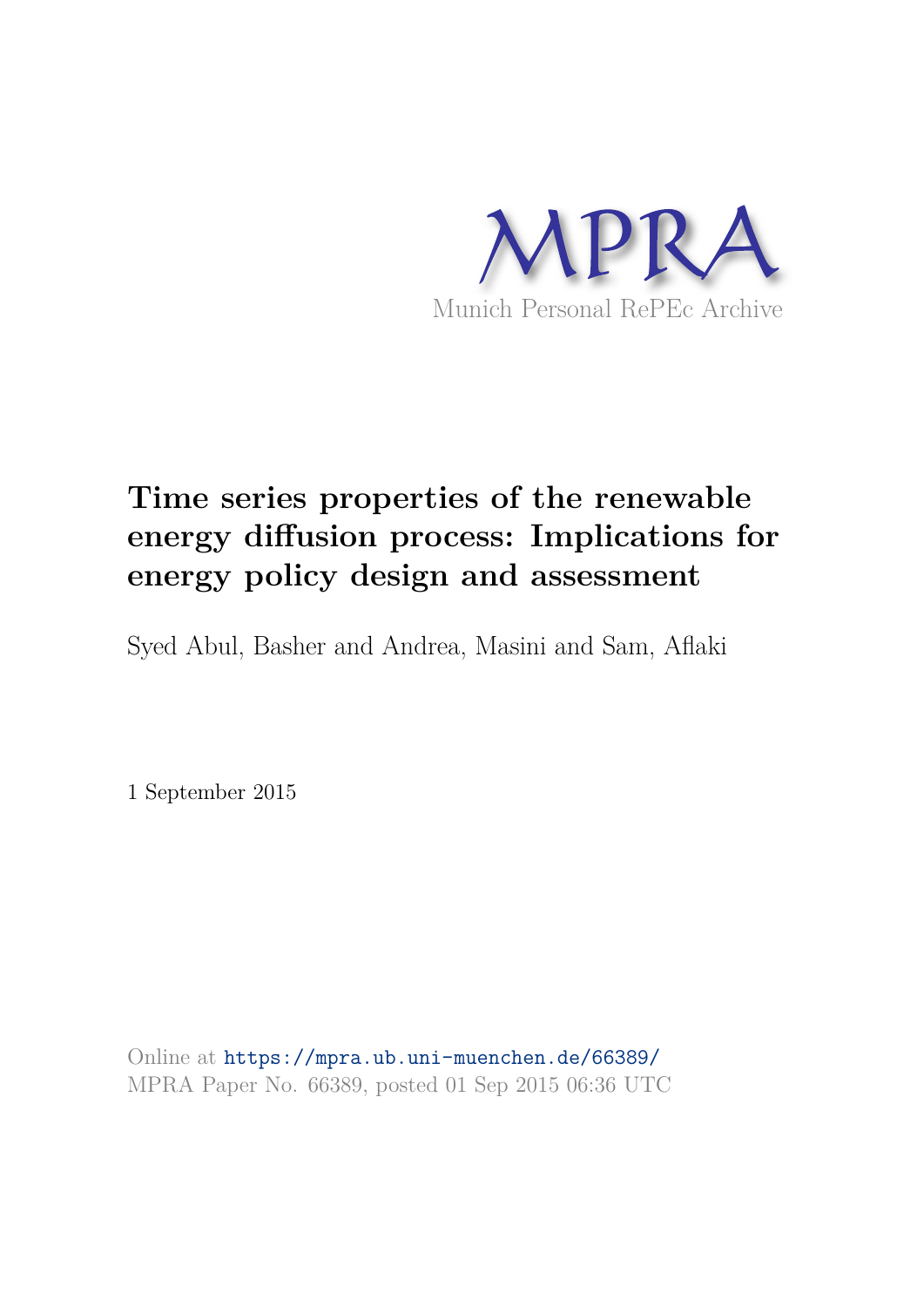## **Time series properties of the renewable energy diffusion process: Implications for energy policy design and assessment<sup>1</sup>**

Syed Abul Basher<sup>2,3</sup> Andrea Masini<sup>4</sup> Sam Aflaki<sup>5</sup>

#### **Abstract**

Confronted by increasingly tight budgets and a broad range of alternative options, policy makers need empirical methods to evaluate the effectiveness of policies aimed at supporting the diffusion of renewable energy sources (RES). Rigorous empirical studies of renewable energy policy effectiveness have typically relied on panel data models to identify the most effective mechanisms. A common characteristic of some of these studies, which has important econometric implications, is that they assume that the contribution of RES to total electricity generation will be stationary around a mean. This paper reviews such assumptions and rigorously tests the time series properties of the contribution of RES in the energy mix for the presence of a unit root. To that end, we use both individual and panel unit root tests to determine whether the series exhibit non-stationary behavior at the country level as well as for the panel as a whole. The analysis, applied to a panel of 19 OECD countries over the period 1990–2012, provides strong evidence that the time series of the renewable share of electricity output are not stationary in 17 of the 19 countries examined. This finding has important implications for energy policy assessment and energy policy making, which are discussed in the paper.

**Keywords:** Renewable energy policies, renewable energy diffusion, unit root, cross-sectional dependence.

**JEL classifications:** C22, C23, Q28

l

 $^1$  We thank two anonymous reviewers for helpful comments and suggestions. The authors gratefully thank the Qatar National Research Fund (a member of The Qatar Foundation) for providing financial support to this project through research grant NPRP 5–873–5-133. The contents herein are solely the responsibility of the authors.

<sup>2</sup> Corresponding author: Fikra Research & Policy, PO Box 2664, Doha, Qatar. Tel. +(974)55166091. Email: [syed.basher@gmail.com](mailto:syed.basher@gmail.com)

<sup>3</sup> Department of Economics, East West University, Plot No-A/2, Aftabnagar, Dhaka 1219, Bangladesh.

<sup>&</sup>lt;sup>4</sup> HEC Paris, 1 Rue de la Libération, 78351 Jouy-en-Josas, France. Email: <u>masini@hec.fr</u>

<sup>&</sup>lt;sup>5</sup> HEC Paris, 1 Rue de la Libération, 78351 Jouy-en-Josas, France. Email: <u>aflaki@hec.fr</u>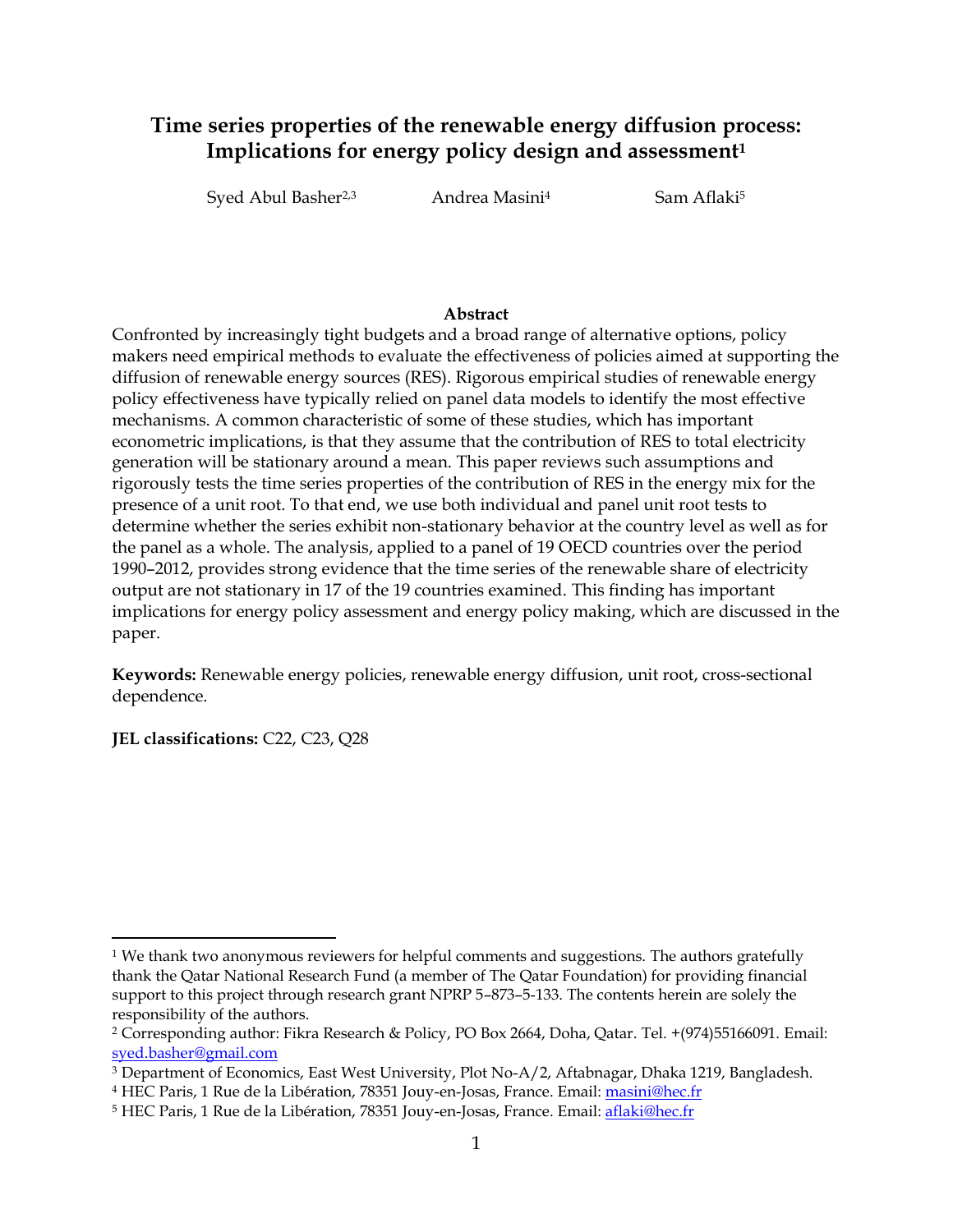#### **1. Introduction**

l

Renewable energy sources (RES) are considered with growing interest due to their multiple expected contributions to global energy, economic and social systems: reduction of (local) environmental impacts, energy security enhancement, poverty reduction and economic development through technological innovation and employment creation (Edenhofer et al. 2013). Driven by these potential environmental and social benefits, and by generous public support, RES are playing an increasingly important role in the global energy mix, particularly in the electricity sector. Even the resource-rich GCC<sup>6</sup> countries are considering RES as a viable alternative to fossil fuels to meet their growing domestic demand (Ferroukhi et al. 2013). By the end of 2012, RES supplied an estimated 21.7% of global electricity, with 16.5% of electricity being provided by hydropower (REN21 2013).

However, despite recent progress and the potential benefits, the share of RES in the global energy mix remains below the level deemed necessary to curb or even stabilize  $CO<sub>2</sub>$  emissions (IEA 2009). To increase penetration, improved policy frameworks for RES have been advocated and deployed to correct externalities, ensure a more level playing field and attract investments (Masini and Menichetti 2012)<sup>7</sup>. Several policies have been tested in various countries, including feed-in tariffs (FIT), quantity-based systems (quotas), grants or tradable green certificates (TGC).

The mixed results of these policies, the heterogeneity of the support mechanisms underlying them, the amount of capital needed to sustain their long-term deployment and the progressive tightening of government budgets naturally raises the question of how to identify optimal instruments and of how to assess their deployment (IEA 2008, 2011; IRENA 2012; Ragwitz et al. 2011). Not surprisingly, over the past decade, the literature on economics and energy policy has dedicated a significant amount of

<sup>6</sup> Gulf Cooperation Council, which includes Bahrain, Kuwait, Oman, Qatar, Saudi Arabia, and the United Arab Emirates.

<sup>7</sup> Ironically and contrary to common wisdom, RES have not received disproportionate amounts of public subsidies compared to fossil fuels. In 2011, financial support for renewable energy amounted to \$88 billion. By comparison, in the same year, fossil fuel consumption subsidies worldwide were estimated to be \$523 billion (IEA 2012).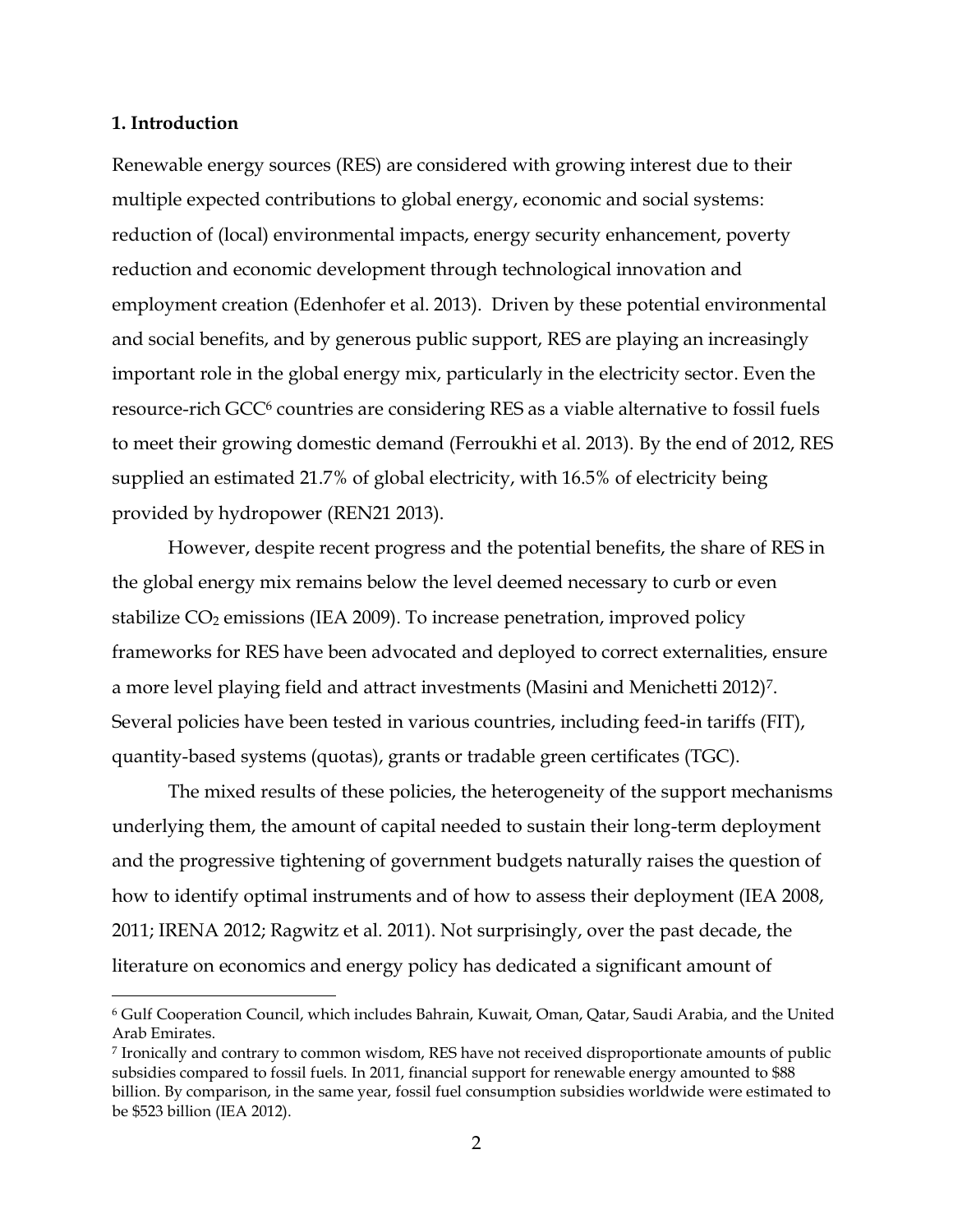attention to addressing these questions.<sup>8</sup> International organizations such as the International Energy Agency (IEA) have also devised policy effectiveness indicators and used them to measure the impact of policies for promoting RES (IEA 2008)<sup>9</sup>.

Rigorous empirical studies of renewable energy policy effectiveness have relied on panel data models applied to state-level policies in the United States (US) or national level policies across European countries, typically using the percentage share of total electricity generation from RES as the dependent variable. The panel data framework fits naturally in these studies due to policy correlations as well as common regulatory or incentive frameworks promoting RES (e.g., the federal policies of production and investment tax credit in the US and the so-called renewables directive within the European Union (EU)). Furthermore, the panel approach has better power properties than univariate methods in finite samples.<sup>10</sup> This power gain is a crucial feature of the existing empirical studies, given the difficulty of constructing a balanced panel across *N* countries/states over *T* periods.

Despite these efforts, the empirical literature on renewable energy policies has generated mixed findings (see Section 2 and Table 1 for an overview), suggesting that the results are context-dependent and are heavily influenced by model specification choices. A common feature of these studies is associated with the choice of the share of renewable energy in total electricity generation as the dependent variable and its econometric treatment. This selection arises naturally, as in both the EU and the US, renewable energy policies are designed to encourage electricity producers within a given jurisdiction to supply a minimum or targeted share of their electricity using

l

<sup>8</sup> See Tables 1a-b of this paper and table 2 in Mezher et al. (2012) for a summary of relevant renewable energy policy studies.

 $9$  Applying these indicators, IEA (2008) found that the EU member states in the Organisation for Economic Co-operation and Development (OECD) exhibit the highest policy effectiveness for all new renewable electricity generation technologies.

<sup>&</sup>lt;sup>10</sup> The oft-touted power of panel data comes from cross-section. The addition of the cross-section dimension, under certain assumptions, acts like repeated draws from the same distribution. As a result, as the time (T) and cross-section (N) dimension increase, panel test statistics can be shown to converge in distribution to normally distributed random variables (Phillips and Moon (1999) demonstrate this result using sequential and joint limit theory).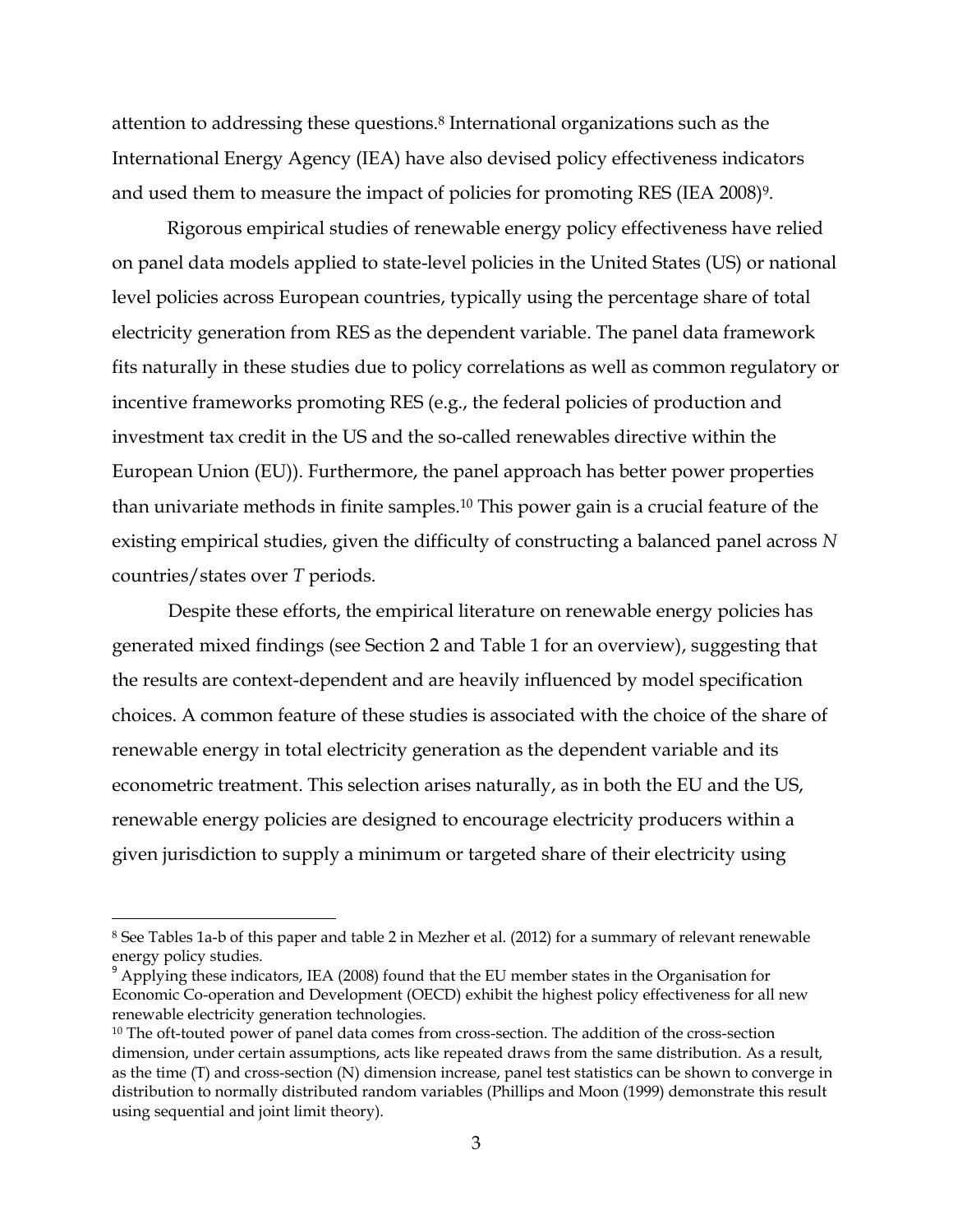designated RES<sup>11</sup>. However, most existing work overlooks possible unit roots in the contribution of RES to total electricity generation. In other words, the dependent variable in the majority of these studies is assumed to be stationary around a mean.<sup>12</sup> As western countries are continuously striving to increase the share of RES in the energy supply, common sense suggests that the share would exhibit a trending or non-mean reverting process. This assertion seems to be consistent with the evidence shown in Figures 1a–b, which plot the share of non-hydro renewables in electricity output for 19 OECD countries over the period 1990–2012.

These observations have important methodological and policy making implications. Ignoring the presence of a common root or neglecting serial correlation would lead to the use of econometric models that overstate the impact of the independent variables on the dependent variable, suggesting a significant relationship between a renewable energy policy and the share of renewable energy even if there is none (the so-called *spurious regression* problem; see Granger and Newbold (1974)). Second, if the RES time series process were truly non-stationary, any shock to it, such as the implementation of a dedicated policy, would have permanent effects. Clearly, this would limit the possibility of experimenting with alternative support mechanisms because policies with unexpected undesirable effects would have irreversible impacts.

A second limitation of the extant literature is that it has not investigated the question of timing, i.e., it has not examined whether the non-stationary behavior of the RES share data began or significantly changed at a specific point in time. Global exogenous events such as the ratification of the Kyoto protocol in 1997 or the 2008 financial crisis may have triggered or hampered RES adoption in certain countries, regardless of the specific policies implemented at the national level. Detecting the

l

<sup>11</sup> For example, in California, a renewable portfolio standard (RPS) of 20% of retail sales was originally enacted in 2002, with plans to increase it to 33% by the end of 2020. Similar mandatory standards or voluntary goals are in effect in other jurisdictions in the US. Likewise, the Renewables Directive requires that 20% of the energy consumed within the EU is produced from RES.

<sup>12</sup> One notable exception is Aguirre and Ibikunle (2014) who test for unit roots in their dependent variable (renewable growth).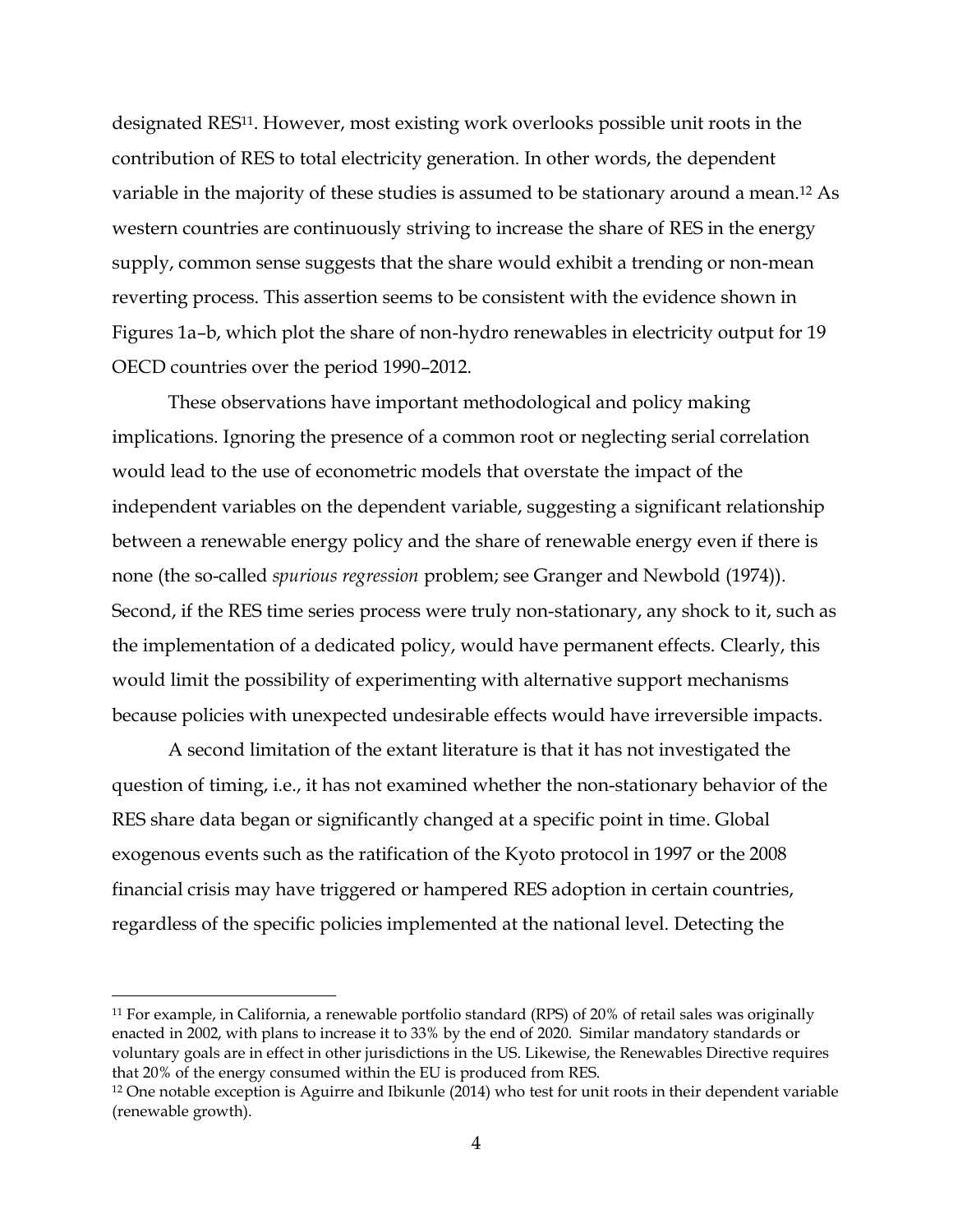timing of non-stationarity is therefore a question of great policy interest which requires appropriate methodological treatment.

Drawing upon the above observations, this paper aims to investigate the time series properties of the contribution of RES in the energy mix, a commonly used dependent variable in the RE policy literature, for the presence of a unit root. It also aims to determine whether the posited non-stationary behavior becomes detectable at some specific point in time and whether it is observable for all the different RES examined in the study. To that end, we apply both individual and panel unit root tests to determine whether the series exhibit a non-stationary process at the country level as well as for the panel as a whole. The tests, applied to a panel of 19 OECD countries over the period 1990–2012, provide strong evidence that the time series of the renewable share of electricity output are not stationary in 17 of the 19 countries examined. The results are robust across different test specifications and different measures of share of RES (with or without hydropower).

The paper makes several contributions. First, it presents a systematic analysis of the time series properties of the share of RES in the energy mix at the country level, using both individual and panel unit root tests, and also accounting for cross-sectional dependence (CSD). Second, it discusses the econometric implications of such properties with respect to energy policy assessment, suggesting that the results of existing empirical studies should be revisited in light of our findings. Finally, it also discusses the implications of non-stationarity from a policy making perspective, pointing out that energy policies may have a long-lasting impact even if applied for a limited amount of time.

The rest of the paper is organized as follows. Section 2 reviews the empirical literature on the effectiveness of renewable energy policies. Section 3 briefly discusses the individual and panel unit root tests used in the empirical analysis. Section 4 discusses the data and some preliminary results. Section 5 presents the findings of the unit root tests. Section 6 discusses some implications of our findings for modeling and policy. Section 7 concludes the paper.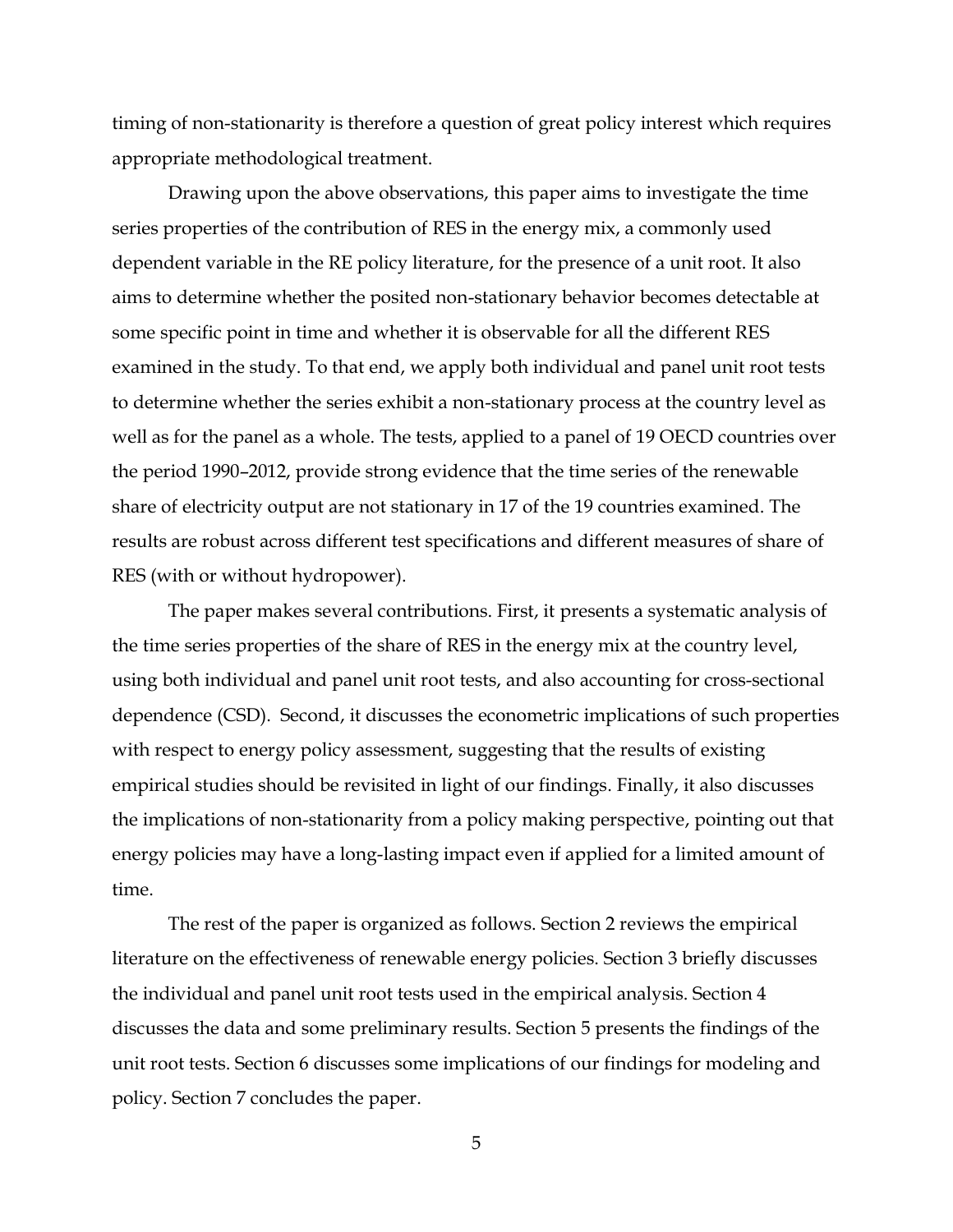#### **2. Literature Review**

l

Over the last decade, an emerging body of empirical literature has started investigating the effectiveness of renewable energy policies as well as how policies should be designed to further increase the penetration of RES globally. Table 1 provides an overview of the most relevant studies in this area.

From a methodological standpoint, these studies can be classified into two groups as a function of the variable employed to measure RE penetration: share of electricity generation from RES versus annual or cumulative renewable energy capacity. Among the papers that adopt the former measure of RES penetration, Carley (2009) employed the logged<sup>13</sup> share of renewable energy electricity from all sources as the dependent variable for 48 US states over the period 1998–2006. Using a fixed effects vector decomposition (FEVD) model, she found that renewable portfolio standard (RPS) implementation has an insignificant impact on the percentage of renewable energy generation within the total generation mix. Yin and Powers (2010) considered the percentage of generating capacity contributed by non-hydro RES in a state for 50 US states over the 1993–2006 period. Applying a fixed effects model, their results indicated that RPS policies do have a significant and positive effect on in-state renewable energy development. A likely reason for the difference in results between Carley (2009) and Yin and Powers (2010) is that the latter account for policy design heterogeneity in state-level RPS policies in the US. Marques et al. (2010) used the logged share of contribution of renewable to energy supply for 24 European countries over the 1990–2006 period. Applying standard panel data models, namely the FEVD, the authors found that both the lobby supporting the traditional energy sources (oil, coal and natural gas) and those concerned about CO2 emissions influence RES deployment. In a sequel paper, Marques et al. (2011) applied the quantile technique to investigate the factors promoting renewable energy in European countries. Their panel quantile regression produced

<sup>13</sup> Several authors (e.g., Carley 2009; Marques et al. 2010, 2011; Jenner et al. 2013) performed functional form tests to determine whether the dependent variable must be logged to avoid specification errors.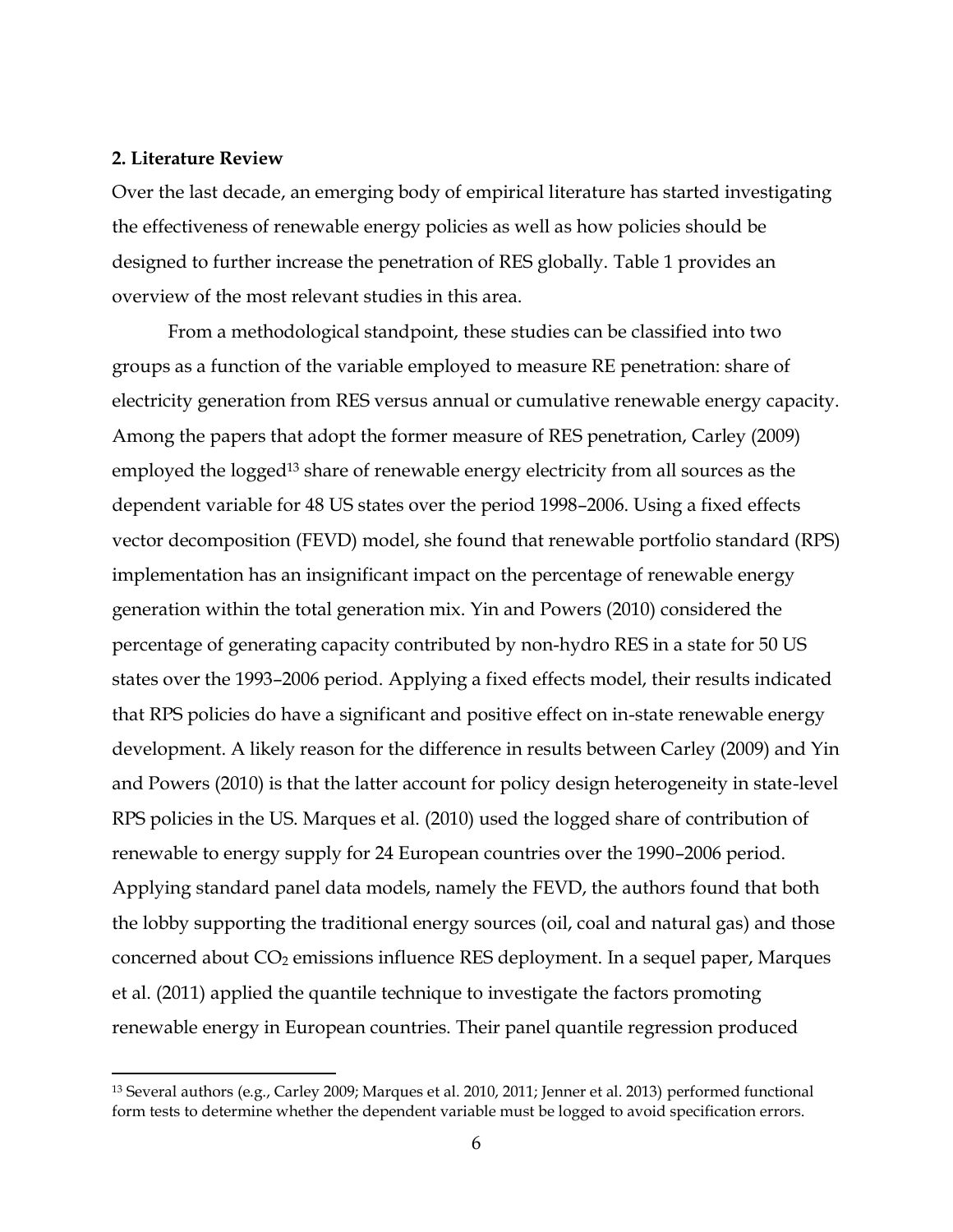broadly similar results to those reported in Marques et al. (2010), but also provided some interesting details. For example, the impact of gross domestic product (GDP) on RES deployment is positive for a smaller share of renewable energy, but the effect becomes negative for a higher renewable energy share. This asymmetric effect of GDP highlights both the positive and negative sides of the GDP–renewable energy relationship: while higher income induces countries to emphasize greater environmental quality through higher renewable energy generation, higher income could also lead to increased consumption of fossil fuels. Shrimali and Kniefel (2011) used disaggregated ratios of non-hydro renewable capacity by fuel type to the total net generation for 50 US states over the period 1991–2007. To remove the effect of serial correlation from the data, they applied the panel corrected standard errors and found that RPS, with either capacity or sales requirements, has a significant impact on the penetration of all types of RES, but the impact is mainly positive for solar and geothermal and negative for wind and biomass. Marques and Fuinhas (2012) selected the contribution of renewables to total energy supply as their dependent variable in a study of 23 European countries over the 1990–2007 period. Using the panel corrected standard errors estimator to control for possible cross-sectional dependency in the data, they found that among the various public policy measures, the use of FIT has been effective in fostering RES, whereas measures such as quota obligations have not delivered the desired effect of increasing the share of RES.

Some studies use the level of renewable energy (instead of its share in the energy mix) as the dependent variable. For example, Menz and Vachon (2006), Delmas and Montes-Sancho (2011) and Dong (2012) considered cumulative capacity as their dependent variable, while Jenner et al. (2013) used added capacity as a dependent variable for their study. The main difference between added capacity and cumulative capacity is that the former refers to the flows of RES, while the latter refers to the physical stock of RES. From the investors' perspective, added capacity is more relevant (than stocks) as they make their decision on the basis of current and future FIT levels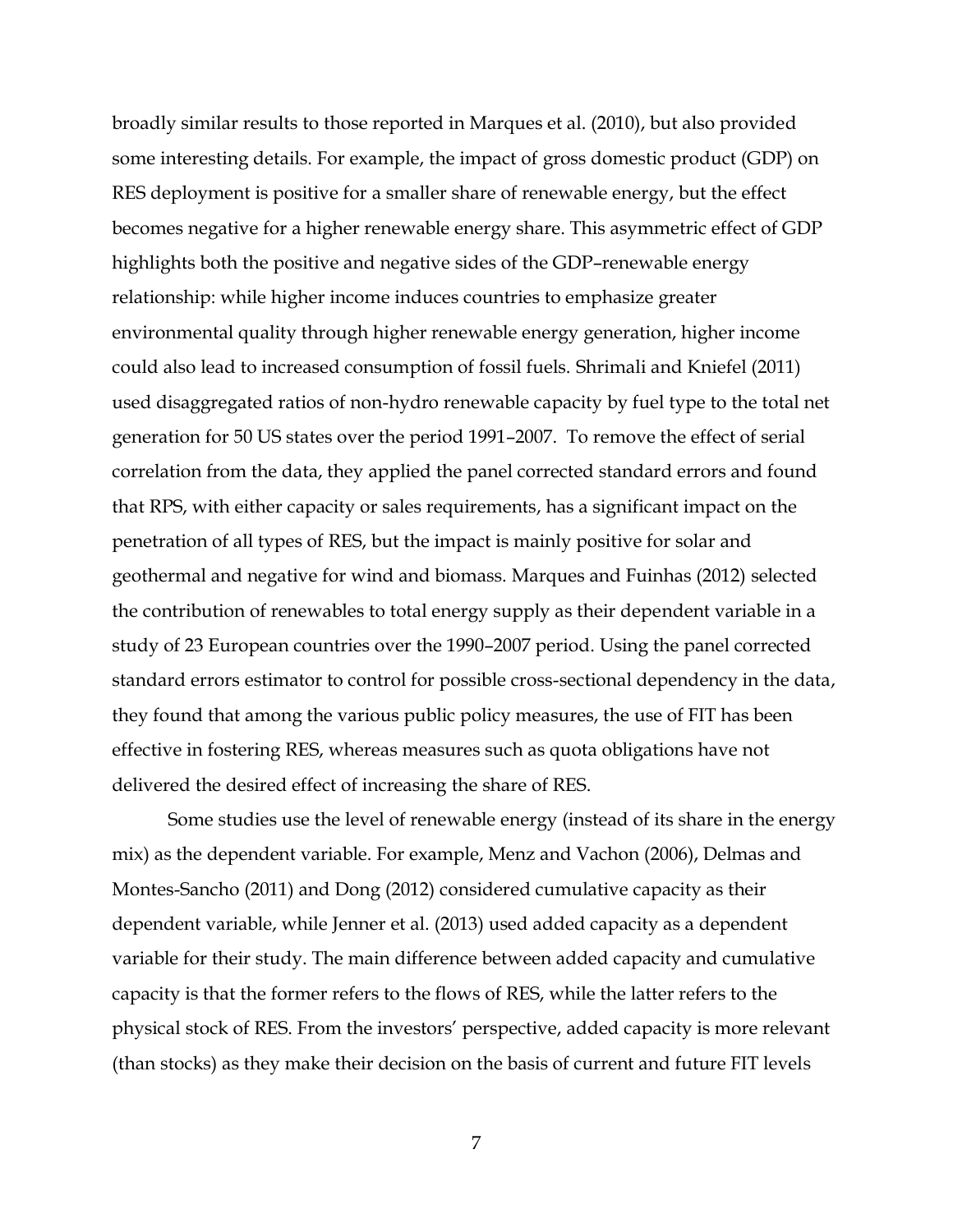and costs – see Jenner et al. (2013) for further details and a discussion of the choice of dependent variable selection in the renewable energy policy literature.

Though distinguished, this literature has largely overlooked possible integration or co-integration problems, and it assumes the dependent variable to be generated by a stationary process. As noted, neglecting the presence of a unit root may lead to incorrect model specification and, in turn, produce biased estimates. The question of the possible presence of a unit root in the renewable energy diffusion process has recently started attracting the attention of energy scholars, at least in the specific context of the United States. Apergis and Tsoumas (2011) find that the laws of motion for different types of energy consumption (i.e., solar, geothermal and biofuels) across different sectors (e.g., commercial, residential, transportation) do not contain a unit root. Barros et al. (2012) apply various fractional integration techniques to total renewable energy consumption and find that the process exhibits a long memory and mean-reverting behavior. Lean and Symth (2013) find that total renewable energy production has a unit root. See Symth (2013) for a survey of the empirical literature on the integration properties of energy consumption and production.

Although these papers examine a narrow region and provide mixed findings, they seem to indicate that the presence of a unit root cannot be neglected. Unfortunately, to the best of our knowledge, a systematic analysis of this problem in the context of renewable energy diffusion outside of the United States is still lacking. To address this research gap, in the remainder of this paper, we formally test for a unit root in the time series for the share renewable energy in 19 OECD countries, both at the country level and in the panel as a whole. Thus, our paper complements and extends the literature on the time series properties of renewable energy diffusion.

#### **3. Methodology**

This section provides a brief discussion of the various unit root tests (individual and panel) applied to the data. The individual unit root tests include the augmented Dickey–Fuller (ADF) test of Dickey and Fuller (1979), the Phillips and Perron (1988)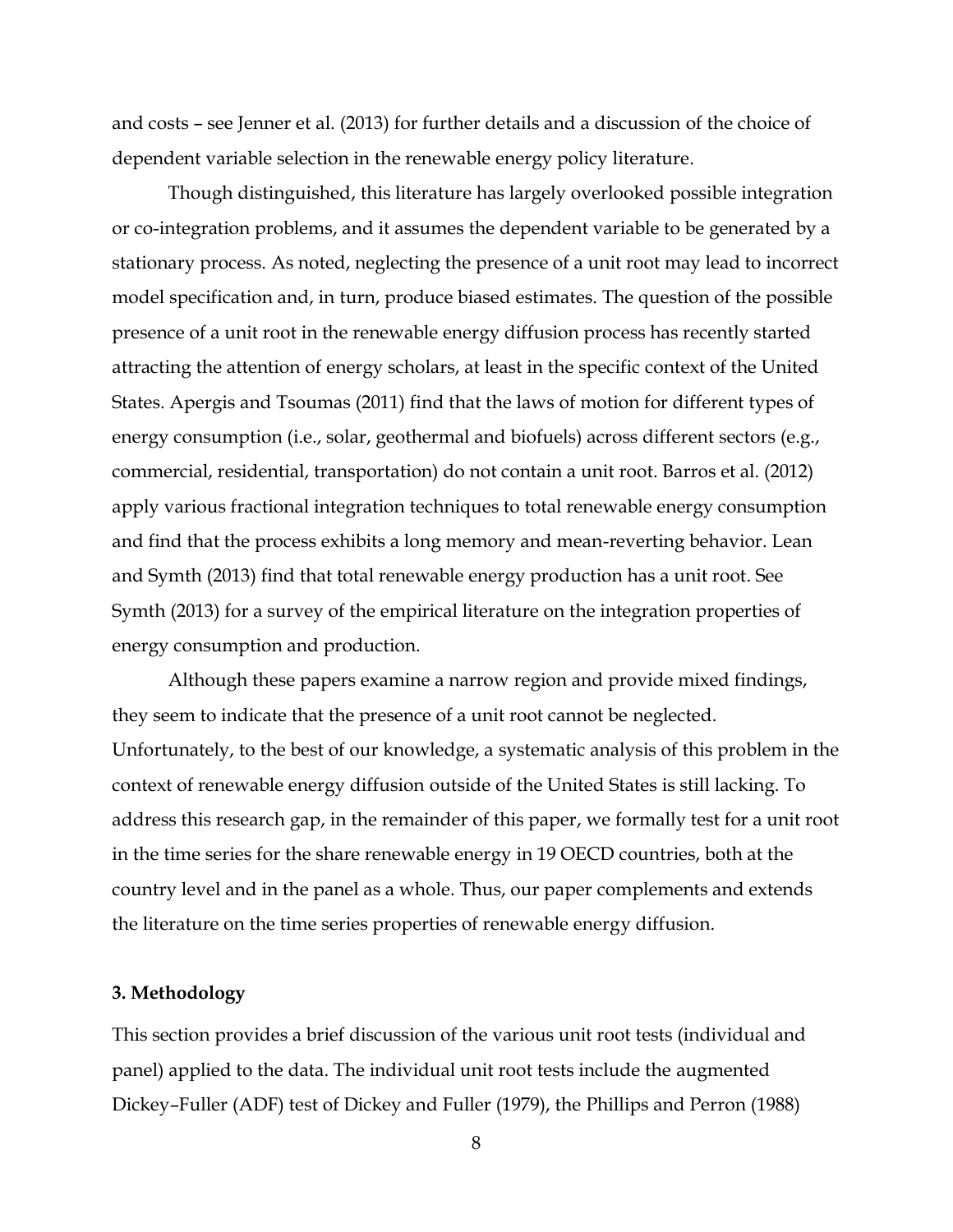semiparametric test (PP) and the Dickey–Fuller generalized least squares (DF-GLS) test of Elliot et al. (1996). The panel unit root tests include the CIPS test of Pesaran (2007) and the robust *t*-test of Breitung and Das (2005). In addition, to test the presence of cross-section dependence in the data, we apply a number of competing tests such as the CD test of Pesaran (2004) and the test statistics proposed by Friedman (1937) and Frees (1995). A short description of each of the tests is provided below.<sup>14</sup>

#### **3.1 Individual unit root tests**

l

The ADF test is based on estimating the following test regression:

$$
y_t = \beta' D_t + \phi y_{t-1} + \sum_{j=1}^p \varphi_j \Delta y_{t-j} + \varepsilon_t,
$$
\n(1)

where  $D_t$  is a vector of the deterministic terms (constant, trend) and  $p$  represents the lagged difference terms. Under the null hypothesis,  $y_t$  has an integration of order 1, i.e., I(1), implying that  $\phi = 1$ . The ADF *t*-statistic is based on the least squares estimates of equation (1) and is given by

$$
ADF_t = t_{\phi=1} = \frac{\hat{\phi}-1}{SE(\phi)}.
$$

The ADF test regression is estimated with  $p_{max} = 4$  lagged differences and by using the Schwarz Bayesian criterion to determine the optimal lag order.

The PP unit root test differs from the ADF test mainly in how it deals with serial correlation and heteroskedasticity in the errors. The PP method estimates the nonaugmented Dickey–Fuller test equation (1) and modifies the *t*-ratio so that serial correlation does not affect the asymptotic distribution of the test statistic. The modified statistic, denoted  $Z_t$ , is given by:

$$
Z_t = t_{\phi}(\frac{\hat{\sigma}^2}{\hat{\lambda}^2})^{1/2} - 1/2\left(\frac{\hat{\lambda}^2 - \hat{\sigma}^2}{\hat{\lambda}^2}\right) \cdot (\frac{T \cdot SE(\hat{\phi})}{\hat{\sigma}^2})
$$

where the terms  $\hat{\sigma}^2$  and  $\lambda^2$  are consistent estimates of the variance parameter. Under the null hypothesis that  $\phi = 0$ , the PP  $Z_t$  test has the same asymptotic distributions as the ADF *t*-statistic. However, the PP test has the advantage that it is robust to general forms

<sup>&</sup>lt;sup>14</sup> The discussion in this section has benefitted from the findings of De Hoyos and Sarafidis (2006), Gengenbach et al. (2010) and Zivot (2006).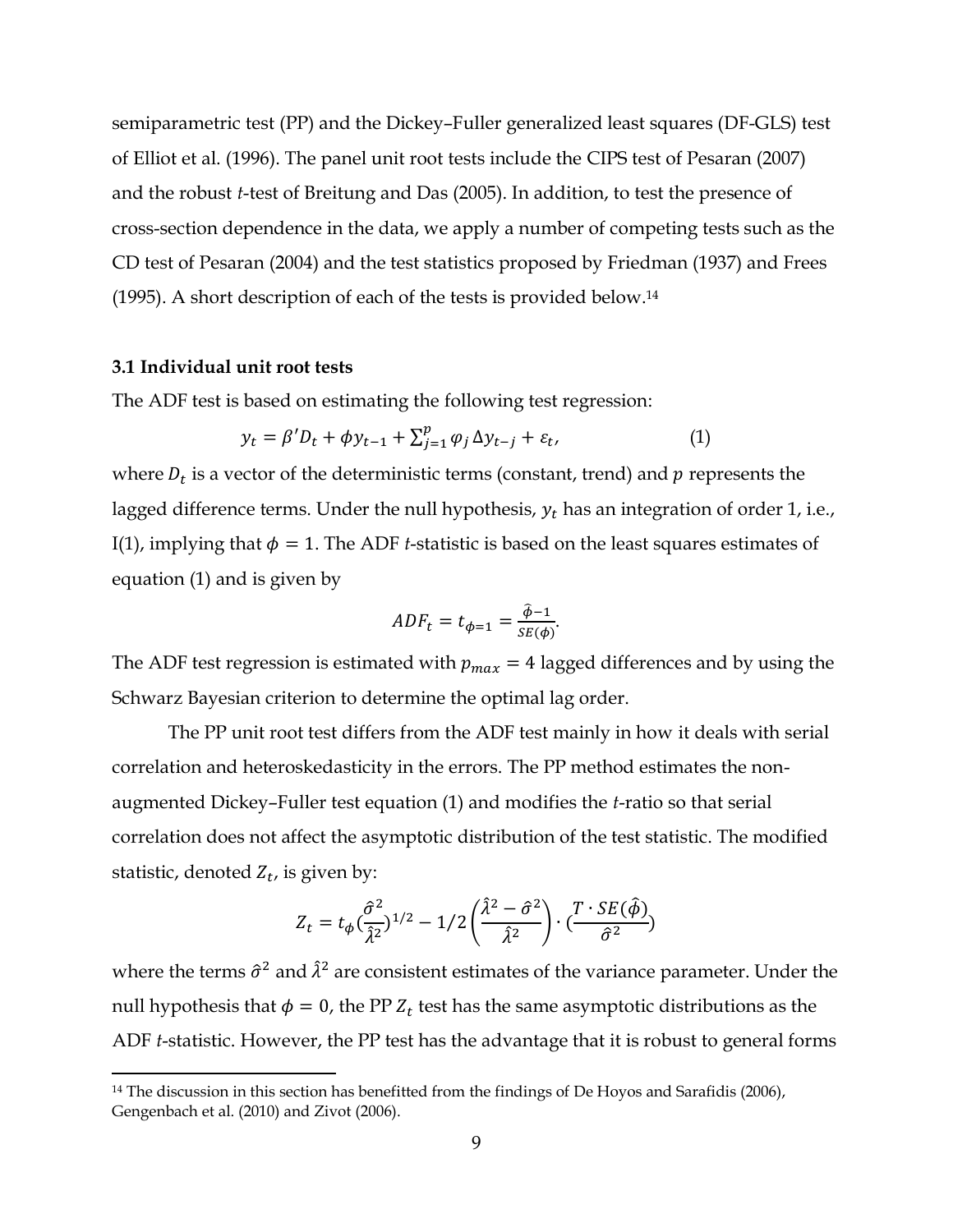of heteroskedasticity and one does not have to specify a lag length for the test regression (Zivot, 2005).

 However, size distortions and low power are common features of ADF and PP unit root tests. For example, Schwert (1989) complained about the size distortions of ADF and PP tests when the data have a large and negative MA component, while DeJong et al. (1992) argued that ADF and PP tests have low power against plausible trend-stationary alternatives. See Maddala and Kim (1998) for a review of studies using Monte Carlo simulations to analyze the size and power properties of ADF and PP tests.

To overcome the low power problem of the ADF and PP unit root tests, we apply the more powerful DF-GLS unit root test proposed by Elliot et al. (1996). The DF-GLS method involves a simple modification of the ADF test in which the data are detrended so that the explanatory variables are taken out of the data prior to running the test regression. To construct the DF-GLS first define the detrended data as:

$$
y_t^d = y_t - \hat{\beta}_{\overline{\phi}}' D_t,
$$

where  $\beta'_{\overline{\phi}}$  $\frac{7}{4}$  is the trend parameter. This detrending procedure is called GLS detrending. Second, the DF-GLS test is performed by estimating the standard ADF test regression, after substituting the GLS detrended  $y_t^d$  for the original  $y_t$  in equation (1):

$$
\Delta y_t^d = \phi y_{t-1}^d + \sum_{j=1}^p \psi_j y_{t-j}^d + \varepsilon_t.
$$

Next, compute the *t*-statistic for testing  $\phi = 0$ . When  $D_t = 1$ , the asymptotic distribution of the DF-GLS test is the same as that of the ADF *t*-test but has high asymptotic power (against local alternatives) than the Dickey–Fuller *t*-test. Ng and Perron (2001) showed that the size and power of the DF-GLS test may be improved when the truncation lag is appropriately selected, with their specific modified AIC *p*-selection rule.

#### **3.2 Panel unit root tests**

Consider the reduced form panel data model:

$$
\Delta Y_{it} = \alpha_i - (1 - \delta_i) Y_{it-1} + \lambda_i f_t + e_{it}, \qquad (2)
$$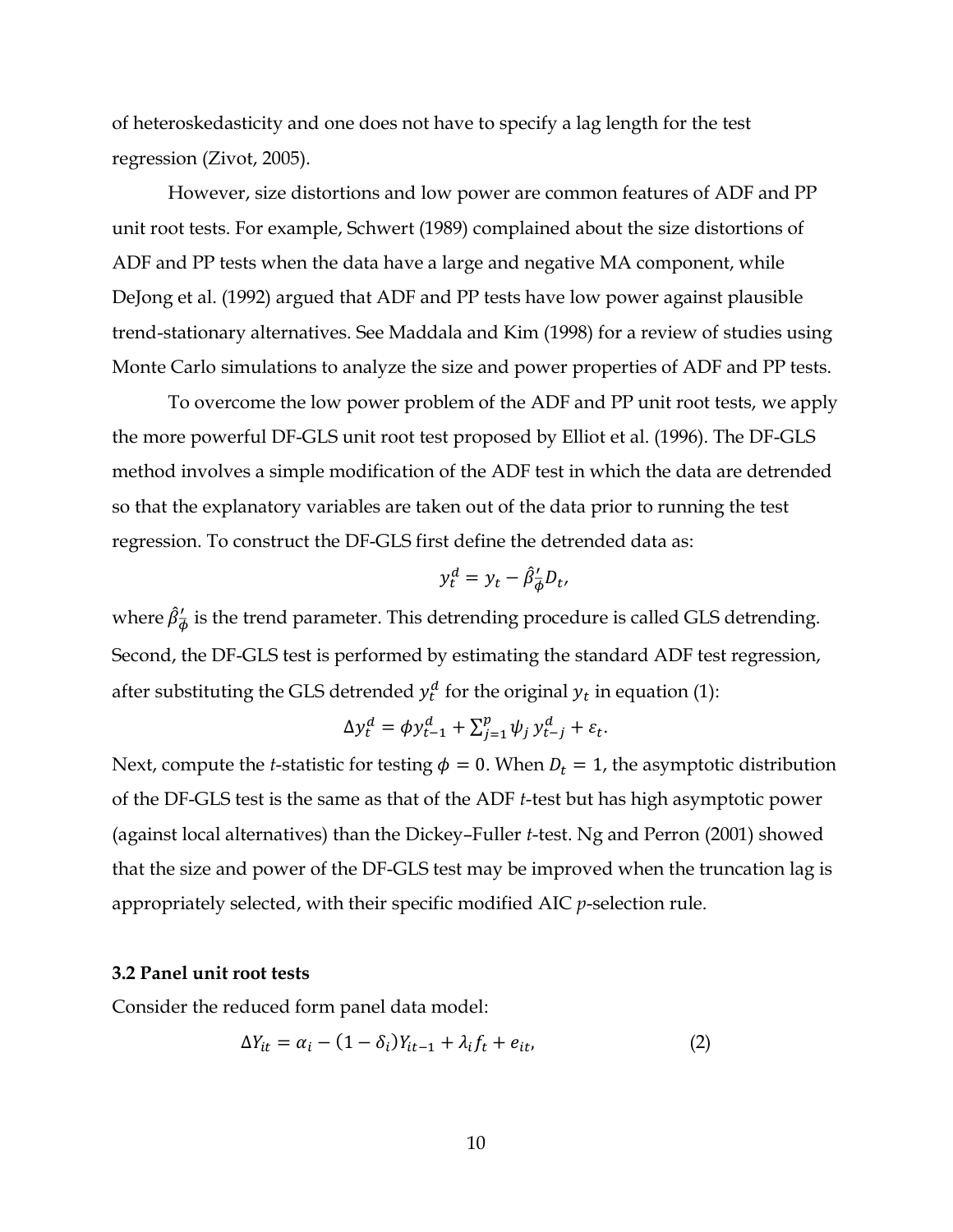where  $f_t$  is a common factor such as an oil price shock. The null hypothesis of a unit root being present ( $\delta_i = 1$ ) is tested against the possibly heterogeneous alternative  $\delta_i$  < 1 for  $i = 1, ..., N_1$ ,  $\delta_i = 1$  for  $i = N_1 + 1, ..., N$ . Pesaran (2007) assumes that  $\frac{N_1}{N}$ , the fraction of the individual processes that is stationary, is non-zero and tends to some fixed value  $\kappa$  such that  $0 < \kappa \leq 1$  as  $N \rightarrow \infty$ .

 To account for the CSD induced by common factor, Pesaran (2007) suggests augmenting the test equation (2) with cross-sectional averages of the first differences and the lagged levels. The cross-sectionally augmented Dickey–Fuller (CADF) regression is then given by:

$$
\Delta Y_{it} = a_i + b_i Y_{it-1} + c_i \overline{Y}_{t-1} + d_i \Delta \overline{Y}_t + \varepsilon_{it}, \qquad (3)
$$

where  $Y_t$  $\overline{1}$  $\frac{1}{N}\sum_{i=1}^{N}Y_{it}$ ,  $\Delta \overline{Y}_{t}$  $\overline{1}$  $\frac{1}{N} \sum_{i=1}^{N} \Delta Y_{it}$  and  $\varepsilon_{it}$  is the regression error. The crosssectional averages  $Y_{t-1}$  and  $\Delta Y_t$  serve as proxies for the unobserved common factor  $f_t$ . In line with Im, Pesaran and Shin (2003), Pesaran (2007) proposes a cross-sectional augmented version of the IPS-test:

$$
CIPS = \frac{1}{N} \sum_{i=1}^{N} CADF_i
$$

where *CADF<sub>i</sub>* is the CADF statistic for the *i*<sup>th</sup> cross-sectional unit given by the *t*-ratio in the CADF regression (3).

 The robust *t*-statistic of Breitung and Das (2005) tests for the unit root null hypothesis against the homogenous alternative. The robust *t*-statistic is given by:

$$
t_{rob} = \frac{\sum_{t=1}^{T} y'_{t-1} \Delta y_t}{\sqrt{\sum_{t=1}^{T} y'_{t-1} \Omega} \Delta y_{t-1}},
$$

where  $\Omega = 1/T \sum_{t=1}^{T} (\Delta y_t - \hat{\phi} y_{t-1}) (\Delta y_t - \hat{\phi} y_{t-1})'$ . To adjust for short-run serial correlation of the errors, Breitung and Das (2005) used a pre-whitening procedure.

#### **3.3 Tests for cross-sectional dependence**

Accounting for CSD in panel data has now become a rule rather than the exception among practitioners. CSD may arise due to the presence of unobserved common factors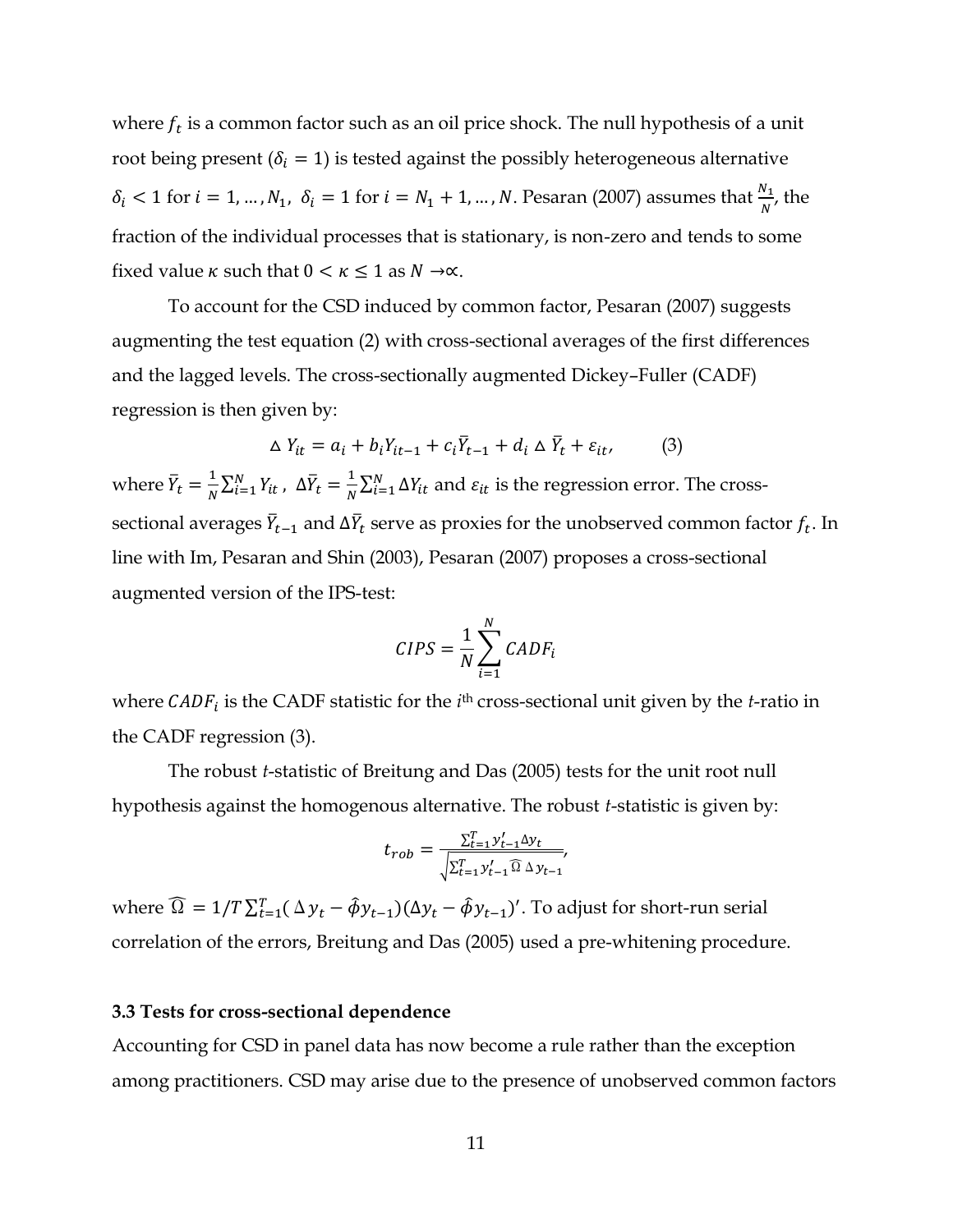and/or as a result of interactions within socioeconomic networks. Hence, panel data methods (e.g., the standard fixed effects and random effects methods) that are not robust to the presence of CSD can have substantial size distortions (Banerjee et al. 2004). The problem of testing for the extent of CSD is therefore important in estimating panel data models. To this end, we employ three statistical procedures designed to test for CSD in panels, namely Pesaran's (2004) test, Friedman's (1937) statistic and the test statistic proposed by Frees (1995).

 Pesaran (2004) designed a test statistic based on the average of the pair-wise Pearson's correlation coefficients  $\hat{\rho}_{ij}$  of the residual obtained from the panel data model. The CD statistic in Pesaran (2004) is given by:

$$
CD = \sqrt{\frac{2T}{N(N-1)}} \left( \sum_{i=1}^{N-1} \sum_{j=i+1}^{N} \hat{\rho}_{ij} \right)
$$

under the null hypothesis of no CSD (i.e.,  $\hat{\rho}_{ij} = \hat{\rho}_{ji} = corr(u_{it}, u_{jt}) = 0$  for  $i \neq j$ ). The test has a mean exactly at zero for fixed values of *T* and *N* under a wide range of panel data models, including non-stationary models.

Friedman's (1937) statistic is based on the average Spearman's correlation and is given by:

$$
R_{AVE} = \frac{2}{N(N-1)} \left( \sum_{i=1}^{N-1} \sum_{j=i+1}^{N} \hat{r}_{ij} \right)
$$

where  $\hat{r}_{ij}$  is the sample estimate of the rank correlation coefficient of the residuals. Friedman's test was originally devised for determining the equality of treatment in a two-way analysis of variance and large values of  $R_{AVE}$  indicate the presence of CSD.

 However, as pointed out by De Hoyos and Sarafidis (2006), both the CD and  $R_{AVE}$  tests share a common weakness in that they miss out cases of CSD where the sign of the correlations varies. This limitation is easily avoided by using the sum of the squared rank correlation coefficients, as done in Frees (1995):

$$
R_{AVE}^2 = \frac{2}{N(N-1)} \left( \sum_{i=1}^{N-1} \sum_{j=i+1}^{N} \hat{r}_{ij}^2 \right).
$$

All three test statistics have the same null hypothesis of no CSD.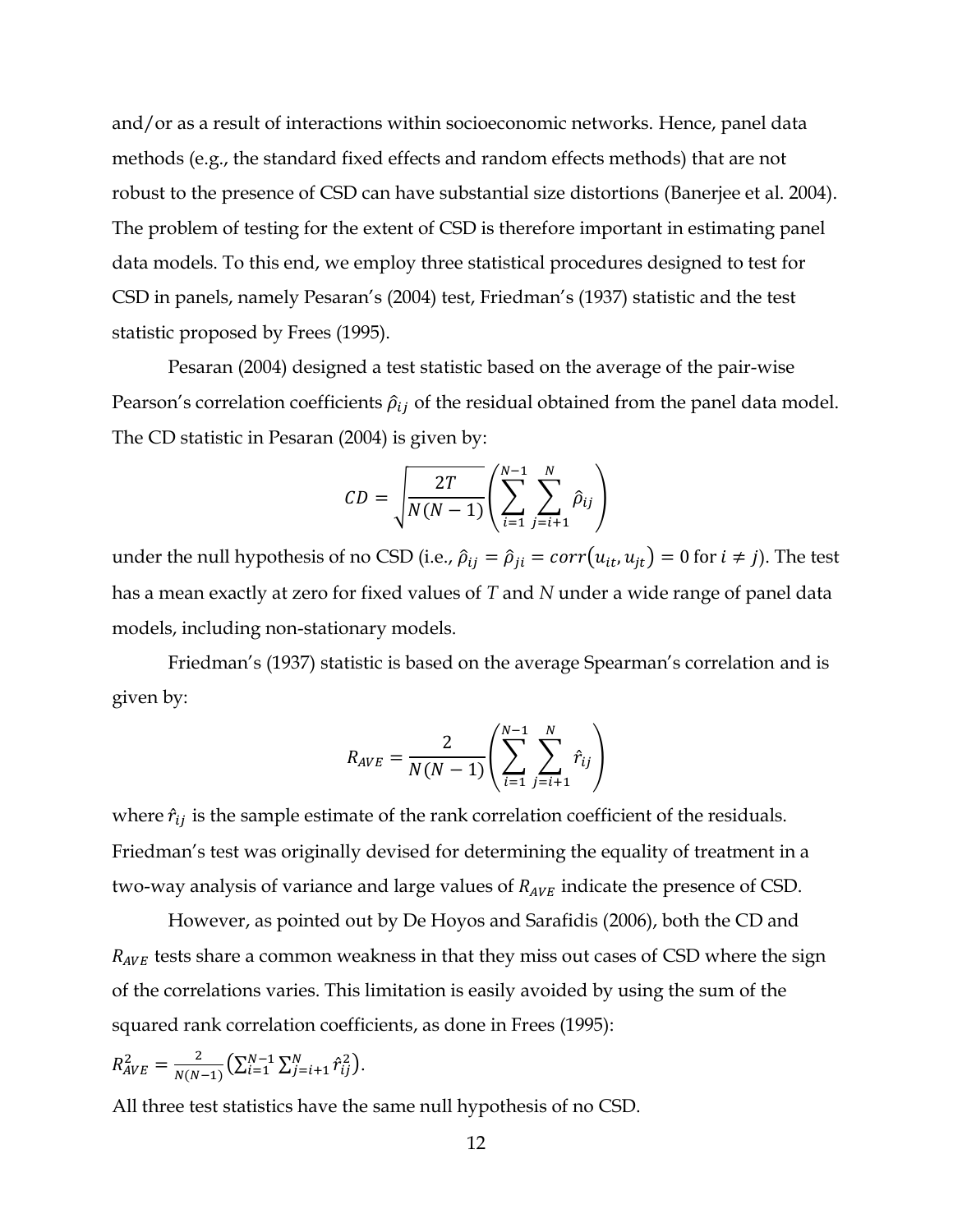#### **4. Data**

֦

This paper uses data collected from the IEA's *World Energy Balance* dataset. Our main variable is the contribution of RES to electricity output (GWh). The RES include hydro, geothermal, solar photovoltaics, solar thermal, tidal/ocean/wave energy, wind power, municipal waste, primary solid biofuels, biogases, biogasoline, biodiesels, other liquid biofuels, non-specified primary biofuels and waste, and charcoal. We chose RES to electricity production instead of RES to energy consumption for three main reasons.<sup>15</sup> Firstly, one of the primary motivations for adopting renewable energy sources is the need to reduce CO<sub>2</sub> emissions. However, CO<sub>2</sub> emissions originate from electricity production, not consumption. Thus, although production and consumption are obviously correlated, it is more accurate to measure the contribution of renewables to a country energy mix through RES to electricity production. Second, most of the empirical literature on the impact of RE policies used RES to electricity production as a dependent variable (see Table 1). Since our goal is to assess the robustness of the results to the statistical properties of the data, for consistency purposes we had to focus on the same variable. Third, from policy perspectives, the contribution to RES to total electricity generation is more appealing as it would allow energy policy makers to find out whether shocks (e.g., oil price shocks, changes in regulations including RE policies) have transitory or permanent effects on production.<sup>16</sup>

Our data include 19 OECD countries over the period 1990–2012. The 19 countries comprise the EU-15 countries plus Australia, Canada, Japan and the US. The EU-15 countries include Austria, Belgium, Denmark, Finland, France, Germany, Greece, Ireland, Italy, Luxembourg, the Netherlands, Portugal, Spain, Sweden and the United Kingdom (UK). The start date was chosen to reflect the rapid deployment of RES after 1990 as a result of the energy policies adopted by the EU, while the endpoint was

<sup>&</sup>lt;sup>15</sup> We thank an anonymous reviewer for encouraging us to motivate the choice of our main variable. <sup>16</sup> That said, since production and consumption are often highly correlated, one would also expect nonstationarity in energy consumption. Indeed, Smyth (2013) offers an extensive survey of the literature that examines the integration properties of energy consumption as well as energy production.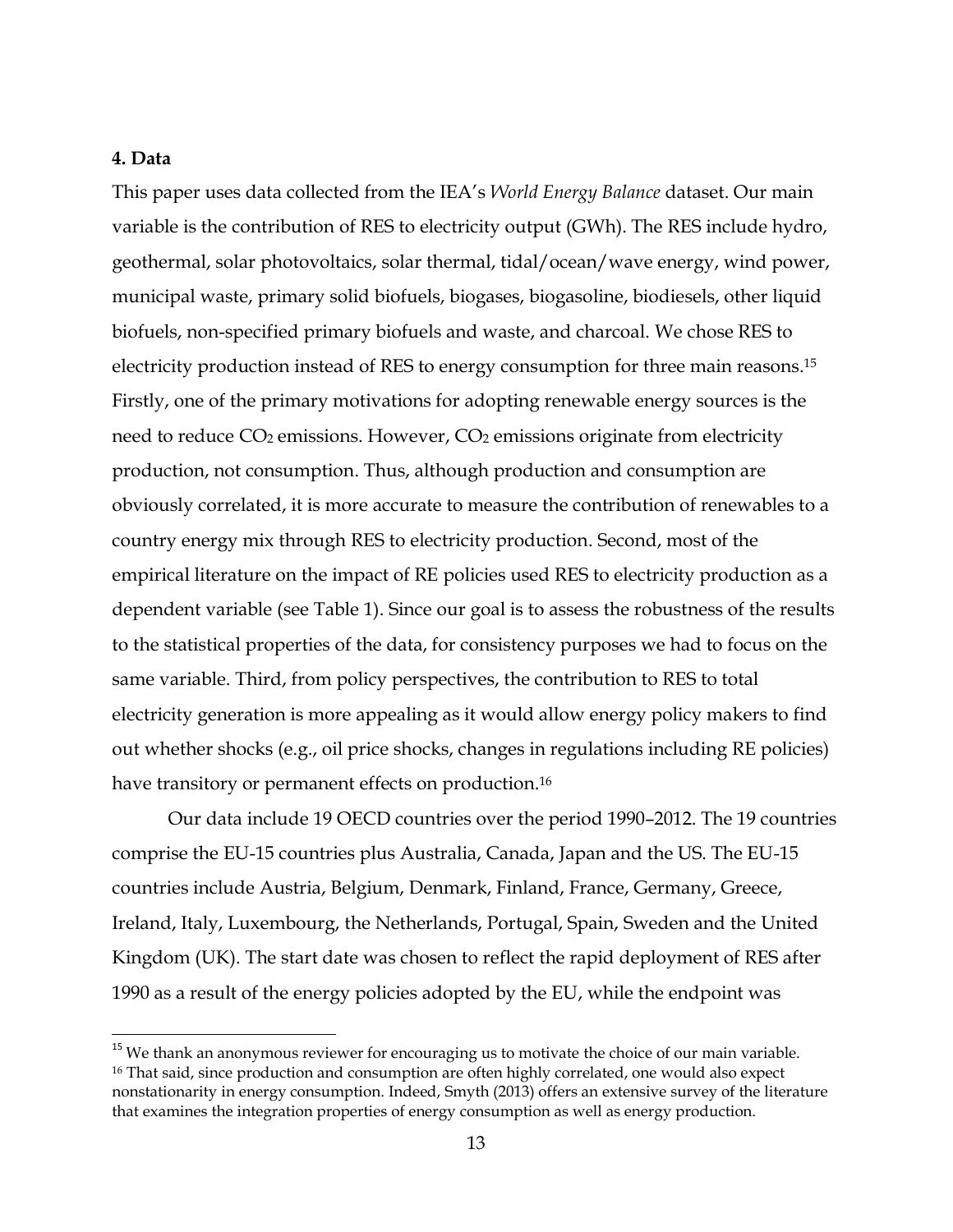chosen based on the availability of data when we started this research. In 2012, the 19 countries in our sample account for over 67% of global renewable power generation (700.2 TWh vs. 1035.8 TWh of renewable electricity production worldwide, excluding hydropower).

Table 2 presents selected descriptive statistics of the percentage of renewable energy generation (with and without hydropower) by country. In the case that includes hydropower, Austria, Canada and Sweden stand as the three countries with the largest share of RES in total electricity generation, which is a reflection of the very high share of hydropower (above 90%) within RES in these countries. In Canada, hydropower accounted for over 97% of RES over the sample period. Despite its sharp increase in the penetration of green energy and the way it is often touted as a success story, the average share of RES in Germany has remained below 10% over the 1990–2012 period. This reflects Germany's over-dependence<sup>17</sup> on coal, which, ironically, has risen to its highest level in recent years since 1990 (Wagstyl 2014). In contrast, the comparatively high shares of renewable energy in Italy, Portugal and Spain can be explained by what the IEA (2011) has called "PV bubbles."For example, by 2008, total PV installed capacity in Spain reached 4 GW, nearly ten times more than the official target at that time (IEA, 2011, p. 128). Eight out of 19 countries in our sample exhibit renewable energy shares ≤10%, while only five EU countries have already fulfilled the EU's mandate of 20% renewable energy as a target by 2020. The picture is less rosy when the hydropower is excluded from the share of renewable energy. As can be seen, only Denmark<sup>18</sup> and Finland exhibit an average renewable energy share exceeding 10% over the 1990–2012 period. However, if we focus on the post 2000-period, when most EU countries enacted both policies to promote renewable energy, the average share of renewable energy in total electricity output looks more promising. For example, in Germany, the Netherlands, Portugal and Spain, the penetration of RES to the output system expanded at an average rate of 10% or more over the 2001–2012 period.

֦

<sup>&</sup>lt;sup>17</sup> Over the 1990–2012 period, coal accounted for a little over 50% of electricity generation in Germany. <sup>18</sup> In contrast to other EU countries, Denmark has nearly zero hydroelectric resources. Renewable energy in Denmark is due solely to wind energy and biomass.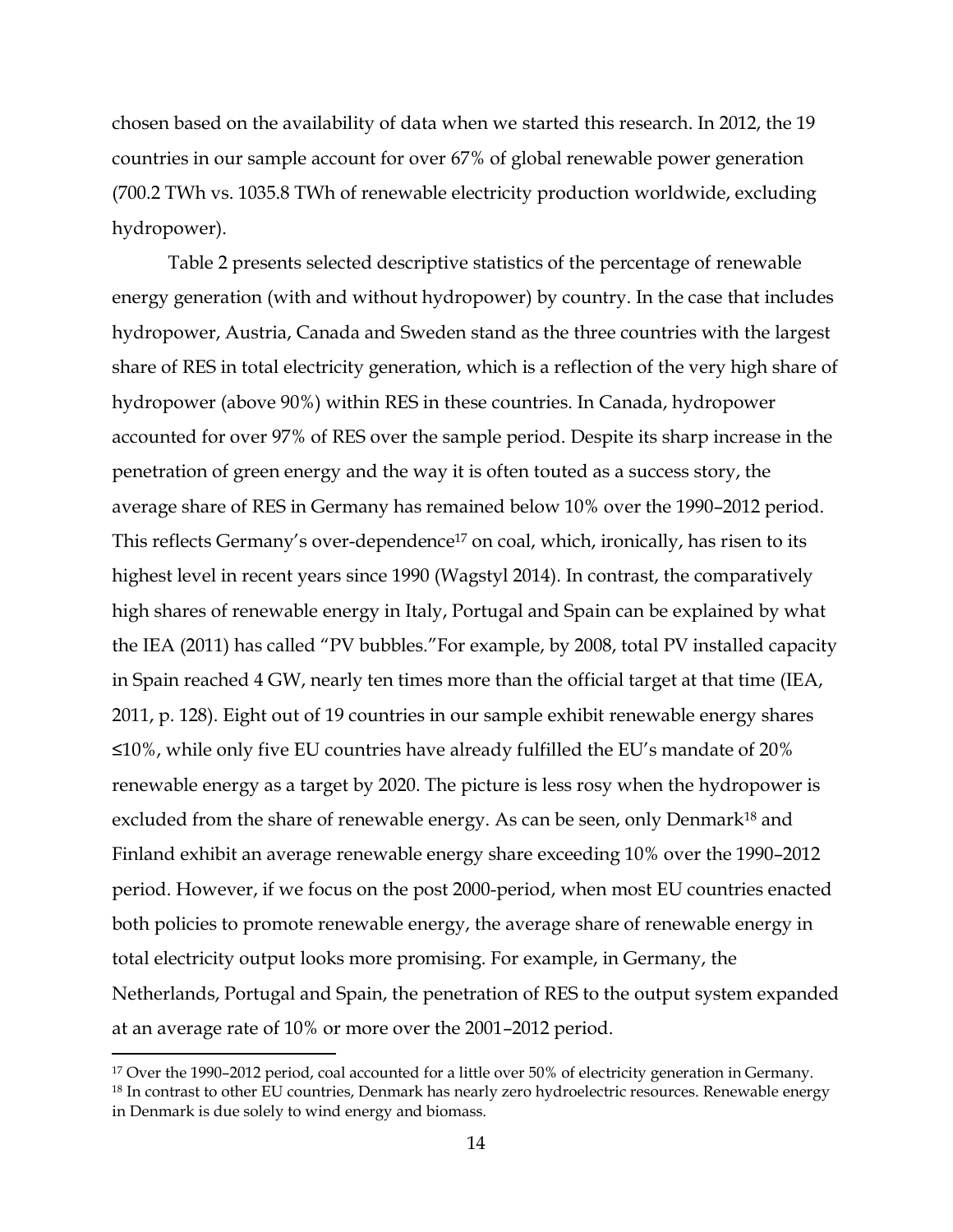The standard deviations are generally lower, suggesting small variance in the share of renewable energy across our sample of countries. This may also suggest no sign of drift in the data. The heterogeneity between countries both in the level and dispersion of the share of renewable energy becomes clearer with the help of box plots. In Figure 2, we plot the distribution of the renewable energy share across countries in descending order based on the median. The median share, as represented by a line subdividing the box, is highly asymmetric between countries when the RES include hydropower. It is also apparent from Figure 2 that the contribution from hydro is more variable across countries than that from non-hydro RES. While wind and solar resources are often criticized for their variability, the data clearly point to the variability of other sources of electricity, such as large hydropower schemes.

#### **5. Empirical results**

#### **5.1 Individual unit root tests**

Table 3 presents the ADF and the PP unit root tests for each country. These tests are implemented with both the constant and trend as deterministic components in the test regression. Hence, the alternative hypotheses of these tests are that the variables are trend stationary against the null hypotheses that the series are difference stationary. For the ADF test, the number of lags is chosen using the Schwarz Bayesian criterion based on a maximum lag of 4; for the PP test, the lag length is selected using the Newey–West automatic bandwidth.

The results indicate that in 17 out of 19 cases both the ADF and PP tests do not reject the null hypothesis that the log of the share of renewable energy in electricity output is I(1) at the 5% significance level. Moreover, the results remain robust if we exclude hydropower from the renewable sources. In all but one case, the ADF and PP tests are in agreement about the non-stationarity of the data.

 Since a time trend is an extraneous regressor, its inclusion diminishes the power of the test. In other words, unit root tests with a constant exhibit more power than unit root tests with a constant and a trend in the test regression. However, if the true data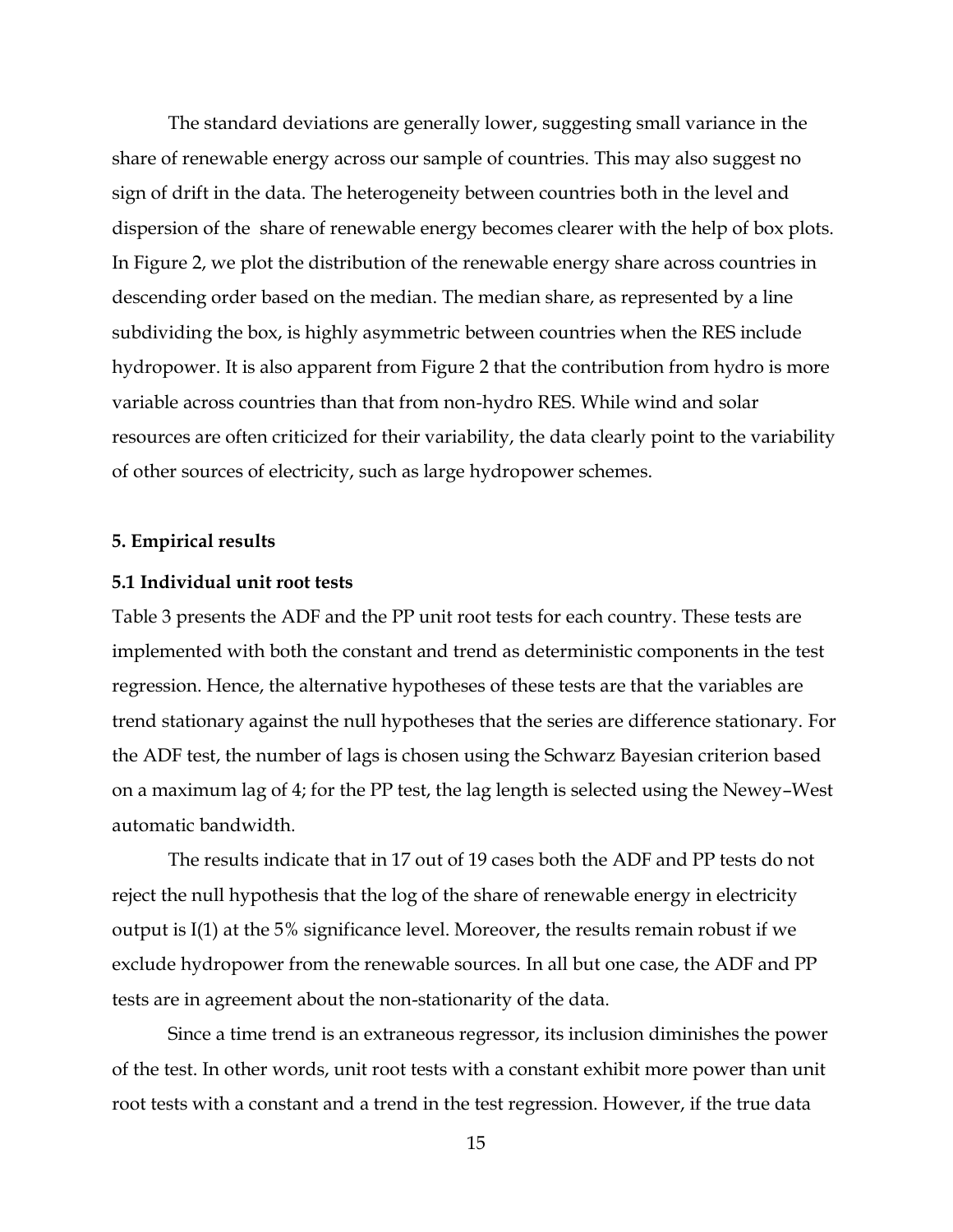generating process (DGP) is trend stationary, failing to include a time trend would otherwise led to a reduction in the power of the test (Lopez et al. 2005). To find out whether our results are affected by the inclusion of a time trend or not, we re-estimated the ADF and PP tests with a constant only in the test regression. The results show no noticeable difference from those reported in Table 3. The ADF test for the log of the renewable energy share (with hydro) report an additional 5% rejection of the unit root null, while the results of the PP test are not different from those reported in Table 3. In a few cases, both the ADF and PP tests statistics appear positive, providing the false impression that the series are explosive, which is not unusual for short series, as the statistical power is generally lower for I(1) DGP. These unreported results are available from the authors on request.

 Another well-known limitation of the ADF and PP tests is that they have low power against I(0) alternatives that are close to being I(1) (Zivot 2006). To check whether our results are sensitive to very persistent alternatives, we applied the DF-GLS unit root test of Elliot et al. (1996), which generally has higher power than the standard ADF unit root test. Following Ng and Perron (2001), we used the modified Akaike criterion to select the lag length from the maximum number of lags as 4. The DF-GLS method applies the ADF test to locally detrended data, so it is unnecessary to include a time trend in the test regression. The results of the DF-GLS test with a constant are presented in Table 4.<sup>19</sup> Using the more powerful unit root test produces only two rejections of the unit root null for the log of the share of renewable energy (with hydro), and no rejection for the same without hydro. The two countries exhibiting stationarity for the RE process including hydropower are Austria and Finland. We suggest three reasons to account for their differences with respect to the other 17 countries.<sup>20</sup> First, as can be seen from Table 2, both countries have a comparatively high RE share in the final energy production, which implies that further increase in the RE share become increasingly more difficult (and therefore less likely to happen). Moreover, after Sweden, both Austria and Finland

֦

<sup>&</sup>lt;sup>19</sup> There are no substantive differences in the rejection frequencies of the unit root null if a time trend is included in the test regression.

<sup>20</sup> We thank an anonymous reviewer for raising this point.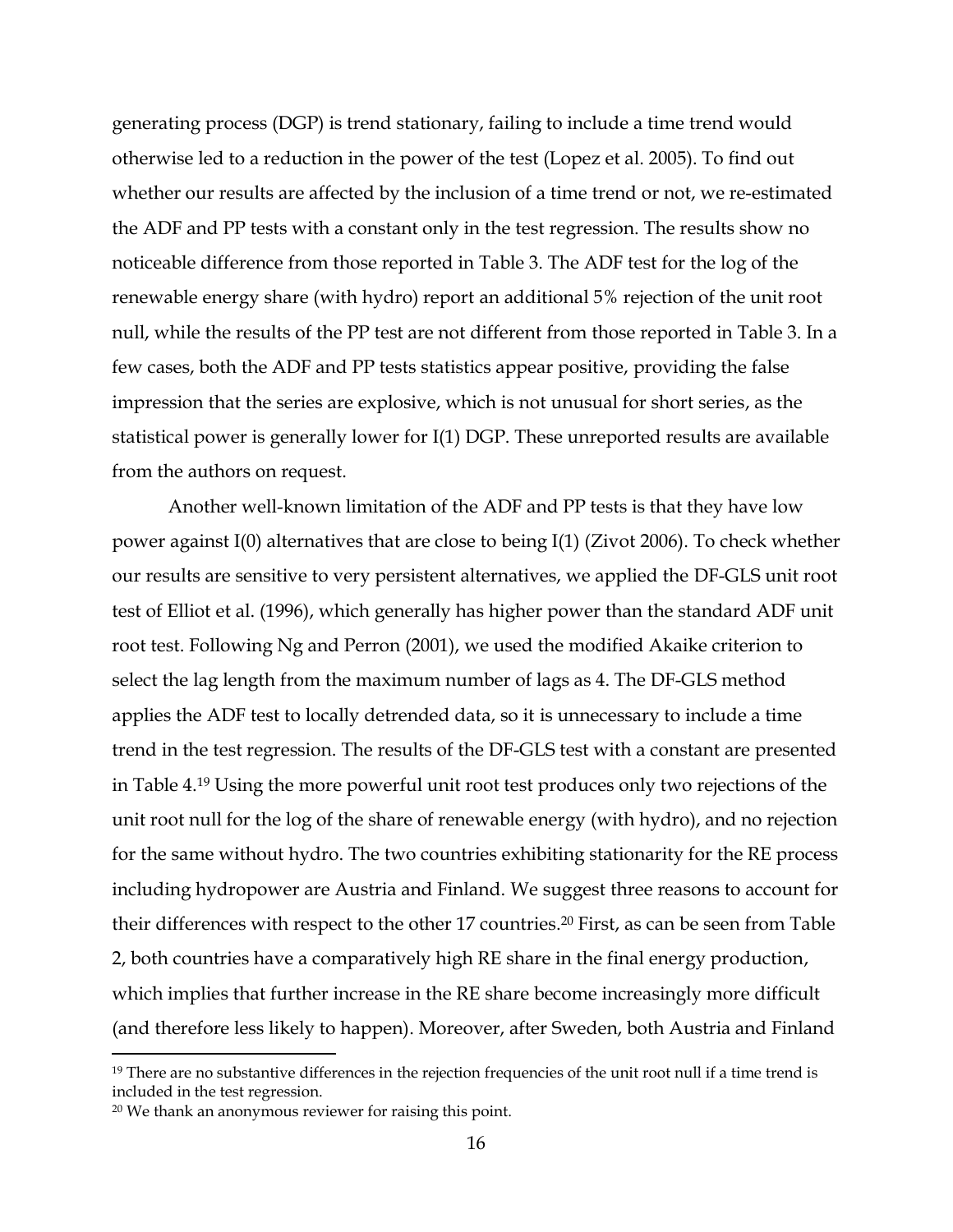had by far in 2013 the highest share of energy from renewable sources in their gross final consumption of energy (The Guardian, 2012). If we consider the rate of change in RE generation capacity from 1990 from 2012, both Austria and Finland experienced a very meager growth (10% and 35%, respectively), compared to the growth observed in, say, Greece (204%), with a much lower income per person than Austria and Finland. Second, in terms of technology mix, both Austria and Finland rely heavily on biomass and (especially Austria) hydropower for RE electricity. However, the growth of hydropower is inherently constrained by the availability of resources and the nature of the territory. In Austria, most of the sources suitable for hydropower generation had been fully exploited before the beginning of our observation window. Thus, further capacity increases where more difficult to be realized. Finally, while both the level and the effectiveness of RE policies in Austria are on a par with other EU countries, it has been observed in Finland that public support only works in relation to forest biomass projects, whereas RE project developers face long permitting processes for hydropower and even longer, complicated procedures for offshore wind, solar and non-forest biomass investments (Ragwitz et al., 2007, pp. 214-15). Although subject to caveats, we believe that these explanations fit with the stationarity observed for Austria and Finland.

It is interesting to note that for the series including hydro, the number of rejections at the 5% level is the same for the ADF and the DF-GLS test – use of the more powerful DF-GLS test did not make any difference in this case. To summarize, the results of the different time series unit root tests indicate that the log of the share of renewable energy (with and without hydropower) in the countries of our sample are clearly non-stationary.

### **5.2 Panel unit root tests**

Let us now analyze the results obtained from the panel unit root tests which provide additional gains in of statistical power than their univariate counterparts (i.e., ADF, PP). First, we discuss the results of the extent of CSD in the panel data, which is relevant in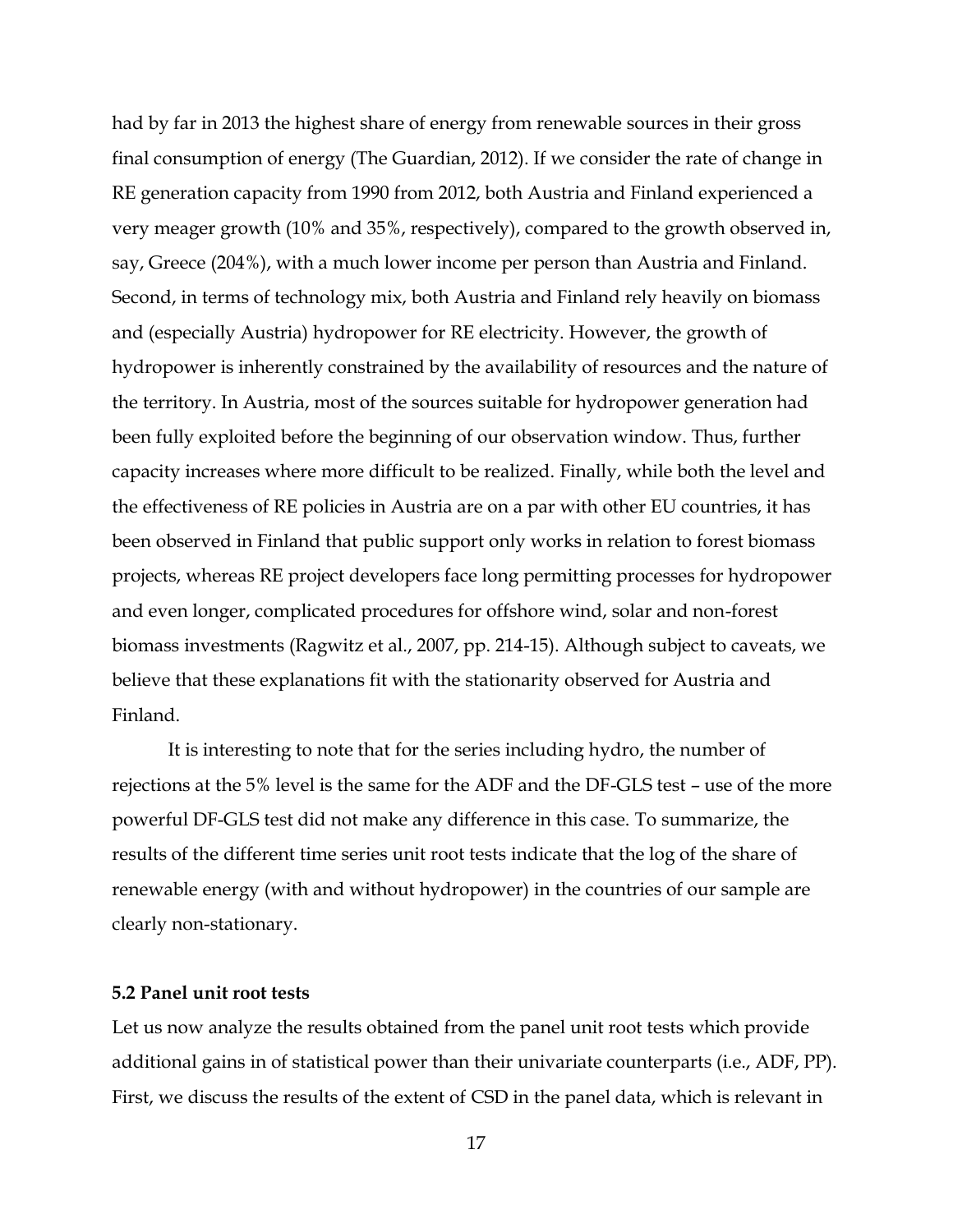the present context due to the implementation of common renewable energy policies across the EU countries (i.e., the EU directive). Table 5 reports the results of several test statistics under the null hypothesis that there is no CSD in the panel. As can be seen, the null of no CSD is strongly rejected at the 1% level of significance by all three test statistics. However, as discussed in Section 2, both the CD and  $R_{AVE}$  tests share a common weakness in that they miss out cases of CSD where the sign of the correlations varies (De Hoyos and Sarafidis 2006). The test statistic  $(R_{AVE}^2)$  by Frees (1995) is, however, not subject to this drawback and it also strongly rejects the null hypothesis of cross-sectional independence in the data. Moreover, the average absolute values of the off-diagonal elements of the cross-sectional correlation matrix of the residuals are 0.37 and 0.87, respectively, for the series with and without hydropower. The higher absolute value for the series without hydropower is a reflection of strong policy coordination in the deployment of RES in the EU. Overall, the results indicate that there is enough evidence to suggest the presence of CSD in the data.

 The panel unit root tests based on the CIPS test statistic of Pesaran (2007) and the robust *t*-statistic of Breitung and Das (2005) are shown in Table 6. The CIPS statistic is based on the cross-section average of the individual ADF *t*-statistics of each unit in the panel, while the robust *t*-statistic is obtained by transforming the data (i.e., prewhitening to adjust for short-run serial correlations of the error) before computing the regression so that the standard *t*-statistics can be used. The null hypotheses of both tests assume that all series are non-stationary. Besides, both tests are robust to cross-sectional correlation of the error terms: the Breitung and Das (2005) test is designed for weak CSD while the Pesaran (2007) tests allows for strong CSD. Both tests consider a constant and a time trend in the test regression and allow for a maximum of 2 lags. At the 5% significance level, the critical value of the CIPS statistic for *N*=20 and *T* in the range of 20–30 is around -2.72. Therefore, according to the CIPS statistic, the null hypothesis of a unit root cannot be rejected at the 5% level. Similar results are obtained when using the robust *t*-statistic of Breitung and Das (2005), as the null hypothesis of a unit root cannot be rejected at the 5% significance level. However, for the series without hydro power,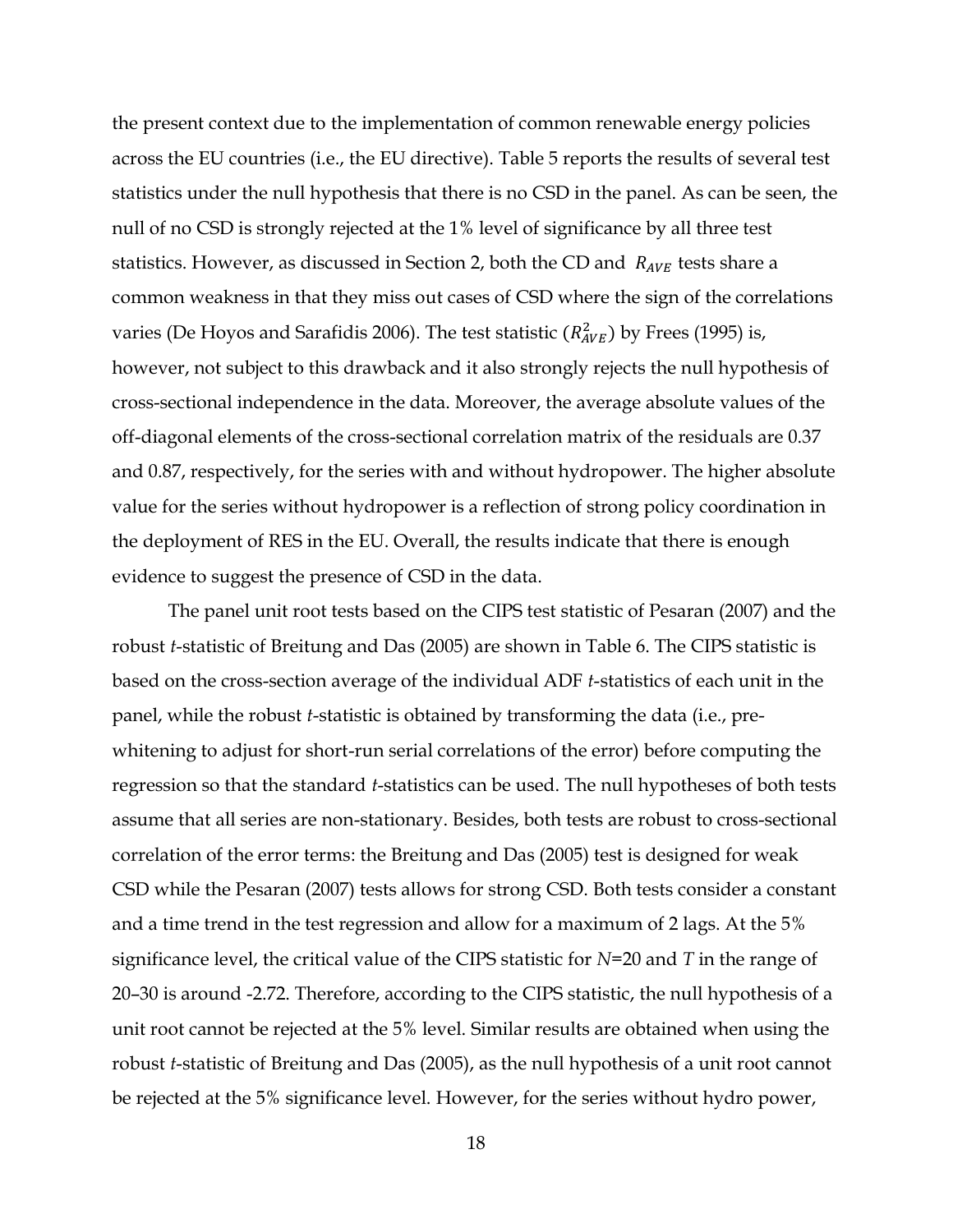the robust *t*-statistic exhibits some size distortion due to the small sample size.<sup>21</sup> As the CIPS test has better finite sample coverage than the competing panel unit root tests (Gengenbach et al. 2010), we base our conclusion on Pesaran's test and consider that the panel data contain a unit root.

#### **5.3 Extensions: timing of non-stationarity and technology-specific analysis**

The preceding analysis provides strong evidence of non-stationarity at the aggregate level but it does not tell us when such behavior became particularly evident in the data. Nor does it tell us whether non-stationarity is more pronounced for certain specific renewable energy technologies. Detecting the timing of the non-stationarity in the renewable energy generation process is a matter of great policy interest; exogenous events such as the ratification of the Kyoto protocol in 1997 may have indeed triggered massive renewable energy adoptions in developed countries regardless of the specific policies implemented at the national level. Likewise, the 2007–2008 global financial crisis may have significantly slowed down adoption rates, at least for certain technologies (notably solar photovoltaic energy).

To detect time discontinuities in the series, we adopt a forward recursive test procedure, where the panel CIPS test is implemented repeatedly.<sup>22</sup> Although such forward recursive tests were originally devised to detect the existence of bubbles in financial markets (see, e.g., Phillips et al. 2011), the same insight can be effectively used here to estimate the origin of the non-stationarity in the renewable energy share series. Moreover, the recursive approach is robust to possible nonlinearities (i.e., structural breaks) in the time series. Starting from a small sample size, we add one observation in each subsequence regression until it covers the whole sample period. The initial sample is restricted to the first ten years of data (i.e., 1990–1999), as critical values for the CIPS are only available for  $T=10$  and above. Formally, suppose  $f_0$  is the fraction of total observations included in the first regression, such that the sample size in the first

֦

<sup>21</sup> The critical values of the robust *t*-statistic are based on various *N* and *T*=500, and hence may suffer from size distortions in small and moderate sample sizes.

<sup>&</sup>lt;sup>22</sup> Due to a small sample size, we restrict the analysis to panel data only.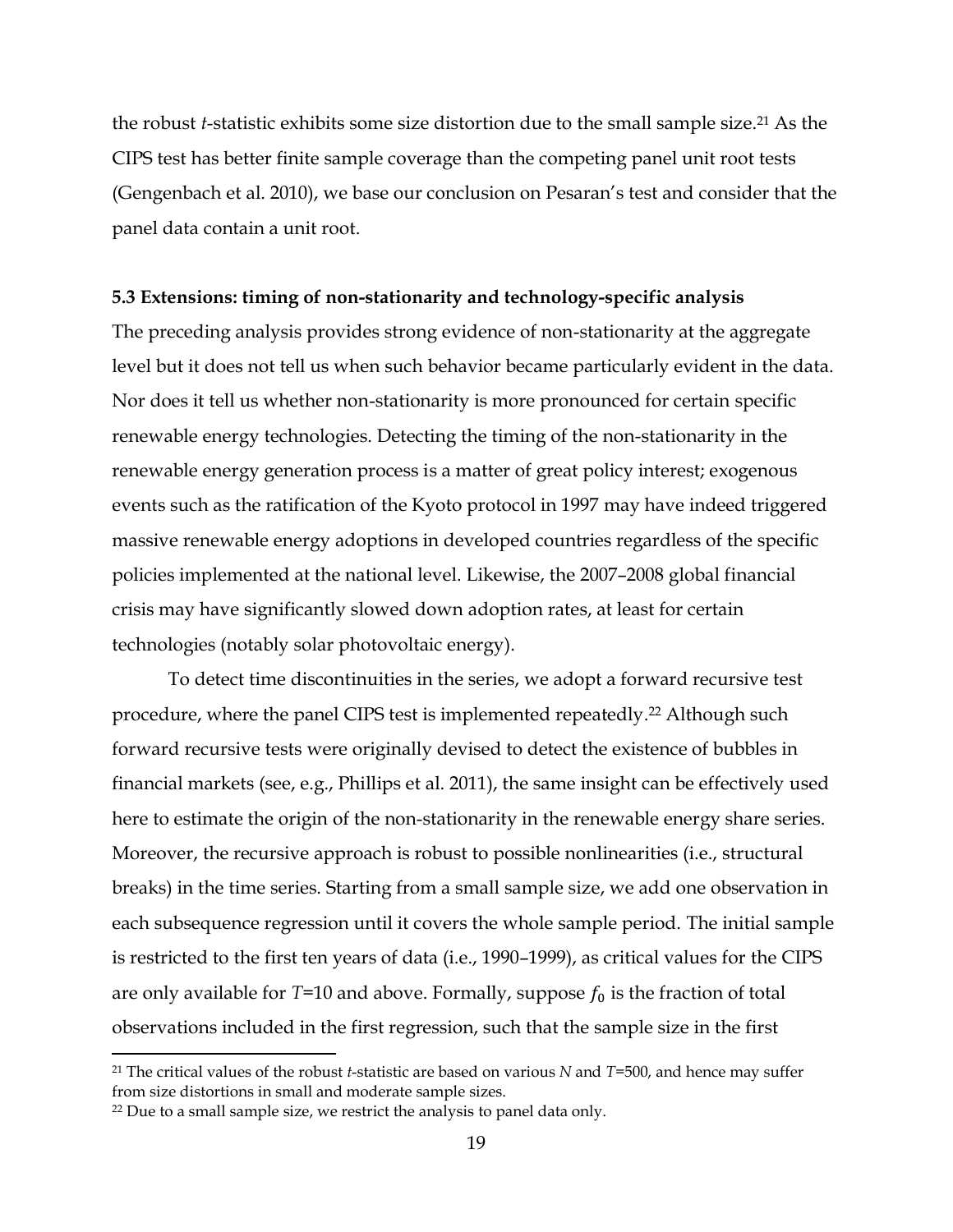regression is  $n_1 = [f_0 n]$ , where  $[\cdot]$  refers to the integer part of the argument. The subsequence sample size for the regression is  $n_i = n_1 + i - 1$ , where  $i = 1, 2, ..., n - n_1$ .

 The results are shown in Figure 3. The CIPS test statistics for the log of the renewable energy share in electricity output (with and without hydropower) are almost always under the 5% critical values, suggesting that the series have exhibited nonstationary behavior since the start of 2000. These results have been obtained using a constant and trend as deterministic components in the test regressions with a lag length of 1. Changing the lag length to 2 does not affect the general conclusion of nonstationarity, though the evidence of a unit root process becomes apparent after 2002. Overall, the results based on forward recursive tests confirm our earlier findings of nonstationarity and also suggest that our results are not sensitive to the choice of time period. Rather, they point to the fact that the share of renewable electricity generation in electricity output has not displayed mean-reverting behavior since the start of this millennium and that such behavior was not affected by the 2008 global financial crisis.

The final step of our empirical analysis to investigate the presence of a unit root in specific renewable energy technologies such as wind, biofuels and solar power. Several studies<sup>23</sup> have assessed the effectiveness of renewable energy policies in promoting renewable electricity capacity at the disaggregated level alongside the focus on the aggregated level. As disaggregated data generally exhibit lower persistence than the aggregated series, it is also helpful to determine the time series properties of the disaggregated renewable energy technologies using the framework discussed above. The IEA dataset provides country-specific observations for the following two categories: ' solar/wind/other' and 'biofuels and waste.' The latter category also includes biomass. To this end, we apply Pesaran's (2007) panel unit root test to the logged transformation of these two disaggregated RE series to test for the presence of a unit root. However, due to missing observations, the CIPS test is no longer suitable to use. Therefore, we apply the standardized  $Z_{t-bar}$  statistics of Pesaran (2007) parallel to

l

<sup>23</sup> These include Shrimali and Kniefel (2011), Shrimali et al. (2012), Jenner et al. (2013) and Zhao et al. (2013).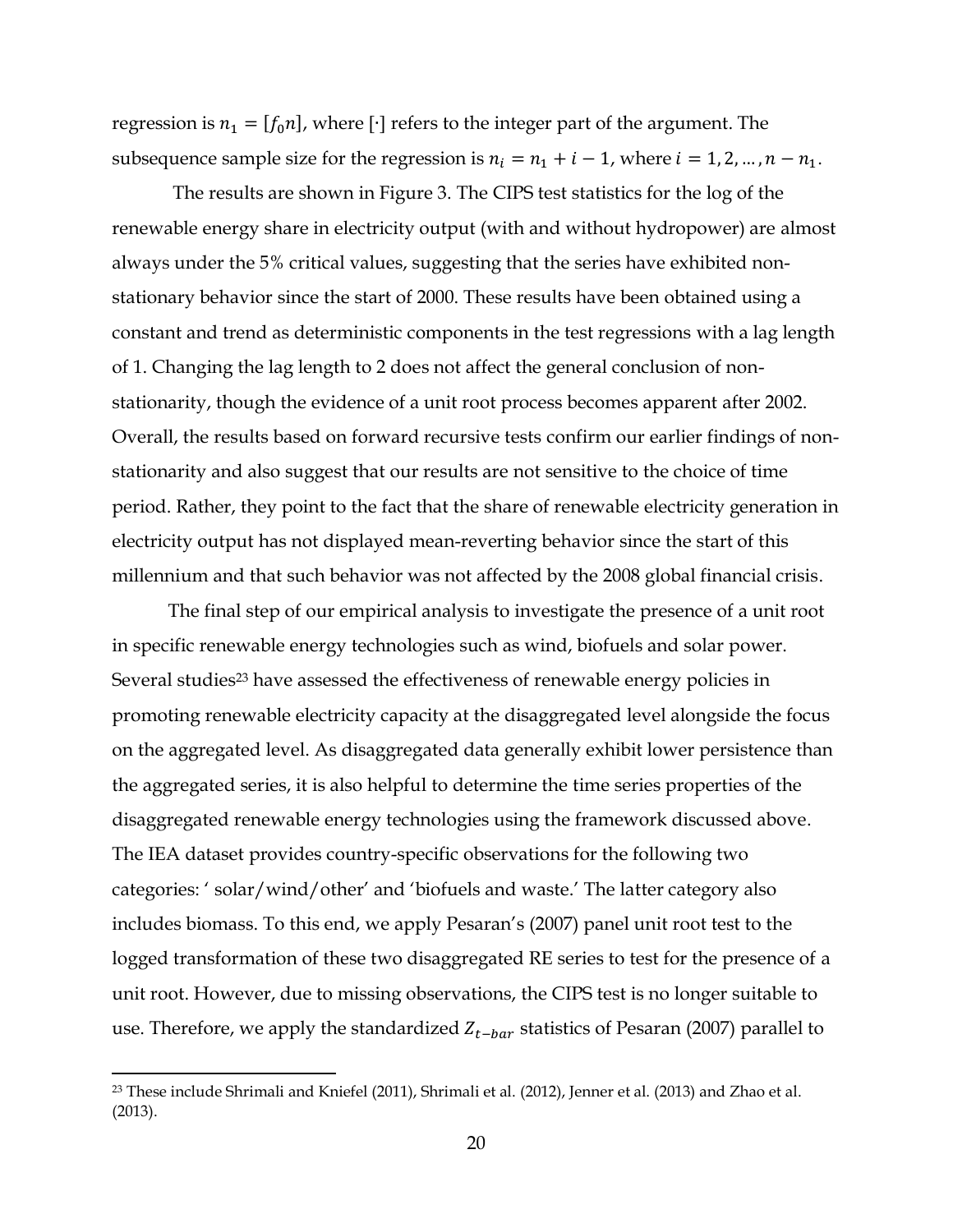the  $Z_{t-bar}$  test of Im et al. (2003) which is suitable for an unbalanced panel. The results, not reported here for brevity, suggest that similar to the aggregate data, the disaggregated renewable energy technologies also display unit root behavior. In the case of the log of the solar/wind/other share in total electricity generation, the results of the unit root tests are sensitive to the choice of lag length. The series exhibits stationary with a lag length of 1, but appears non-stationary when the lag length is set at 2. In contrast, the unit root test for the log of the biofuels and waste share in electricity generation provides a more conclusive answer suggesting that the series is non-stationary. Furthermore, these results are not influenced by the choice of deterministic components in the test regression. Overall, the unit root results of the disaggregated renewable energy technologies complement the findings of the aggregate analysis, as reported in Table 6.

#### **6. Discussion**

l

The results of our study indicate that the log of the share of renewable energy (with and without hydropower) in the countries examined is clearly non-stationary. There are various explanations for the laws of motions for RE diffusion to behave as a random walk process.<sup>24</sup> First, notice that since we are measuring RE share to total electricity generation, not absolute RE capacity, our results do not just imply that RE capacity increases, but that it increases *faster* than non-renewable capacity. One reason for this higher growth rate owes to the fact that RE plants are scalable and allow for more progressive capacity increases compared to fossil fuel or nuclear plants. In a situation of high demand uncertainty, when power generation companies need to plan for capacity expansion, they may be reluctant to undertake irreversible investments in large scale plants with long pay-back times and prefer, instead, smaller and more flexible renewable energy systems are preferred.

Second, given the relatively short time span of the RE diffusion, it is not surprising that RE generation (as a share of total electricity production) exhibits

<sup>&</sup>lt;sup>24</sup> We thank an anonymous reviewer for bringing this issue to our attention.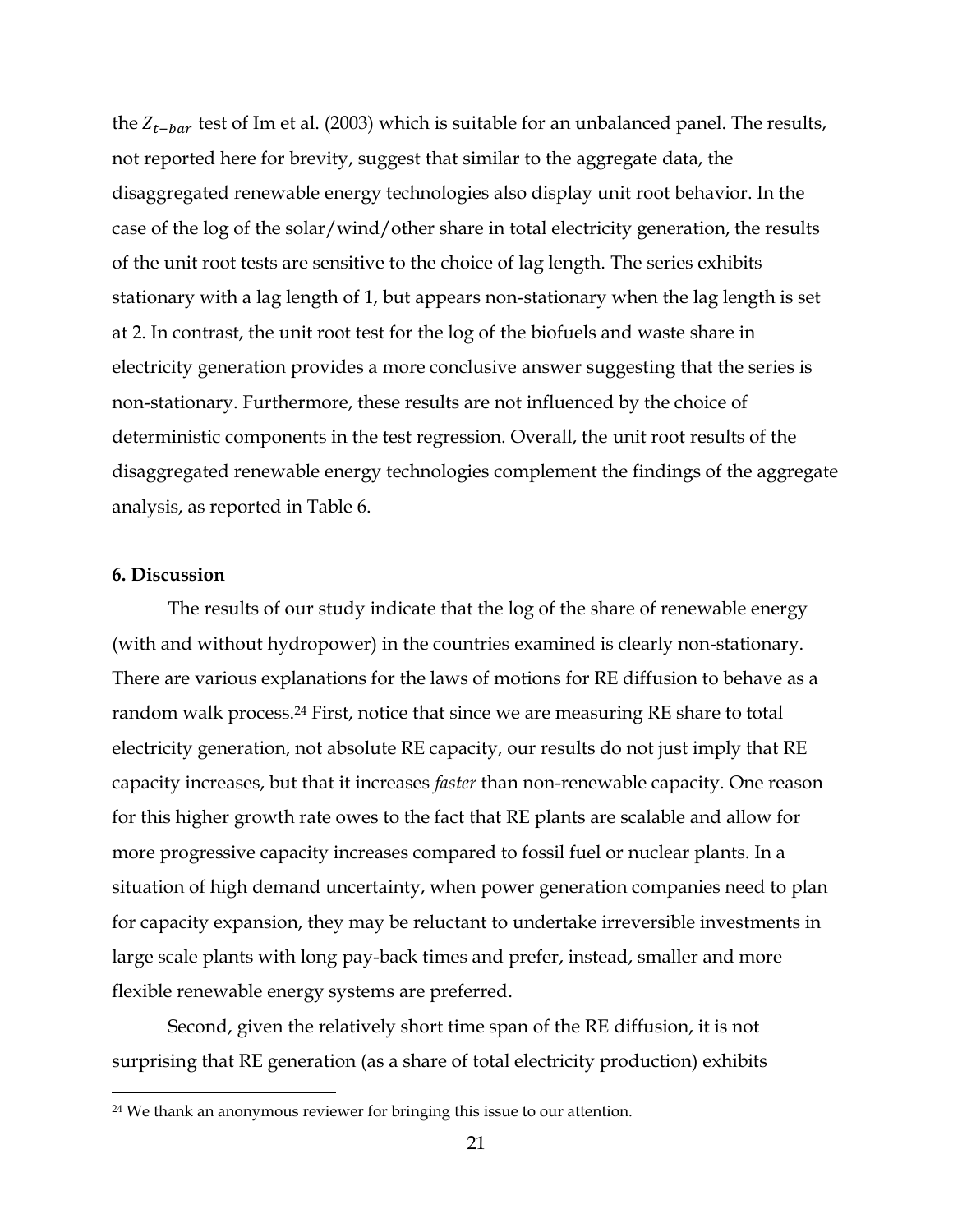trending behavior or non-stationarity in the mean.<sup>25</sup> This appears consistent with EU's mandate to foster RE development over time. Third, and more fundamentally, the production of RE is increasing over time as a result of income growth, population growth and urbanization. In a companion paper (Aflaki et al., 2014), we show empirically that economic growth as a major catalyst of innovation and diffusion in the RE industry. This is to be expected since sustained income growth, for example, induces the population to demand environmental quality as a luxury good due to its effect on quality of life and wellbeing. As a result, cities, towns and urban neighborhoods all over the world, and particularly in the OECD countries, are pledging to reduce their carbon footprint by increasing their commitments and initiatives to renewable energy in various ways (IEA, 2009). Moreover, especially for the EU countries, the key to true energy security lies in RE produced at home. We think that these fundamental factor underlie the non-stationary behavior observed in the RE time series.

The evidence of unit roots in the share of renewable energy of electricity generation in industrialized countries has important implications for applied work as well as for renewable energy policies. From the perspective of modeling, it is wellknown that when all of the series in a regression are I(0) or stationary, one can simply model the data at each level using the ordinary least squares (OLS) technique. In contrast, when all of the series have an integration of order 1 (i.e., I(1) or non-stationary) but are not cointegrated, one can still estimate the regression model using OLS after subtracting a trend or possibly by taking one or more difference for each series. For any series under investigation that is clearly not showing a mean-reverting process, the standard reaction to this problem is to pre-test for a unit root in the variable and, depending on whether a unit root is rejected or not, select the appropriate technique to estimate the regression model. The econometric literature does not yet provide a clear

l

 $25$  One could argue that, since the observation window (23 years) is somewhat shorter than the lifetime of most RE plants, the observed increase in RE share could be due to the fact that most of the earliest RE plants have not yet reached the end of their operational lives. However, such argument could justify why RE capacity increased, but not why it increased *faster* than non RE capacity. Furthermore, note that the life time of a non RE plant is typically even longer than that of an RE plant (some of the earliest nuclear plants are still in operation today). Thus, the two effects would cancel out.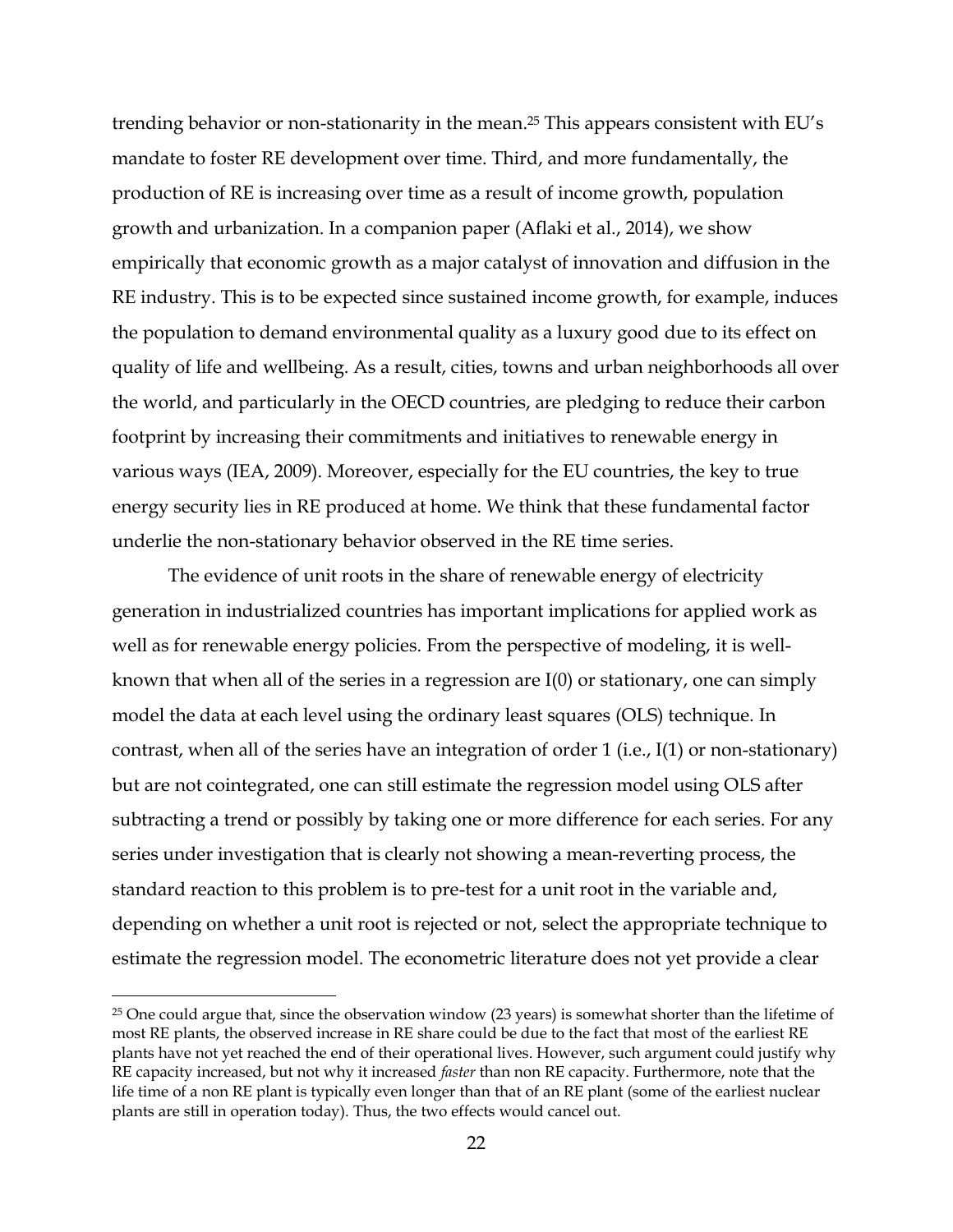guide as to when the order or integration is mixed in a regression model. This point is likely to be more relevant for the literature on the role of policy in the development of renewable energy, where continuous policy variables such as FIT and TGC levels are clearly stationary (due to their slower digression rate), while the targeted variables such as the share of RES in the energy mix is clearly non-stationary, according to the evidence presented in this paper. In such a situation, one can consider the autoregressive distributive lag model and bounds testing approach of Pesaran and Shin (1999) and Pesaran et al. (2001), respectively, which permit the mixture of I(0) and I(1) data. Moreover, the bounds approach does not require the data to be pre-tested for their order of integration as long as they are not an I(2) or explosive process. However, in practice, the implementation of the bounds technique involves some difficulties, as exact critical values for the *F*-test related to the test are not available for an arbitrary mix of I(0) and I(1) variables, and they must be computed on a case-by-case basis. Moreover, one has to ensure that the model is dynamically stable (i.e., characteristic roots must be strictly inside the unit circle).

Hence, the conclusions of the existing studies that overlook the unit root issue on the effectiveness of renewable energy policies should be interpreted with care. As the share of renewable energy in advanced countries is better characterized as nonstationary process that has no tendency to return to a long-run deterministic path (i.e., not a mean-reverting process), they also display time-dependent variance. This makes forecasting the future path of the contribution of RES in the energy mix a challenging exercise, as current shocks have permanent effects on their levels. Hence, any future mandates levels of renewable energy such as those of EU's Renewables Directive must bear in mind the non-stationary nature of the series. Why should the policy makers care about unit roots in the share of renewable energy? In the words of Cribari-Neto (1996, p. 38), "To a policymaker the answer could be: Because the policy implications are different."

#### **6. Concluding remarks**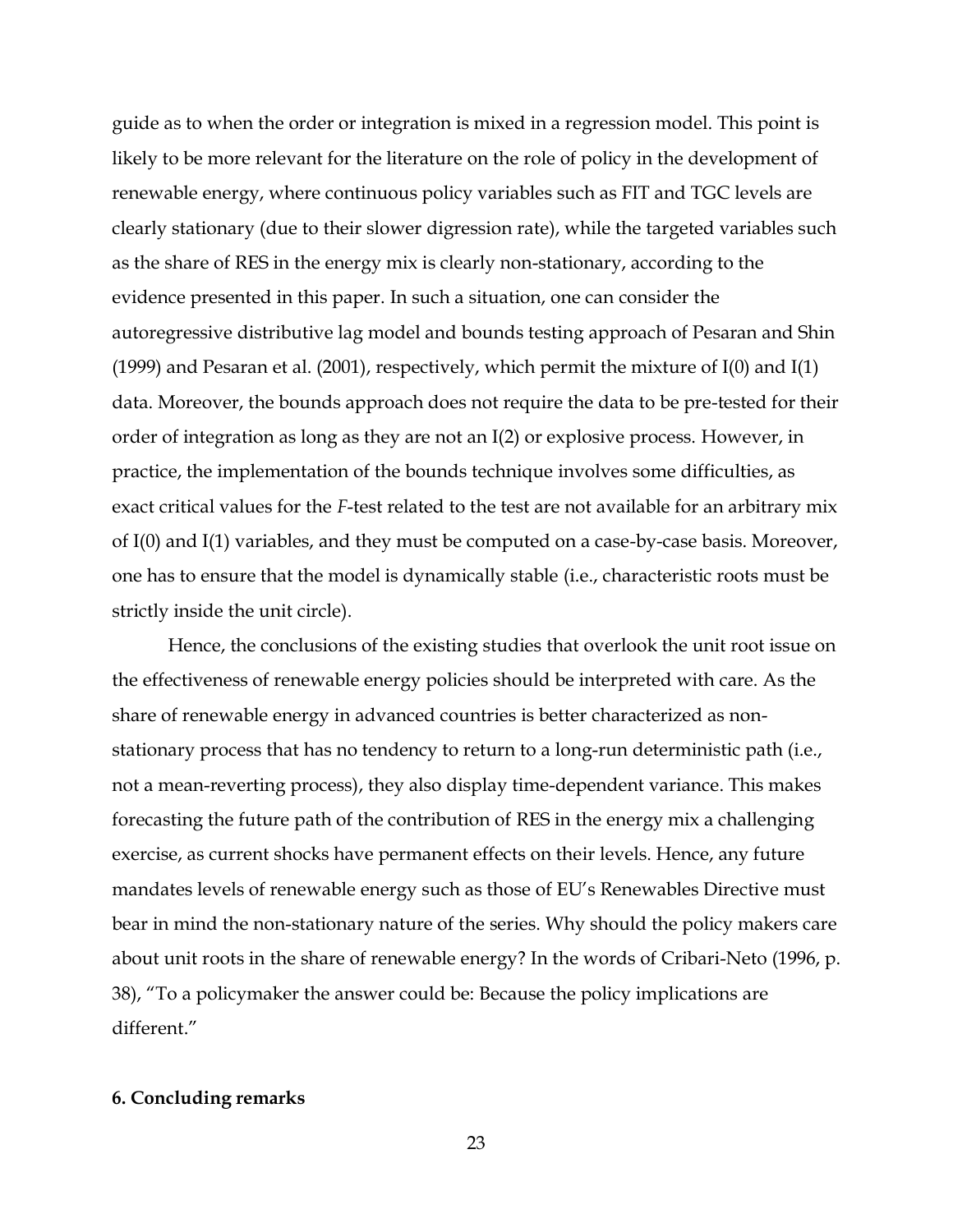This paper examined the time series properties of renewable electricity generation data in 19 OECD countries, and it discussed the implications of our findings for econometric model specification and for energy policy assessment.

Increasing environmental concerns, energy diversification requirements, tighter budget constraints and the availability of several alternatives to support the diffusion of RES induce energy policy makers to rely on empirical studies to assess the effectiveness of existing policies and to identify the most efficient incentive mechanisms. Unfortunately, although vast, the existing empirical literature on the subject offers conflicting recommendations, which is symptomatic of econometric model specifications issues. The typical methodological paradigm in this literature involves the application of panel data models to national level or state level policies, using either the share of electricity generation from RES or the cumulative renewable energy capacity as the dependent variable. A common feature of most of these studies is that they overlook the possibility of a unit root in the time series data (i.e., they assume that the stochastic DGP is stationary with mean-reverting behavior). Such an assumption leads to the use of econometric models that may overstate the impact of RES policies on the share of renewable energy. It also understates the long-term impact of exogenous shocks on the process. For what it is worth, the issue of non-stationarity and its timing has not yet been rigorously addressed in the literature,

This paper aimed to shed light on this question. To that end, we applied unit root tests to the time series of the share of RES over total electricity output in 19 OECD countries from 1990 to 2012. The analysis was conducted at the country level as well as for the panel as a whole using both individual and panel unit root tests. The tests provided strong evidence that the contribution of RES to total electricity generation exhibited non-stationary behavior in 17 of the 19 countries examined, with Finland and the UK representing the sole exceptions. The results also suggested that this nonstationary behavior was consistent across different technologies, that it became evident at the beginning of the new millennium and that it was persistent event after the 2008 global financial crisis.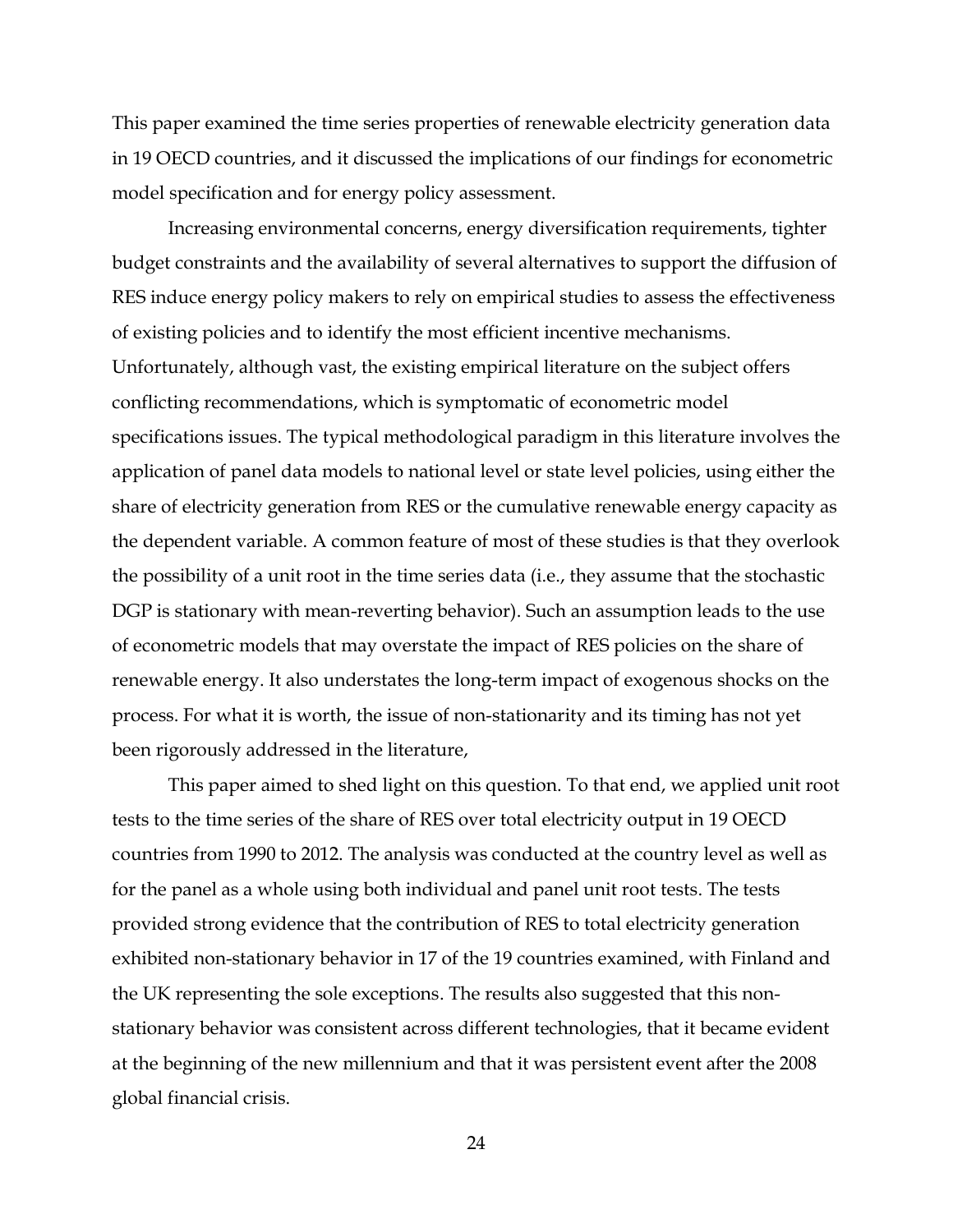Such findings have both methodological and managerial implications. First, they imply that the conclusions of the empirical studies on the impact of renewable energy policies that overlook the unit root issue should be interpreted with some care. Unless appropriate adjustments such as detrending the series can be made, the results of these analyses are prone to overinflate the significance of the posited relationships between policies and RES diffusion. Implications for policy makers are also worth considering. First, if the renewable energy DGPs are not mean-reverting (i.e., if they have no tendency to return to a long-run deterministic path), policies designed to induce permanent changes in RE such as FIT or TGC will be more effective than policies such as tax incentives designed to induce temporary changes.<sup>26</sup> This explains also why in some countries the RE industry has proven resilient to the removal (or partial reduction) of policy support. Policies that facilitated a structural transformation of the RE industry (e.g., by promoting supply chain integration, consolidation and efficiency improvements in the manufacturing process) were much more likely to produce a permanent effect on RE diffusion. Also, our results imply that postponing actions aiming to support renewables so as to reach  $CO<sub>2</sub>$  abatement targets implies that in the future, it will be increasingly more difficult to make up for lost time.

Second, non-stationarity in RE production implies that the same non-stationarity will be transmitted to other macroeconomic variables such as employment and output, assuming that RE is well integrated into the real economy (Hendry and Juselius, 2000). This, in turn, makes it difficult for energy policymakers to properly gauge the effects of RE development in creating green jobs and the resulting contribution to economic growth. There are also potential implications of our results for investors in the RE industry. As in the oil and gas market, the long-run trend also dictates demand and supply response in the RE market. Evidence of long-run trend therefore imply opportunity for making profits from investing in the RE industry. Germany, which was one of the first European countries to implement a systematic FIT program, is a case in point. The program produced permanent structural changes in the energy industry and

l

<sup>26</sup> See also Smyth (2013) and Smyth and Narayan (2014) for related arguments.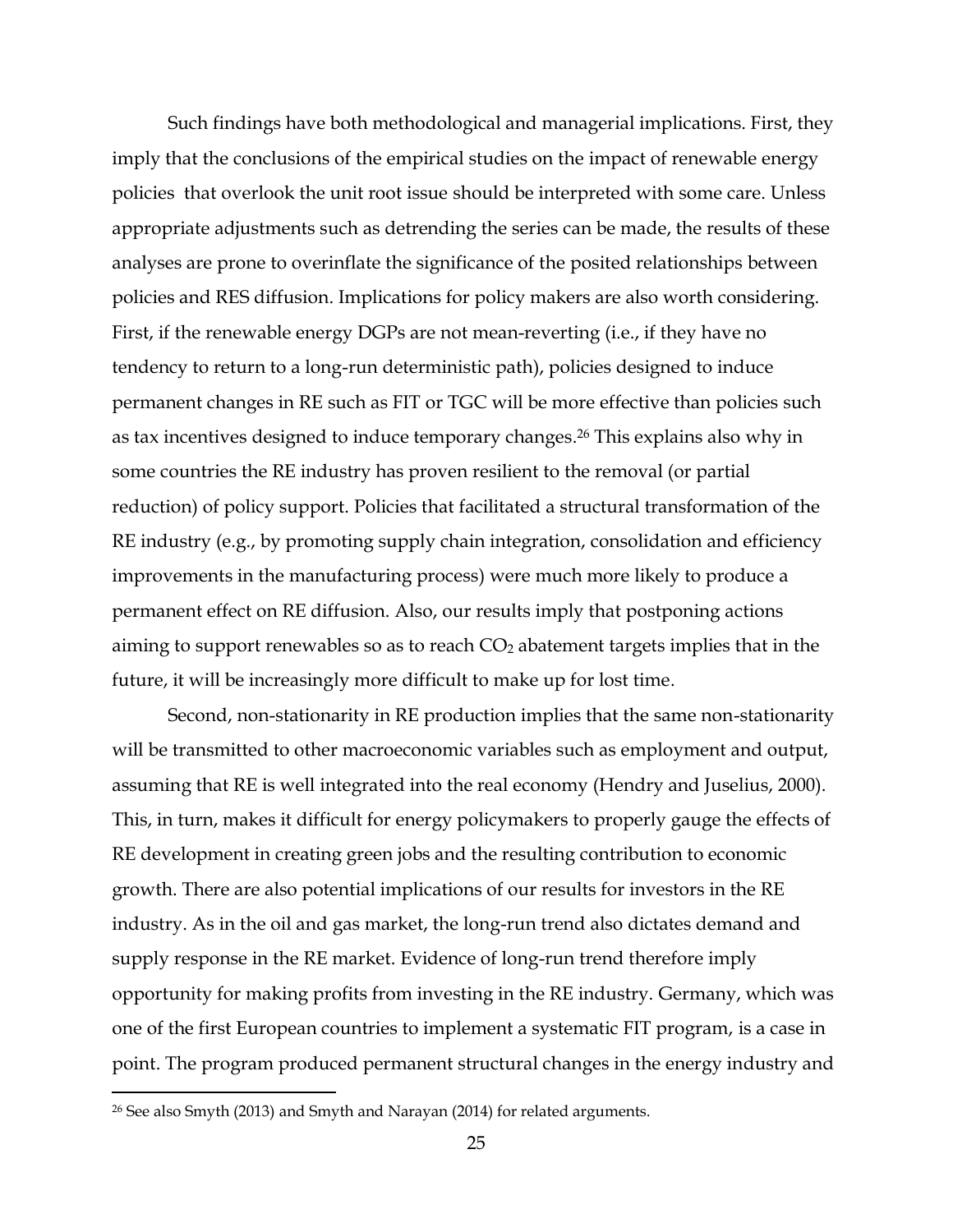made the RE industry relatively unaffected by recent changes in feed-in-tariff levels. By the same token, the relatively slower growth rate of renewables observed in Finland, can also be explained by the reliance of this country on short-term support measures, which were primarily based on tax incentives.

Our study is not exempt from some limitations, which indicate avenues for future research. First, although our results are robust to different assumptions and different test specifications, the analysis was conducted on a relatively small sample that only included OECD countries. Compared to some emerging economies, the countries in our sample have a higher awareness of environmental problems and a higher willingness to pay for tackling them, which may amplify the non-stationary patterns we observed. Second, we tested for the presence of unit roots primarily at the aggregate level (i.e., we examined the combined contribution of all renewable energy technologies to total electricity generation). Although we did conduct disaggregated tests, the level of disaggregation in our data did not allow for a technology-specific analysis. We could only conduct tests on two subgroups: 'solar/wind/other' and 'biofuels and waste'. Clearly, such semi-aggregated analysis cannot completely rule out the possibility that the non- stationary trend is not homogeneous across different renewable energy technologies.

### **References**

Aflaki, S., Basher, S.A. and Masini, A. (2014) Does economic growth matter? Technology-push, demand-pull and endogenous drivers of innovation in the renewable energy industry. HEC Paris Research Paper No. MOSI-2015-1070. Available at: <http://ssrn.com/abstract=2549617>

Aguirre, M. and Ibikunle, G. (2014) Determinants of renewable energy growth: A global sample analysis. *Energy Policy* 69, 374–384.

Apergis, N. and Tsoumas, C. (2011) Integration properties of disaggregated solar, geothermal and biomass energy consumption in the US. *Energy Policy* 39, 5474–5479.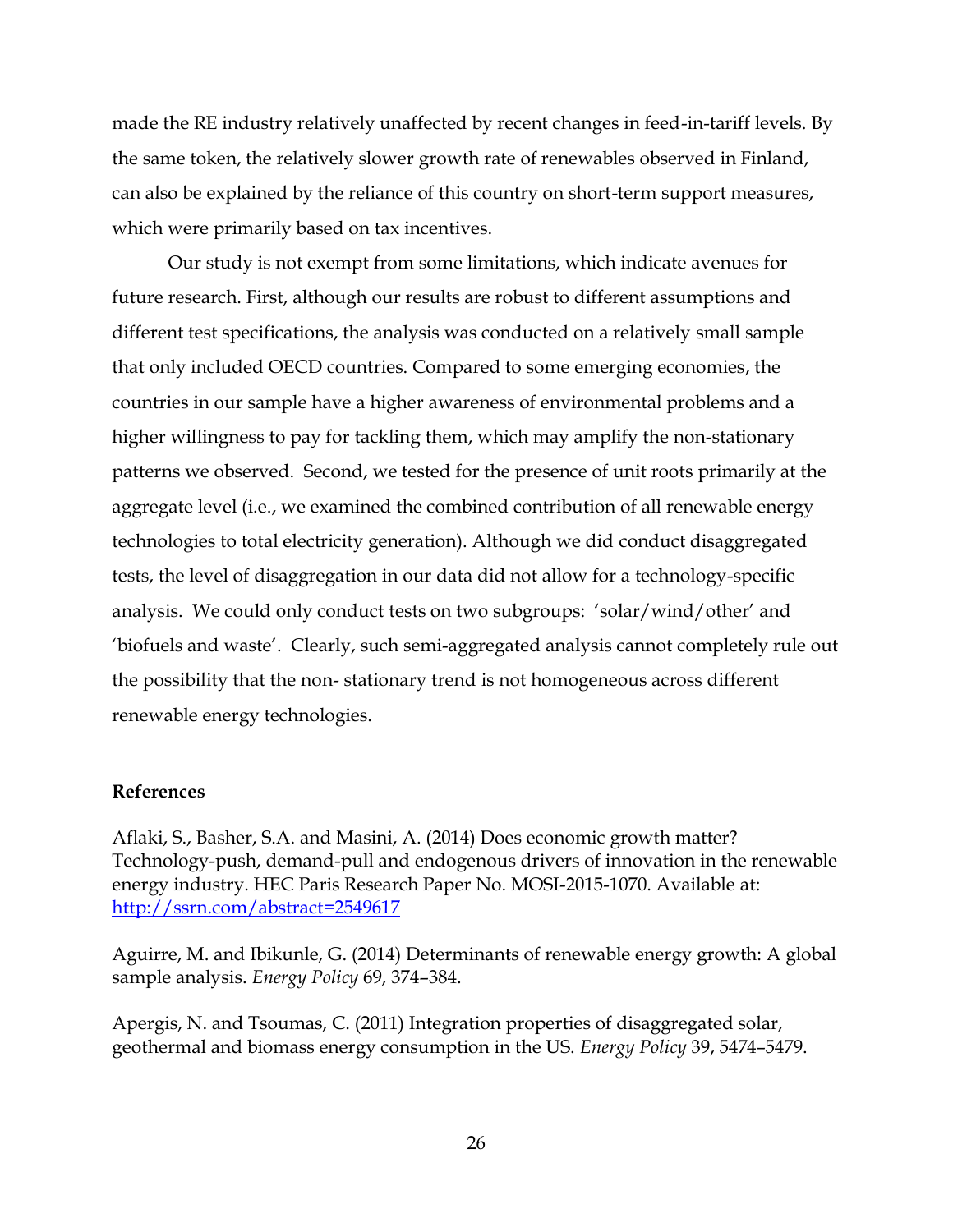Banerjee, A., Marcellino, M. and Osbat, C. (2004) Some cautions on the use of panel methods for integrated series of macro-economic data. *Econometrics Journal* 7, 322–340.

Barros, C.P., Gil-Alana, L.A. and Payne, J. (2012) Evidence of long memory behavior in US renewable energy consumption. *Energy Policy* 41, 822–826.

Breitung, J. and Das, S. (2005) Panel unit root tests under cross-section dependence. *Statistica Neerlandica* 59, 414–433.

Carley, S. (2009) State renewable energy electricity policies: An empirical evaluation of effectiveness. *Energy Policy* 38, 3071–3081.

Cribari-Neto, F. (1996) On time series econometrics. *Quarterly Review of Economics and Finance* 36, 37–60.

De Hoyos, R.E. and Sarafidis, V. (2006) Testing for cross-sectional dependence in paneldata models. *Stata Journal* 6, 482-496.

DeJong,D.N., Nankervis, J.C., Savin, N.E., Whiteman, C.H. (1992) The power problems of unit root tests in time series with autoregressive errors. *Journal of Econometrics* 53, 323–343.

Delmas, M.A. and Montes-Sancho, M.J. (2011) U.S. state policies for renewable energy: Context and effectiveness. *Energy Policy* 39, 2273–2288.

Dickey, D.A. and Fuller, W.A. (1979) Distribution of the estimators for autoregressive time series with a unit root. *Journal of the American Statistical Association* 74, 427–431.

Dong, C.G. (2012) Feed-in tariff vs. renewable portfolio standard: An empirical test of their relative effectiveness in promoting wind capacity development. *Energy Policy* 42, 476–485.

Edenhofer, O., Hirth, L., Knopf, B., Pahle, M., Schlömer, S., Schmid, E. and Ueckerdt, F. (2013) On the economics of renewable energy sources. *Energy Economics* 40, 12–23.

Elliott, G., Rothenberg, T.J. and Stock, J.H. (1996) Efficient tests for an autoregressive unit root. *Econometrica* 64, 813–36.

Ferroukhi, R., Ghazal-Aswad, N., Androulaki, S., Hawila, D. and Mezher, T. (2013) Renewable energy in the GCC: Status and challenges. *International Journal of Energy Sector Management* 7, 84–112.

Flora, R., Marques, A.C. and Fuinhas, J.A. (2014) Wind power idle capacity in a panel of European countries. *Energy* 66, 823–830.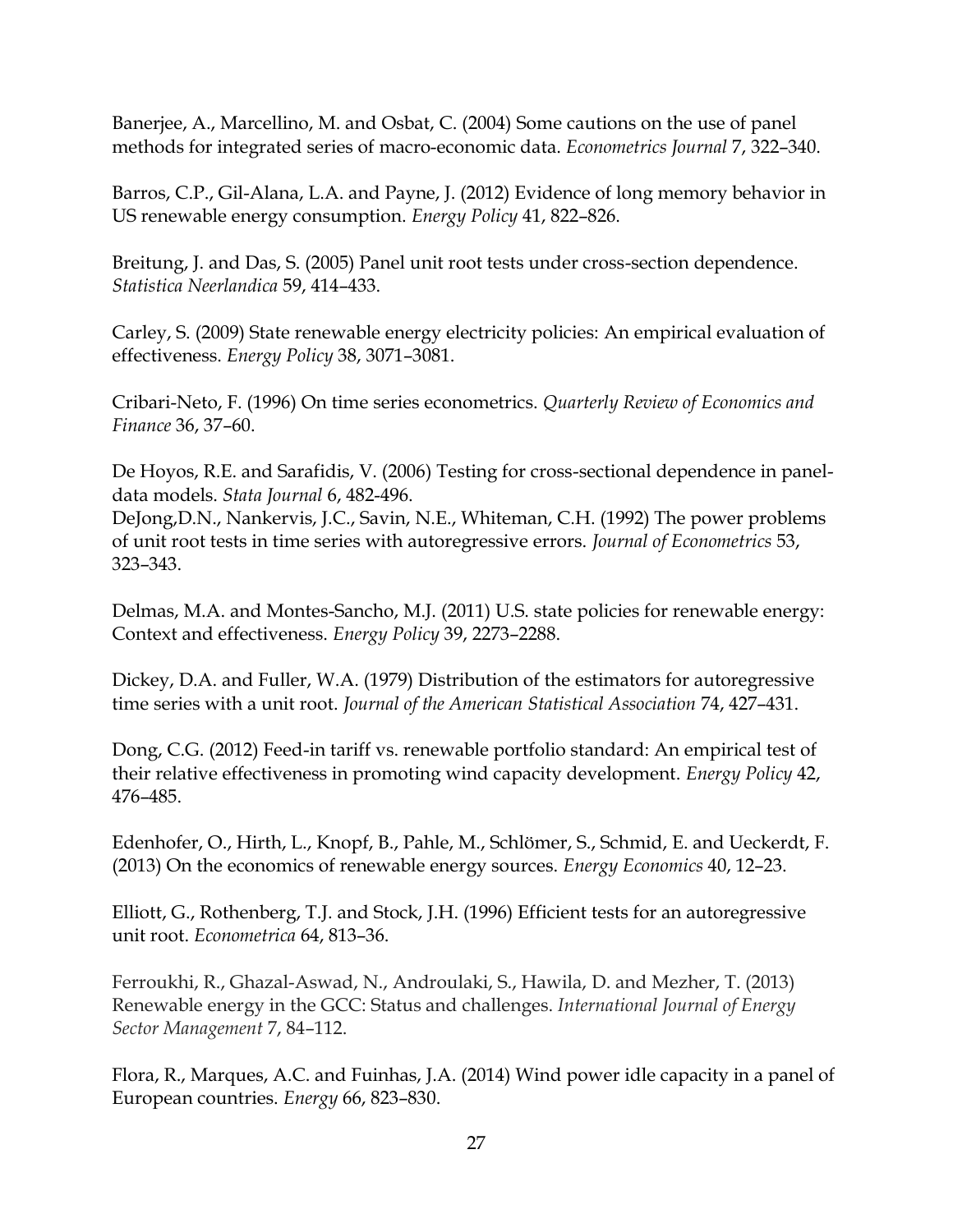Frees, E.W. (1995) Assessing cross-sectional correlation in panel data. *Journal of Econometrics* 69, 393–414.

Friedman, M. (1937). The use of ranks to avoid the assumption of normality implicit in the analysis of variance. *Journal of the American Statistical Association* 32, 675–701.

Gengenbach, C., Palm, F. and Urbain, J-P. (2010) Panel unit root tests in the presence of cross-sectional dependencies: Comparison and implications for modelling. *Econometric Reviews* 29, 111–145.

Granger, C.W.J. and Newbold, P. (1974) Spurious regressions in econometrics. *Journal of Econometrics* 2, 111–120.

The Guardian, (2012) Renewable energy in the EU: which countries are set to reach their targets? 19 June 2012.

Hendry, D.F. and Juselius, K. (2002) Explaining cointegration analysis: part I. Energy Journal 21, 1–42.

IEA (2008) Deploying Renewables: Principles for Effective Policies. OECD/IEA, Paris.

IEA (2009) World Energy Outlook. OECD/IEA, Paris.

IEA, (2009). *Cities, Towns & Renewable Energy. Yes In My Front Yard*. International Energy Agency, Paris.

IEA (2011) Deploying Renewables: Best and Future Policy Practice. OECD/IEA, Paris.

IEA(2012) World Energy Outlook. OECD/IEA, Paris.

Im, K.S., Pesaran, H.M. and Shin, Y., (2003) Testing for unit roots in heterogeneous panels. *Journal of Econometrics* 115, 53–74.

IRENA (2012) Evaluating Policies in Support of the Deployment of Renewable Power. IRENA Policy Brief. IRENA Secretariat, Abu Dhabi.

Jenner, S., Groba, F. and Indvik, J. (2013) Assessing the strength and effectiveness of renewable electricity feed-in tariffs in European Union countries. *Energy Policy* 52, 385– 401.

Lean, H.H. and Smyth, R. (2013) Are fluctuations in US production of renewable energy permanent or transitory? *Applied Energy* 101, 483–488.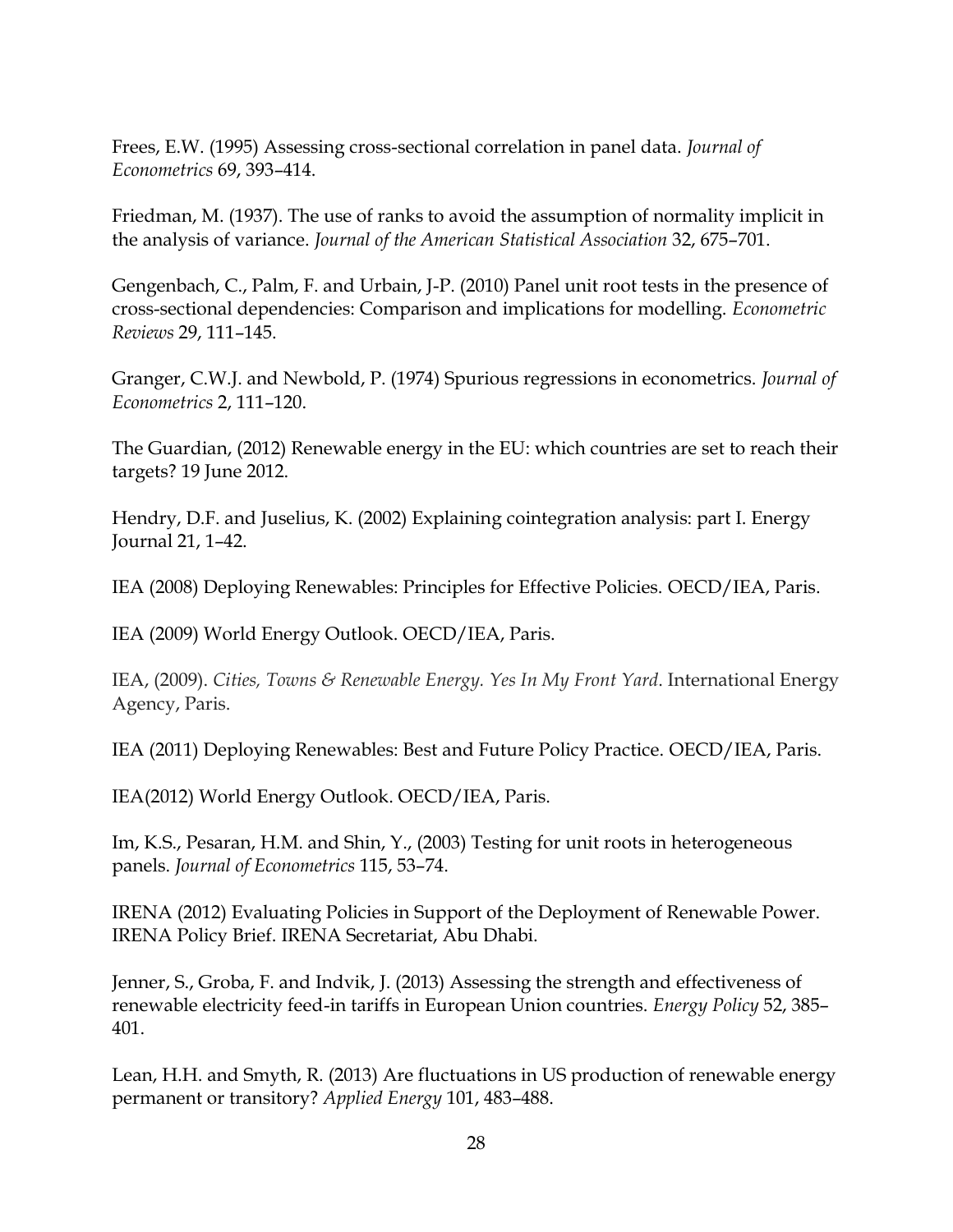Lopez, C., Murray, C.J. and Papell, D.H. (2005) State of the art unit root tests and purchasing power parity. *Journal of Money, Credit and Banking* 37, 361–369.

Marques, A.C., Fuinhas, J.A. and Manso, J.P. (2010) Motivations driving renewable energy in European countries. A panel data approach. *Energy Policy* 38, 6877–6885.

Marques, A.C., Fuinhas, J.A. and Manso, J.P. (2011) A quantile approach to identify factors promoting renewable energy in European countries. *Environmental & Resource Economics* 49, 351–366.

Marques, A.C. and Fuinhas, J.A. (2012) Are public policies towards renewables successful? Evidence from European countries. *Renewable Energy* 44, 109–118.

Maddala, G.S.and Kim, I-M. (1998) *Unit Roots, Cointegration, and Structural Change*. Cambridge University Press, Cambridge.

Masini, A. and Menichetti, E. (2012) The impact of behavioural factors in the renewable energy investment decision making process: Conceptual framework and empirical findings. *Energy Policy* 40, 28–38.

Menz, F.C. and Vachon, S. (2006) The effectiveness of different policy regimes for promoting wind power: Experiences from the states. *Energy Policy* 34, 1786–1796.

Mezher, T., Dawelbait, G. and Abbas, Z. (2012) Renewable energy policy options for Abu Dhabi: drivers and barriers. *Energy Policy* 42, 315–328.

Ng, S. and Perron, P. (2001) Lag length selection and the construction of unit root tests with good size and power. *Econometrica* 69, 1519–1554.

Pesaran, M.H. and Shin Y. (1999) An autoregressive distributed lag modelling approach to cointegration analysis. Chapter 11 in *Econometrics and Economic Theory in the 20th Century: The Ragnar Frisch Centennial Symposium*, Strom S (ed.). Cambridge University Press: Cambridge.

Pesaran, M.H., Shin, Y. and Smith, R.P. (2001) Bounds testing approaches to the analysis of level relationships. *Journal of Applied Econometrics* 16, 289–326.

Pesaran, M.H. (2004) General diagnostic tests for cross section dependence in panels. Cambridge Working Papers in Economics No. 0435. Faculty of Economics, University of Cambridge.

Pesaran, M.H. (2007) A simple panel unit root test in the presence of cross section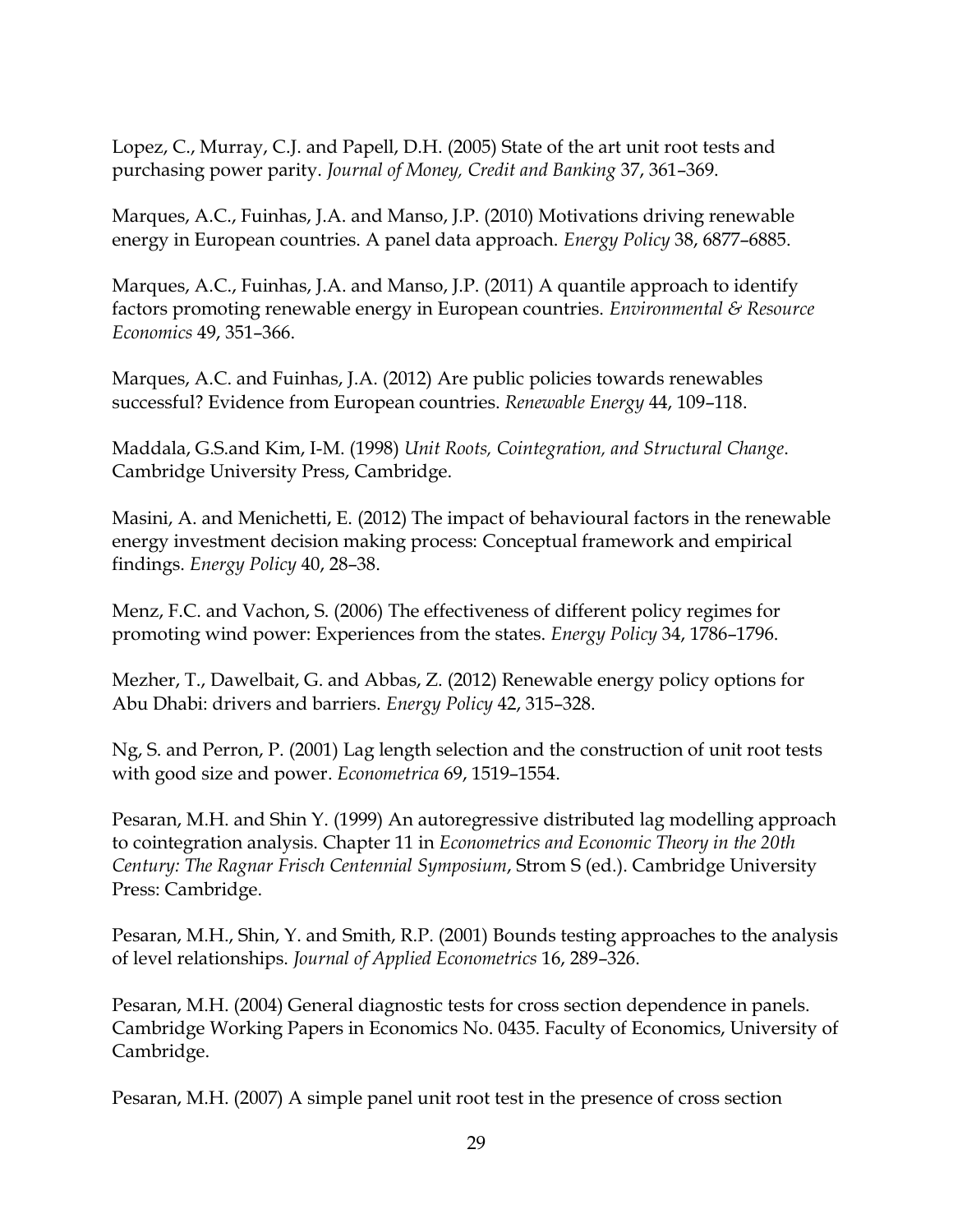Dependence. *Journal of Applied Econometrics* 22, 265–312.

Phillips, P.C.B. and Perron, P. (1988) Testing for a unit root in time series regression. *Biometrika* 75, 335–346.

Phillips, P.C.B. and Moon, H. (1999). Linear regression limit theory for nonstationary panel data. *Econometrica* 67, 1057–1111.

Phillips, P.C.B., Wu, Y. and Yu, J. (2011) Explosive behaviour in the 1990s Nasdaq: When did exuberance escalate asset values? *International Economic Review* 52, 201–226.

Ragwitz, M. et al. (2007) Assessment and Optimisation of Renewable Energy Support Schemes in the European Electricity Market (OPTRES). Final Report. Intelligent EnergyEurope. https://ec.europa.eu/energy/intelligent/projects/en/projects/optres

Ragwitz, M. et al. (2011) *Renewable Energy Policy Country Profiles*. Intelligent Energy, Europe, ALTENER.

REN21. (2013) *Global Status Report*. Renewable Energy Policy Network for the 21st Century. Paris.

Schwert, G.W. (1989) Tests for unit roots: a Monte Carlo investigation. *Journal of Business and Economic Statistics* 7, 147–159.

Shrimali, G. and Kneifel, J. (2011) Are government policies effective in promoting deployment of renewable electricity resources? *Energy Policy* 39, 4726–4741.

Shrimali, G., Jenner, S., Groba, F., Chan, G. and Indvik, J. (2012) Have state renewable portfolio standards really worked? Synthesizing past policy assessments to build an integrated econometric analysis of RPS effectiveness in the US. Discussion Paper 1258. DIW Berlin

Smyth, R. (2013) Are fluctuations in energy variables permanent or transitory? A survey of the literature on the integration properties of energy consumption and production. *Applied Energy* 104, 371–278.

Smyth, R. and Narayan, P.K. (2014) Applied econometrics and implications for energy economics research. Forthcoming in *Energy Economics*. http://dx.doi.org/10.1016/j.eneco.2014.07.023

Wagstyl, S. (2014) German coal use at highest level since 1990. Financial Times. January 7, 2014.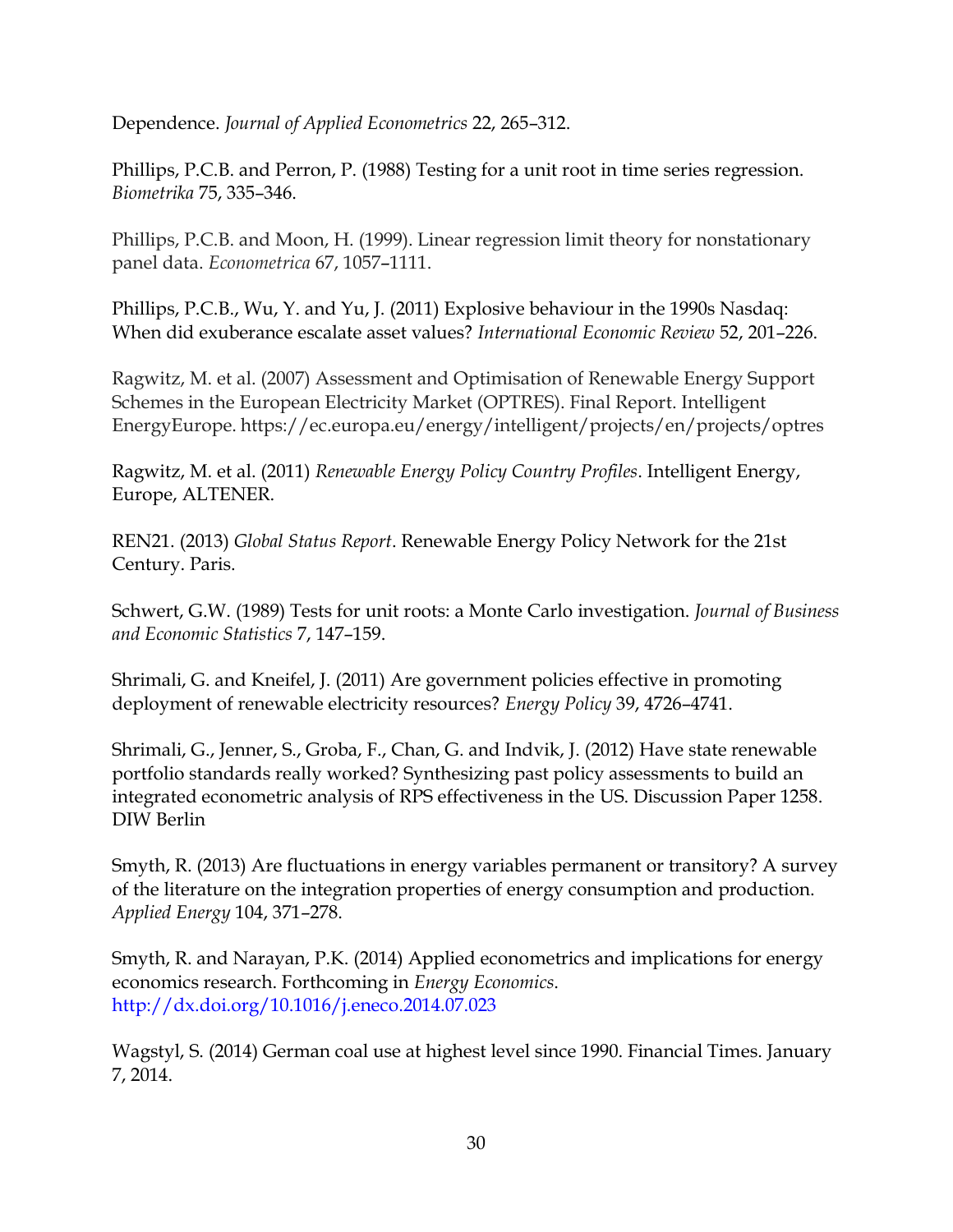Yin, H. and Powers, N. (2010) Do state renewable portfolio standards promote in-state renewable generation? *Energy Policy* 38, 1140–1149.

Zhang, F. (2013) How fit are feed-in tariff policies? Evidence from the European wind market. Policy Research Working Paper 6376. World Bank, Washington.

Zhao, Y., Tang, K.K. and Wang, L-l. (2013) Do renewable electricity policies promote renewable electricity generation? Evidence from panel data. *Energy Policy* 62, 887–897.

Zivot, E. (2006) *Modelling Financial Time Series with S-PLUS*. Springer.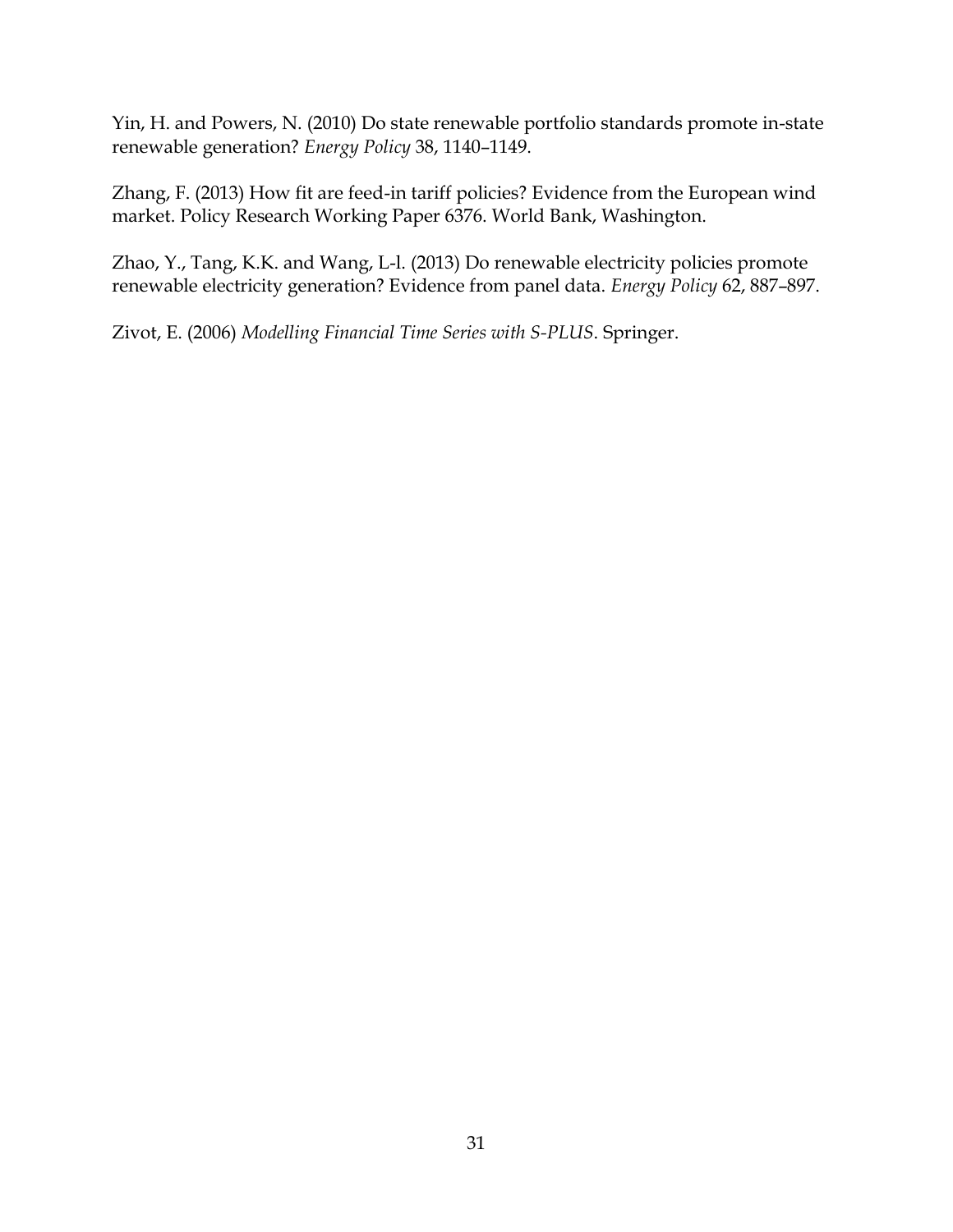| <b>Authors</b>                          | Scope                       | <b>Time</b>   | Dependent<br>variable(s)                                                                                   | Policy variables(s)                                                                                                                                                                                                                            | Technology                    | Model<br>Specification                         | Overall<br>impact |
|-----------------------------------------|-----------------------------|---------------|------------------------------------------------------------------------------------------------------------|------------------------------------------------------------------------------------------------------------------------------------------------------------------------------------------------------------------------------------------------|-------------------------------|------------------------------------------------|-------------------|
| Menz and<br>Vachon (2006)               | 39 US<br>states             | 1998-<br>2003 | (i) Capacity (2003);<br>(ii) Growth (2000-<br>20003 and 1999-<br>$2003$ ; (iii) # of large<br>projects     | Binary values of RPS, fuel<br>generation disclosure requirement,<br>MGPO, public benefits funds, retail<br>choice                                                                                                                              | Wind                          | Cross-section,<br><b>OLS</b>                   | $\ddot{}$         |
| Carley (2009)                           | <b>48 US</b><br>states      | 1998-<br>2006 | (i) Log of the RES<br>share of electricity<br>generation; (ii) total<br>amount of annual<br>RES generation | <b>RPS</b>                                                                                                                                                                                                                                     | All RES (excl.<br>hydropower) | FE, FEVD                                       |                   |
| Yin and<br>Powers (2010)                | 50 US<br>states             | 1993-<br>2006 | % of RES electricity<br>generation                                                                         | RPS, MGPO, PBF, net meeting,<br>interconnection standards. Takes<br>into account heterogeneity in RPS<br>across states.                                                                                                                        | All RES (excl.<br>hydropower) | <b>FE</b>                                      | $+$               |
| Marques,<br>Fuinhas and<br>Manso (2010) | <b>NA</b>                   | 1990-<br>2006 | % of RES to total<br>primary energy<br>supply                                                              | None                                                                                                                                                                                                                                           | All RES (excl.<br>hydropower) | OLS, FE, RE,<br><b>FEVD</b>                    | NA                |
| Marques,<br>Fuinhas and<br>Manso (2011) | 25<br>European<br>countries | 1990-<br>2006 | % of RES to total<br>primary energy<br>supply                                                              | None                                                                                                                                                                                                                                           | All RES (excl.<br>hydropower) | Quantile                                       | NA                |
| Marques and<br>Fuinhas (2012)           | 23<br>European<br>countries | 1990-<br>2007 | % of RES to total<br>primary energy<br>supply                                                              | Total aggregate public policies<br>supporting RES, education and<br>outreach, incentives and subsidies,<br>regulatory dummy, financial<br>incentive, public investment,<br>research and development, tradable<br>permits, voluntary agreements | All RES                       | Panel corrected<br>standard errors<br>with CSD | Mixed             |

TABLE 1a. Empirical papers examining the impact of energy policies of the diffusion of renewable energies

RES = renewable energy source(s); RPS = renewable portfolio standard; MGPO = mandatory green power option; OLS = ordinary least squares; FE = fixed effects; FEVD = fixed effects vector decomposition; RE = random effects; CSD = cross-sectional dependence.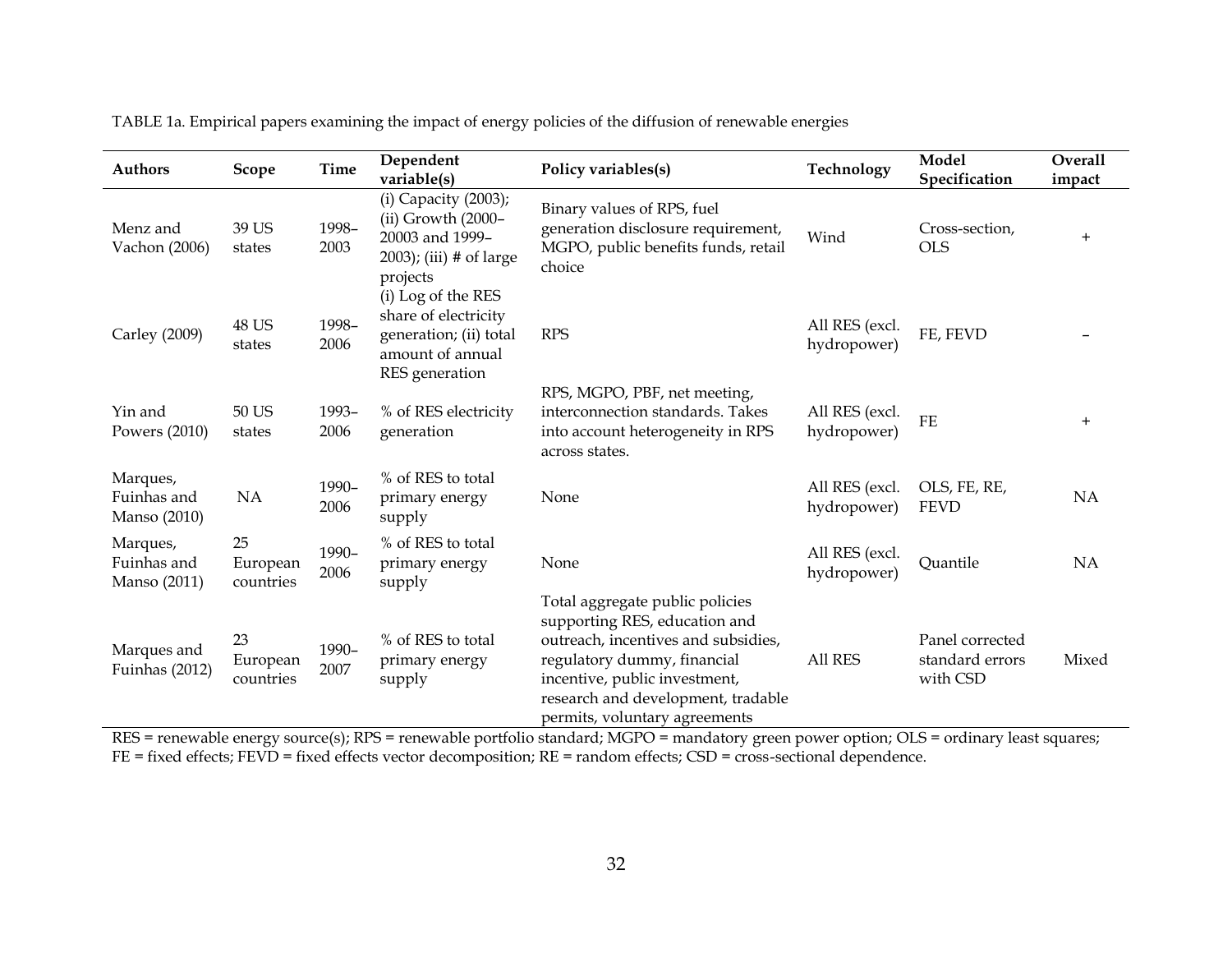| <b>Authors</b>                                           | <b>Scope</b>                | Time             | Dependent<br>variable(s)                                                                         | Policy variables(s)                                                                                                                                                                               | Technology                                  | Model<br>Specification                              | Overall<br>impact        |
|----------------------------------------------------------|-----------------------------|------------------|--------------------------------------------------------------------------------------------------|---------------------------------------------------------------------------------------------------------------------------------------------------------------------------------------------------|---------------------------------------------|-----------------------------------------------------|--------------------------|
| Jenner, Groba<br>and Indvik<br>(2013)                    | <b>26 EU</b><br>countries   | 1992-<br>2008    | Added capacity                                                                                   | FIT, RPS, an indicator of ROI to<br>capture the differences in design<br>policy, incremental % requirement<br>from Yin-Powers (2010)                                                              | Onshore<br>wind, solar<br>PV                | FE, RE                                              | $PV$ $(+)$<br>Wind $(-)$ |
| Dong (2012)                                              | 53<br>countries             | $2005 -$<br>2009 | (i) Cumulative wind<br>capacity installed;<br>(ii) annual wind<br>capacity                       | FIT and RPS using binary<br>dummies, interaction of FIT and<br><b>RPS</b>                                                                                                                         | Wind                                        | FE, RE                                              | $FIT (+)$<br>$RPS(-)$    |
| Shrimali and<br>Kneifel (2011)                           | 50 US<br>states             | 1991-<br>2007    | % of RES electricity<br>generation                                                               | RPS with capacity, sales and sales<br>goals requirements, MGPO, clean<br>energy fund                                                                                                              | All, biomass,<br>geothermal,<br>solar, wind | $\rm FE$                                            | Weakly<br>positive       |
| Shrimali,<br>Jenner, Groba,<br>Chan and<br>Indvik (2012) | 50 US<br>states             | 1990-<br>2010    | Capacity ratio                                                                                   | Incremental share indicator, public<br>benefit funds, net metering, MGPO                                                                                                                          | All, biomass,<br>geothermal,<br>solar, wind | $FE$                                                | Weak or<br>insignificant |
| Zhang (2013)                                             | 35 EU<br>countries          | 1991-<br>2010    | (i) Annual wind<br>capacity additions;<br>(ii) total amount of<br>wind electricity<br>generation | FIT rate, TGC price, FIT contract<br>length, grid access                                                                                                                                          | Wind                                        | OLS, FE, GMM                                        | Weak                     |
| Zhao, Tang<br>and Wang<br>(2013)                         | 122<br>countries            | 1980-<br>2010    | % of RES electricity<br>generation                                                               | Three measures of aggregate<br>renewable energy policy were<br>constructed using investment<br>incentive, tax incentive, FIT,<br>voluntary programs, quotas and<br>tradable certificates. Binary. | All, biomass,<br>geothermal,<br>solar, wind | OLS and<br>Poisson pseudo-<br>maximum<br>likelihood | $+$                      |
| Flora,<br>Marques and<br>Fuinhas (2014)                  | 18<br>European<br>countries | 1998-<br>2011    | Ratio of unused<br>output to the<br>maximum possible<br>output over a year                       | Total accumulated # of renewable<br>energy policies and measures;<br>yearly growth rate of wind<br>installed capacity                                                                             | Wind                                        | OLS, FE, RE,<br>Panel AR(1)                         |                          |

TABLE 1b. Empirical papers examining the impact of energy policies of the diffusion of renewable energies (cont.)

RES = renewable energy source(s); RPS = renewable portfolio standard; ROI = return on investments; MGPO= mandatory green power option; TGC = tradable green certificates; PV = photovoltaic; FIT = feed-in tariff; OLS = ordinary least squares; FE = fixed effects; RE = random effects;  $GMM =$  generalized method of moments;  $AR(1) =$  auto regressive model of order 1.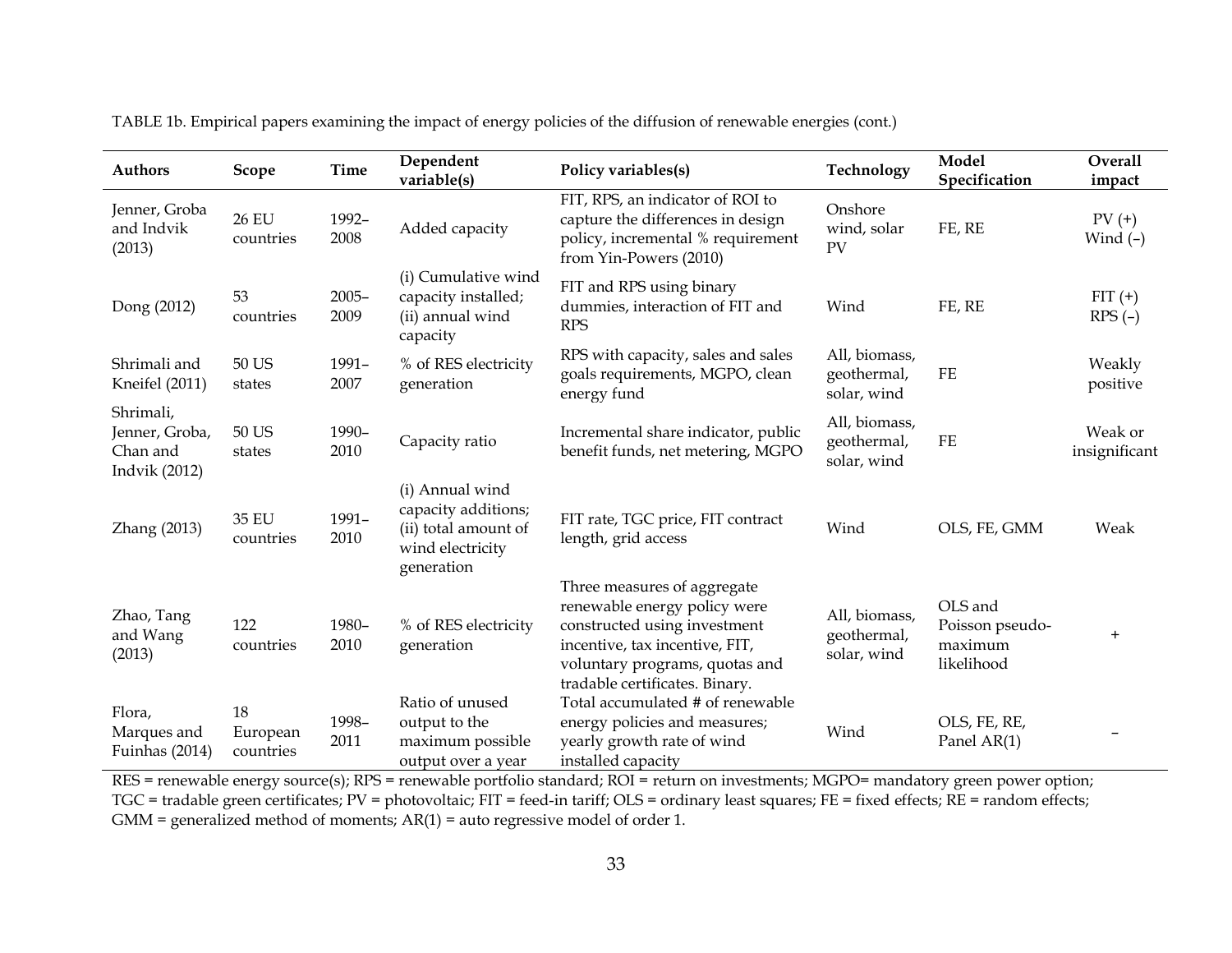|                      |              | Renewable share |                 | Renewable share |
|----------------------|--------------|-----------------|-----------------|-----------------|
|                      | (with hydro) |                 | (without hydro) |                 |
| Countries            | Mean         | Std. Dev.       | Mean            | Std. Dev.       |
| Australia            | 0.09         | 0.01            | 0.01            | 0.01            |
| Austria              | 0.68         | 0.03            | 0.05            | 0.03            |
| Belgium              | 0.03         | 0.03            | 0.02            | 0.03            |
| Canada               | 0.61         | 0.01            | 0.02            | 0.01            |
| Denmark              | 0.17         | 0.13            | 0.17            | 0.13            |
| Finland              | 0.31         | 0.04            | 0.12            | 0.02            |
| France               | 0.13         | 0.02            | 0.01            | 0.01            |
| Germany              | 0.09         | 0.06            | 0.05            | 0.06            |
| Greece               | 0.10         | 0.03            | 0.02            | 0.02            |
| Ireland              | 0.08         | 0.05            | 0.04            | 0.05            |
| Italy                | 0.20         | 0.04            | 0.04            | 0.04            |
| Japan                | 0.11         | 0.01            | 0.02            | 0.01            |
| Luxembourg           | 0.15         | 0.11            | 0.05            | 0.03            |
| Netherlands          | 0.05         | 0.04            | 0.05            | 0.04            |
| Portugal             | 0.34         | 0.09            | 0.09            | 0.08            |
| Spain                | 0.20         | 0.05            | 0.06            | 0.07            |
| Sweden               | 0.50         | 0.05            | 0.05            | 0.04            |
| United Kingdom       | 0.04         | 0.03            | 0.03            | 0.03            |
| <b>United States</b> | 0.10         | 0.01            | 0.03            | 0.01            |

TABLE 2. Contribution of renewable energy to the electricity generation mix by country (1990–2012): descriptive statistics

Figures are rounded to the the nearest whole number (the maximum number is 1). The sample period is 1990–2012. Renewable sources include hydro, geothermal, solar photovoltaics, solar thermal, tidal/ocean/wave energy, wind power, municipal waste, primary solid biofuels, biogases, biogasoline, biodiesels, other liquid biofuels, non-specified primary biofuels and waste, and charcoal. Source: *World Energy Balance*, IEA (2013).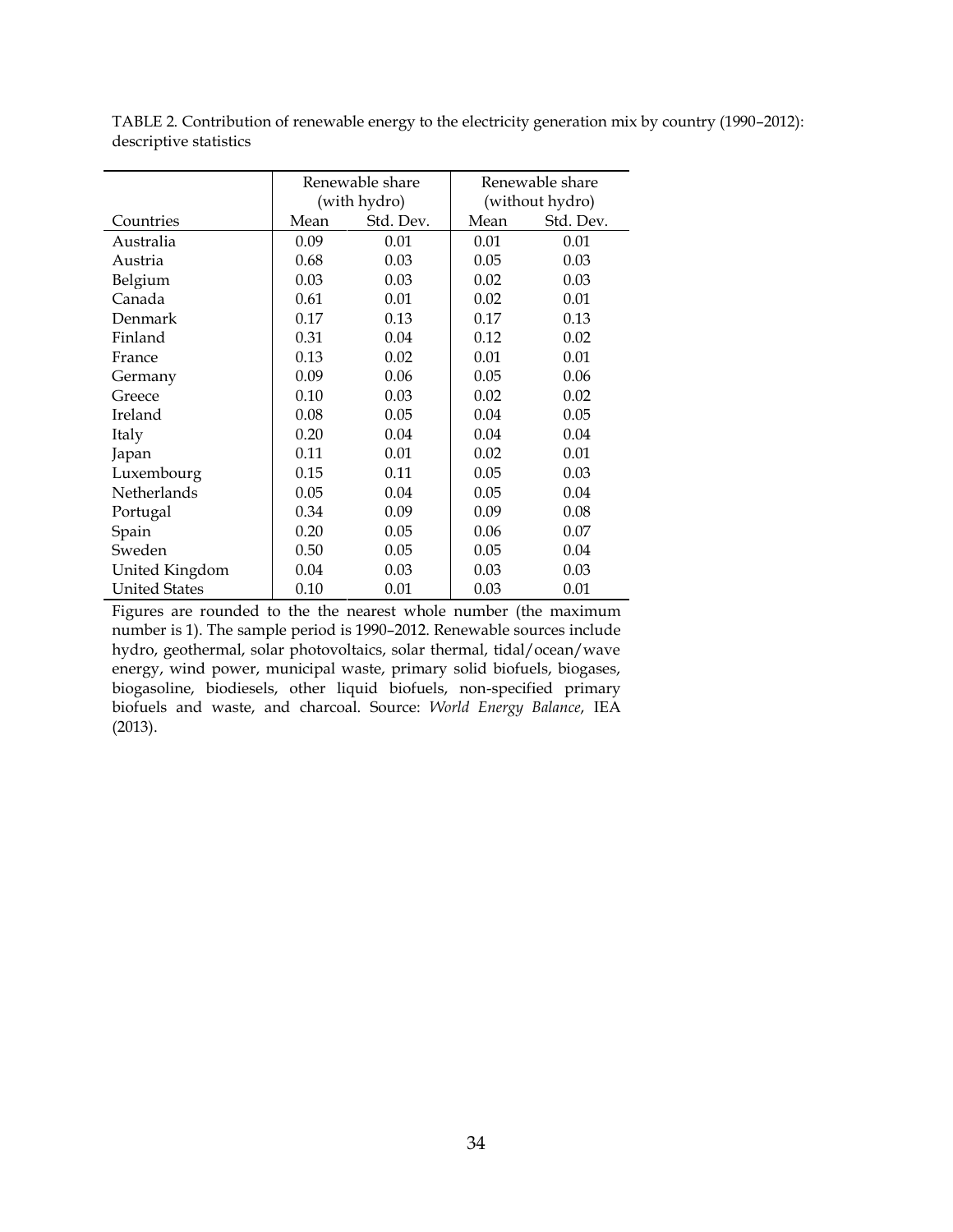|                      | Log of the renewable |              | Log of the renewable energy |           |
|----------------------|----------------------|--------------|-----------------------------|-----------|
|                      | energy share         |              | share                       |           |
|                      |                      | (with hydro) | (without hydro)             |           |
| Countries/tests      | ADF                  | PP           | ADF                         | PP        |
| Australia            | $-1.75$              | $-1.85$      | $-2.31$                     | $-2.31$   |
| Austria              | $-2.71$              | $-2.73$      | $-1.52$                     | $-1.64$   |
| Belgium              | $-1.00$              | $-0.90$      | $-1.85$                     | $-1.98$   |
| Canada               | $-2.01$              | $-1.82$      | $-1.52$                     | $-1.74$   |
| Denmark              | $-2.46$              | $-2.48$      | $-2.42$                     | $-2.44$   |
| Finland              | $-2.98$              | $-2.89$      | $-3.73**$                   | $-3.72**$ |
| France               | $-2.35$              | $-2.43$      | 0.37                        | 0.36      |
| Germany              | $-2.10$              | $-2.12$      | $-0.58$                     | $-1.33$   |
| Greece               | $-3.33$              | $-3.34$      | $-0.44$                     | $-2.02$   |
| Ireland              | $-1.44$              | $-1.24$      | $-1.45$                     | $-2.20$   |
| Italy                | $-0.85$              | $-1.03$      | 1.02                        | 0.68      |
| Japan                | $-3.09$              | $-3.04$      | $-1.19$                     | $-1.15$   |
| Luxembourg           | $-2.42$              | $-1.91$      | $-2.82$                     | $-2.03$   |
| Netherlands          | $-2.84$              | $-2.79$      | $-2.74$                     | $-2.71$   |
| Portugal             | $-3.77**$            | $-3.75$ **   | $-0.63$                     | $-0.80$   |
| Spain                | $-3.41$              | $-3.40$      | $-1.30$                     | $-1.61$   |
| Sweden               | $-3.73**$            | $-3.74**$    | $-2.84$                     | $-2.78$   |
| United Kingdom       | $-1.46$              | $-1.14$      | $-5.81**$                   | $-2.52$   |
| <b>United States</b> | $-1.34$              | $-1.30$      | $-1.61$                     | $-1.60$   |

TABLE 3. Augmented Dickey–Fuller (ADF) and Phillips–Perron (PP) unit root tests

The dependent variable is the logarithm of the share of renewable energy in electricity output (GWh). ADF and PP refer to the augmented Dickey–Fuller and Phillips–Perron  $(Z_t)$  unit root tests, respectively. The regressions include both the constant and trend as deterministic components. For the ADF test, the number of lags is chosen using the Schwarz Bayesian criterion based on a maximum lag of 4. For the PP test, the lag length is chosen using the Newey–West automatic bandwidth. Both tests have the same asymptotic distribution with the 5% critical value equal to -3.63. \*\* indicates statistical significance at the 5% level. The sample period is 1990–2012.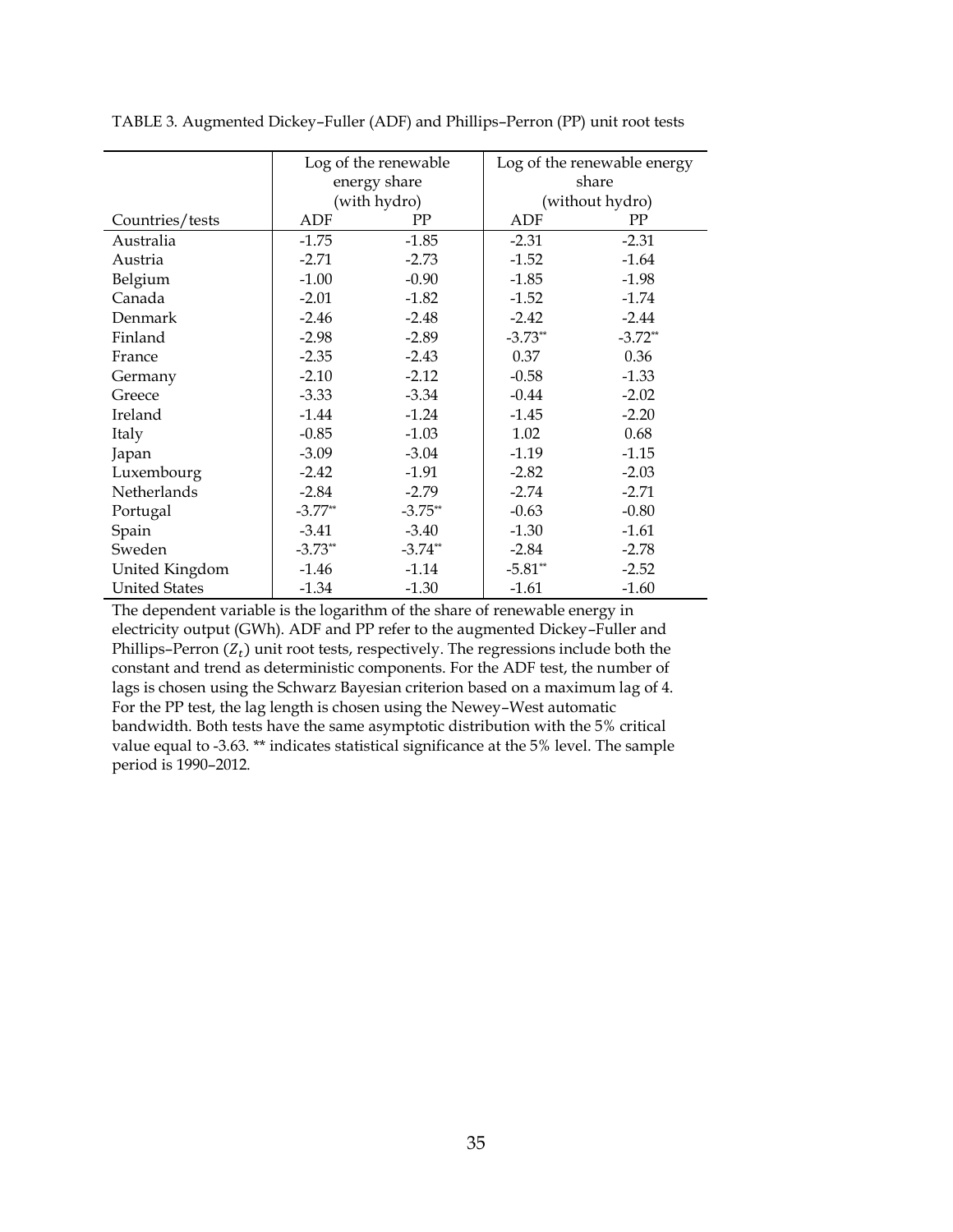|                      | Log of the renewable energy share |               |  |
|----------------------|-----------------------------------|---------------|--|
| Countries/tests      | With hydro                        | Without hydro |  |
| Australia            | $-1.81$                           | $-0.48$       |  |
| Austria              | $-2.78***$                        | 0.23          |  |
| Belgium              | $-0.41$                           | $-0.92$       |  |
| Canada               | $-1.00$                           | $-0.11$       |  |
| Denmark              | $-0.03$                           | $-0.03$       |  |
| Finland              | $-3.12***$                        | $-1.10$       |  |
| France               | $-1.43$                           | $-0.47$       |  |
| Germany              | 0.16                              | $-0.27$       |  |
| Greece               | $-1.91$                           | $-1.07$       |  |
| Ireland              | 0.22                              | $-0.08$       |  |
| Italy                | $-0.71$                           | 0.40          |  |
| Japan                | $-0.95$                           | 0.12          |  |
| Luxembourg           | $-1.43$                           | $-1.49$       |  |
| Netherlands          | $-0.36$                           | $-0.40$       |  |
| Portugal             | $-1.46$                           | $-0.19$       |  |
| Spain                | $-0.77$                           | $-0.90$       |  |
| Sweden               | $-1.80$                           | $-0.89$       |  |
| United Kingdom       | 1.09                              | $-0.01$       |  |
| <b>United States</b> | $-1.59$                           | $-0.55$       |  |

TABLE 4. Dickey-Fuller Generalized Least Squares (DF-GLS) unit root test

The dependent variable is the logarithm of the share of renewable energy in electricity output (GWh). DF-GLS refers to the Dickey–Fuller Generalized Least Squares unit root test. \*\*\* indicates statistical significance at the 1% level. The sample period is 1990–2012.

#### TABLE 5. Tests of cross-sectional dependence

|                                | Log of the renewable energy | Log of the renewable energy |  |
|--------------------------------|-----------------------------|-----------------------------|--|
|                                | share                       | share                       |  |
|                                | (with hydro)                | (without hydro)             |  |
| Pesaran's CD statistic         | $15.11***$                  | 52.83***                    |  |
| Friedman's $R_{AVE}$ statistic | $100.33***$                 | 329.41***                   |  |
| Frees's $R_{AVE}^2$ statistic  | $2.812***$                  | 13.89***                    |  |
| Avg. absolute value            | 0.37                        | 0.87                        |  |

The null hypothesis of the three tests statistics is that there is no cross-sectional dependence. The average absolute value computes the value of the off-diagonal elements of the cross-sectional correlation matrix of the residuals. \*\*\* indicates statistical significance at the 1% level.

| TABLE 6. Panel unit root tests |                             |                             |  |  |  |  |
|--------------------------------|-----------------------------|-----------------------------|--|--|--|--|
|                                | Log of the renewable energy | Log of the renewable energy |  |  |  |  |
|                                | share                       | share                       |  |  |  |  |
|                                | (with hydro)                | (without hydro)             |  |  |  |  |
| Pesaran's CIPS test            | $-2.42$                     | $-1.20$                     |  |  |  |  |
| Breitung robust t-test         | $-0.26$                     | 0.15                        |  |  |  |  |

The null hypothesis of the three tests statistics is that there is no cross-sectional dependence. The average absolute value computes the value of the off-diagonal elements of the cross-sectional correlation matrix of the residuals.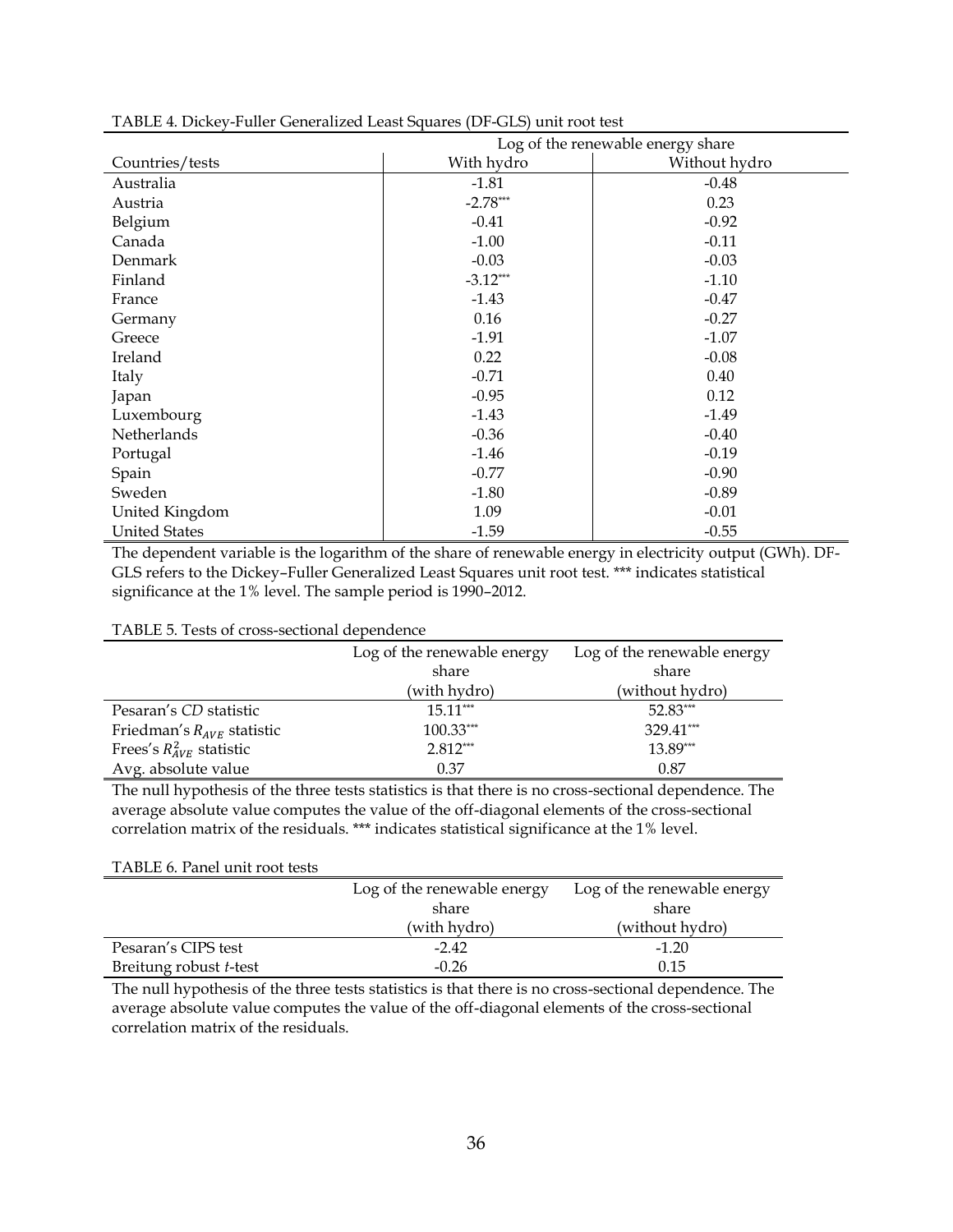

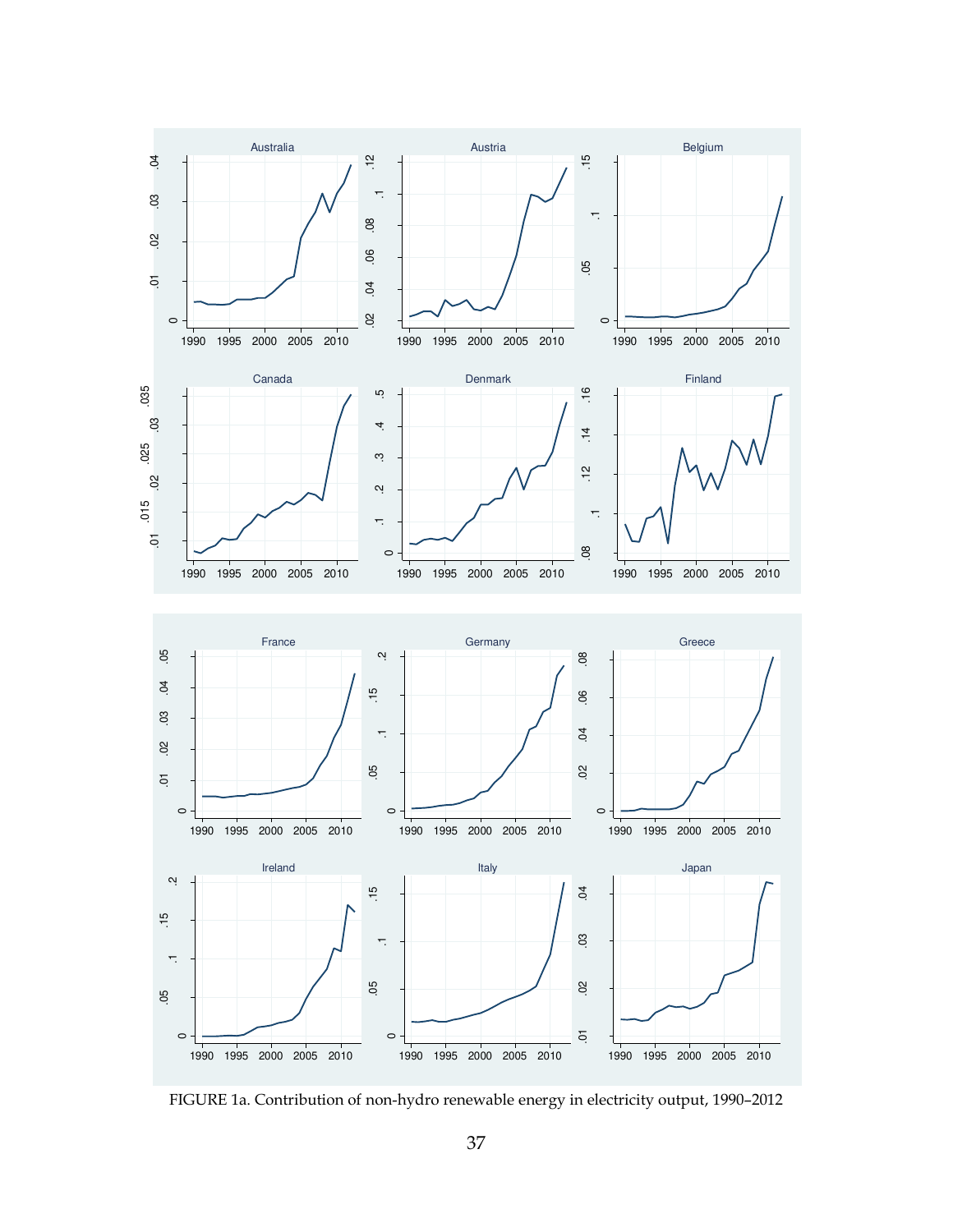

FIGURE 1b. Contribution of non-hydro renewable energy in electricity output, 1990–2012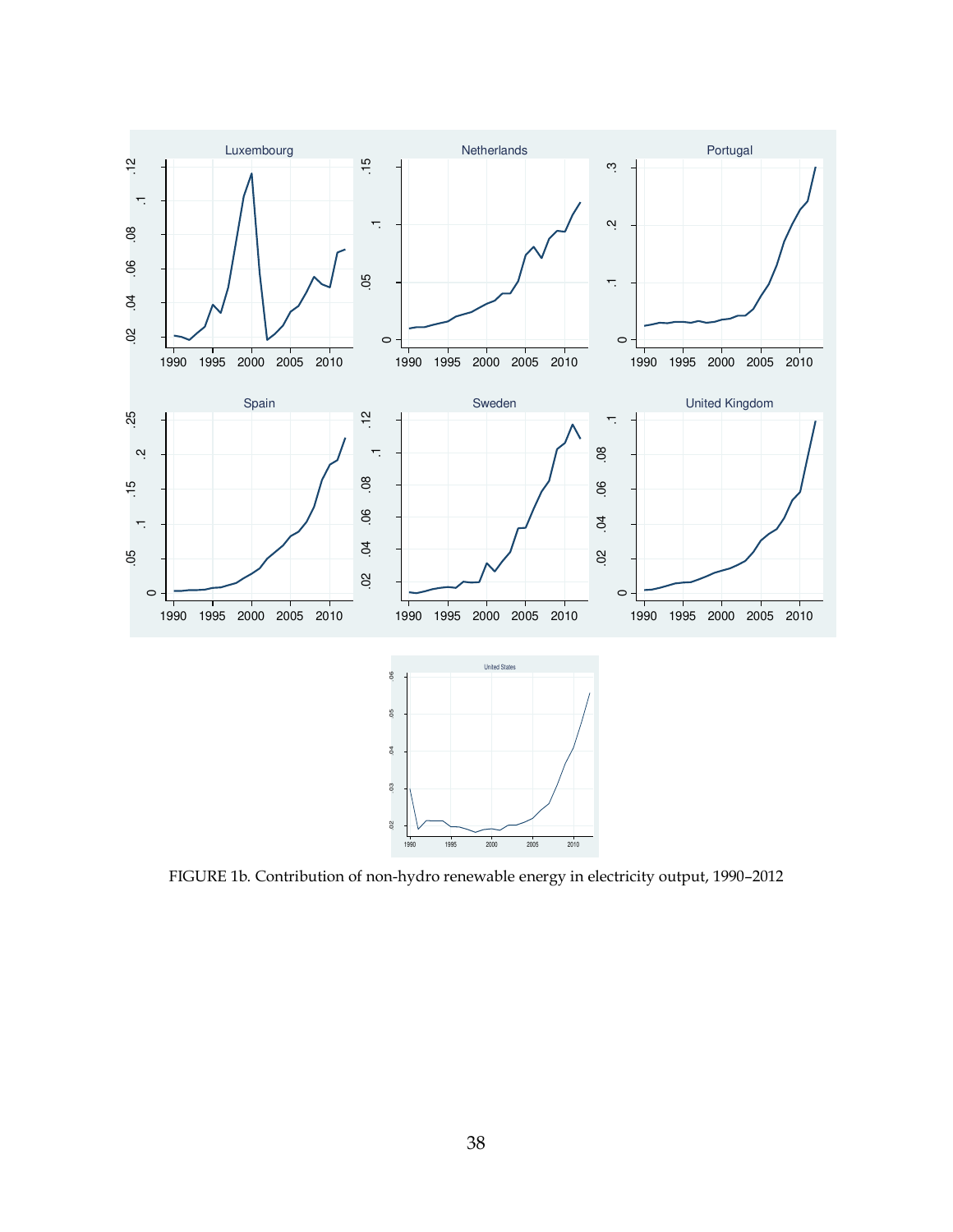

FIGURE 2. Box plot of contribution of renewable energy in electricity output (%) AT, Austria; CA, Canada; SE, Sweden; FI, Finland; IT, Italy; ES, Spain; DK, Denmark; FR, France; LU, Luxembourg; JP, Japan; US, United States; CR, Greece; AU, Australia; DE, Germany; IE, Ireland; NL, the Netherlands; UK, United Kingdom; BE, Belgium